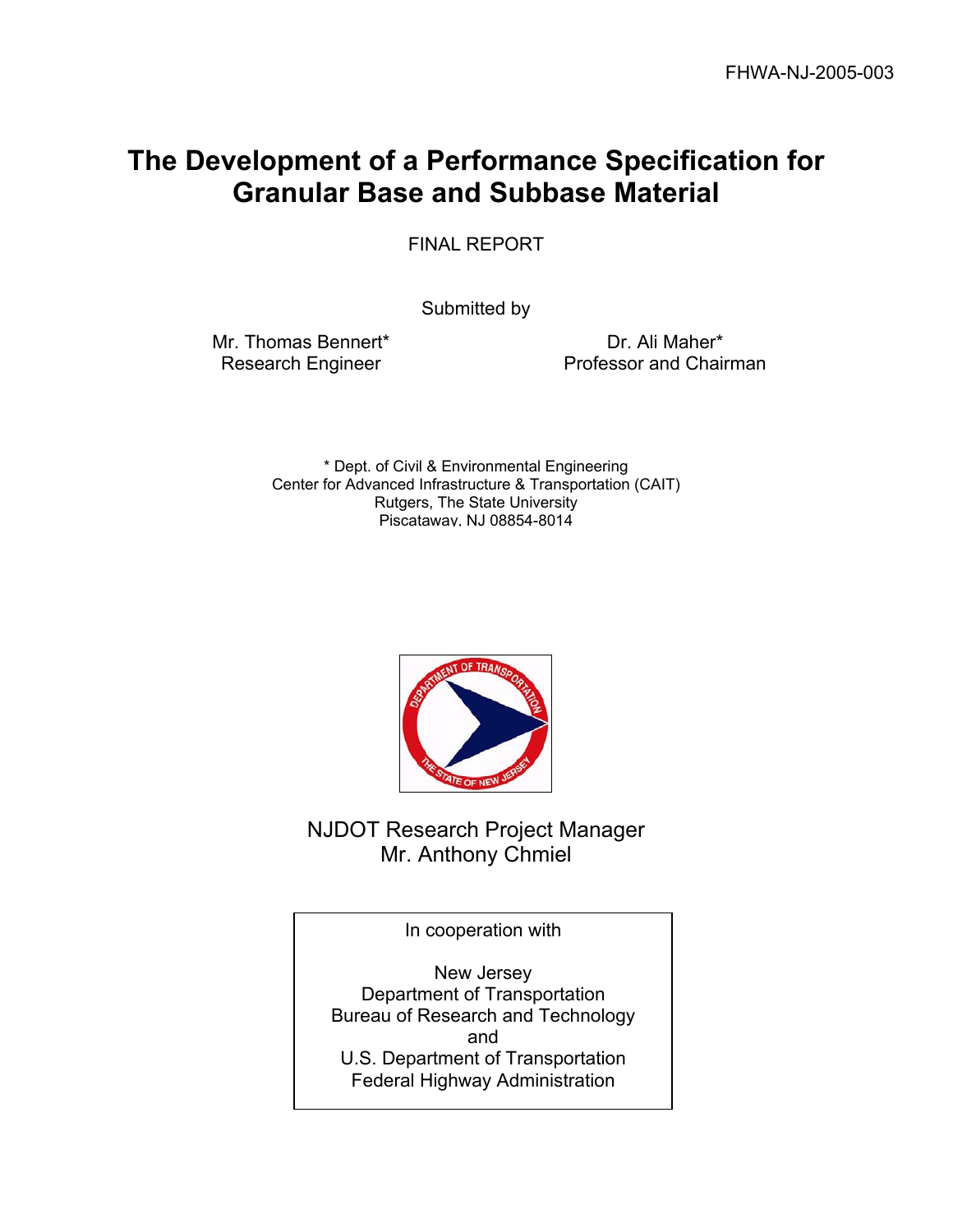# **Disclaimer Statement**

"The contents of this report reflect the views of the author(s) who is (are) responsible for the facts and the accuracy of the data presented herein. The contents do not necessarily reflect the official views or policies of the New Jersey Department of Transportation or the Federal Highway Administration. This report does not constitute a standard, specification, or regulation."

The contents of this report reflect the views of the authors, who are responsible for the facts and the accuracy of the information presented herein. This document is disseminated under the sponsorship of the Department of Transportation, University Transportation Centers Program, in the interest of information exchange. The U.S. Government assumes no liability for the contents or use thereof.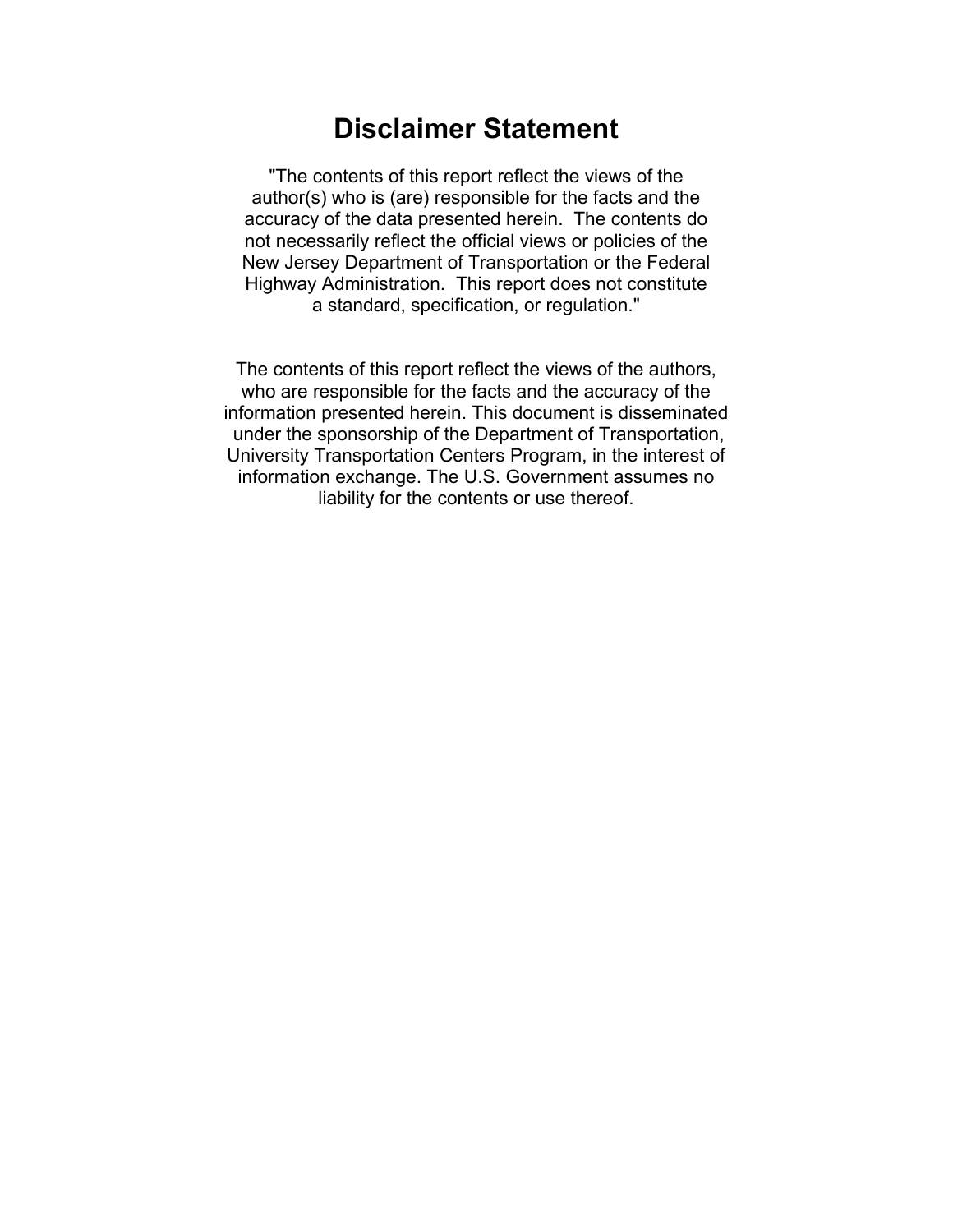<sup>2</sup>AGE

|                                                                                                                                                                                                                                                                                                                                                                                                                                                                                                                                                                                                                                                                                                                                                                                                                                                                                                                                                                                                                                                                                                                                                                                                                                                                                                                                                                                                                                                                                                                                                                                                                                                                                                                                                                                                                                                                                                                                                                                                                                                                                                                                                                                                                                                                                                                                                                                                     |                             |                                               |                                                              | TECHNICAL REPORT STANDARD TITLE P     |
|-----------------------------------------------------------------------------------------------------------------------------------------------------------------------------------------------------------------------------------------------------------------------------------------------------------------------------------------------------------------------------------------------------------------------------------------------------------------------------------------------------------------------------------------------------------------------------------------------------------------------------------------------------------------------------------------------------------------------------------------------------------------------------------------------------------------------------------------------------------------------------------------------------------------------------------------------------------------------------------------------------------------------------------------------------------------------------------------------------------------------------------------------------------------------------------------------------------------------------------------------------------------------------------------------------------------------------------------------------------------------------------------------------------------------------------------------------------------------------------------------------------------------------------------------------------------------------------------------------------------------------------------------------------------------------------------------------------------------------------------------------------------------------------------------------------------------------------------------------------------------------------------------------------------------------------------------------------------------------------------------------------------------------------------------------------------------------------------------------------------------------------------------------------------------------------------------------------------------------------------------------------------------------------------------------------------------------------------------------------------------------------------------------|-----------------------------|-----------------------------------------------|--------------------------------------------------------------|---------------------------------------|
| 1. Report No.                                                                                                                                                                                                                                                                                                                                                                                                                                                                                                                                                                                                                                                                                                                                                                                                                                                                                                                                                                                                                                                                                                                                                                                                                                                                                                                                                                                                                                                                                                                                                                                                                                                                                                                                                                                                                                                                                                                                                                                                                                                                                                                                                                                                                                                                                                                                                                                       | 2. Government Accession No. |                                               | 3. Recipient's Catalog No.                                   |                                       |
| FHWA-NJ-2005-003                                                                                                                                                                                                                                                                                                                                                                                                                                                                                                                                                                                                                                                                                                                                                                                                                                                                                                                                                                                                                                                                                                                                                                                                                                                                                                                                                                                                                                                                                                                                                                                                                                                                                                                                                                                                                                                                                                                                                                                                                                                                                                                                                                                                                                                                                                                                                                                    |                             |                                               |                                                              |                                       |
| 4. Title and Subtitle                                                                                                                                                                                                                                                                                                                                                                                                                                                                                                                                                                                                                                                                                                                                                                                                                                                                                                                                                                                                                                                                                                                                                                                                                                                                                                                                                                                                                                                                                                                                                                                                                                                                                                                                                                                                                                                                                                                                                                                                                                                                                                                                                                                                                                                                                                                                                                               |                             |                                               | 5. Report Date                                               |                                       |
| The Development of a Performance Specification for Granular<br><b>Base and Subbase Material</b>                                                                                                                                                                                                                                                                                                                                                                                                                                                                                                                                                                                                                                                                                                                                                                                                                                                                                                                                                                                                                                                                                                                                                                                                                                                                                                                                                                                                                                                                                                                                                                                                                                                                                                                                                                                                                                                                                                                                                                                                                                                                                                                                                                                                                                                                                                     |                             | Feb - 2005<br>6. Performing Organization Code |                                                              |                                       |
| 7. Author(s)                                                                                                                                                                                                                                                                                                                                                                                                                                                                                                                                                                                                                                                                                                                                                                                                                                                                                                                                                                                                                                                                                                                                                                                                                                                                                                                                                                                                                                                                                                                                                                                                                                                                                                                                                                                                                                                                                                                                                                                                                                                                                                                                                                                                                                                                                                                                                                                        |                             |                                               | <b>CAIT/Rutgers</b><br>8. Performing Organization Report No. |                                       |
| Mr. Thomas Bennert, Dr. Ali Maher                                                                                                                                                                                                                                                                                                                                                                                                                                                                                                                                                                                                                                                                                                                                                                                                                                                                                                                                                                                                                                                                                                                                                                                                                                                                                                                                                                                                                                                                                                                                                                                                                                                                                                                                                                                                                                                                                                                                                                                                                                                                                                                                                                                                                                                                                                                                                                   |                             |                                               | FHWA-NJ-2005-003                                             |                                       |
| 9. Performing Organization Name and Address                                                                                                                                                                                                                                                                                                                                                                                                                                                                                                                                                                                                                                                                                                                                                                                                                                                                                                                                                                                                                                                                                                                                                                                                                                                                                                                                                                                                                                                                                                                                                                                                                                                                                                                                                                                                                                                                                                                                                                                                                                                                                                                                                                                                                                                                                                                                                         |                             |                                               | 10. Work Unit No.                                            |                                       |
| New Jersey Department of Transportation<br><b>CN 600</b>                                                                                                                                                                                                                                                                                                                                                                                                                                                                                                                                                                                                                                                                                                                                                                                                                                                                                                                                                                                                                                                                                                                                                                                                                                                                                                                                                                                                                                                                                                                                                                                                                                                                                                                                                                                                                                                                                                                                                                                                                                                                                                                                                                                                                                                                                                                                            |                             |                                               | 11. Contract or Grant No.                                    |                                       |
| Trenton, NJ 08625                                                                                                                                                                                                                                                                                                                                                                                                                                                                                                                                                                                                                                                                                                                                                                                                                                                                                                                                                                                                                                                                                                                                                                                                                                                                                                                                                                                                                                                                                                                                                                                                                                                                                                                                                                                                                                                                                                                                                                                                                                                                                                                                                                                                                                                                                                                                                                                   |                             |                                               |                                                              |                                       |
| 12. Sponsoring Agency Name and Address                                                                                                                                                                                                                                                                                                                                                                                                                                                                                                                                                                                                                                                                                                                                                                                                                                                                                                                                                                                                                                                                                                                                                                                                                                                                                                                                                                                                                                                                                                                                                                                                                                                                                                                                                                                                                                                                                                                                                                                                                                                                                                                                                                                                                                                                                                                                                              |                             |                                               |                                                              | 13. Type of Report and Period Covered |
|                                                                                                                                                                                                                                                                                                                                                                                                                                                                                                                                                                                                                                                                                                                                                                                                                                                                                                                                                                                                                                                                                                                                                                                                                                                                                                                                                                                                                                                                                                                                                                                                                                                                                                                                                                                                                                                                                                                                                                                                                                                                                                                                                                                                                                                                                                                                                                                                     |                             |                                               | <b>Final Report</b><br>$1/2003 - 2/2005$                     |                                       |
| Federal Highway Administration<br>U.S. Department of Transportation                                                                                                                                                                                                                                                                                                                                                                                                                                                                                                                                                                                                                                                                                                                                                                                                                                                                                                                                                                                                                                                                                                                                                                                                                                                                                                                                                                                                                                                                                                                                                                                                                                                                                                                                                                                                                                                                                                                                                                                                                                                                                                                                                                                                                                                                                                                                 |                             |                                               |                                                              |                                       |
| Washington, D.C.                                                                                                                                                                                                                                                                                                                                                                                                                                                                                                                                                                                                                                                                                                                                                                                                                                                                                                                                                                                                                                                                                                                                                                                                                                                                                                                                                                                                                                                                                                                                                                                                                                                                                                                                                                                                                                                                                                                                                                                                                                                                                                                                                                                                                                                                                                                                                                                    |                             |                                               | 14. Sponsoring Agency Code                                   |                                       |
| 15. Supplementary Notes                                                                                                                                                                                                                                                                                                                                                                                                                                                                                                                                                                                                                                                                                                                                                                                                                                                                                                                                                                                                                                                                                                                                                                                                                                                                                                                                                                                                                                                                                                                                                                                                                                                                                                                                                                                                                                                                                                                                                                                                                                                                                                                                                                                                                                                                                                                                                                             |                             |                                               |                                                              |                                       |
| Email Address: bennert@eden.rutgers.edu; mmaher@rci.rutgers.edu                                                                                                                                                                                                                                                                                                                                                                                                                                                                                                                                                                                                                                                                                                                                                                                                                                                                                                                                                                                                                                                                                                                                                                                                                                                                                                                                                                                                                                                                                                                                                                                                                                                                                                                                                                                                                                                                                                                                                                                                                                                                                                                                                                                                                                                                                                                                     |                             |                                               |                                                              |                                       |
|                                                                                                                                                                                                                                                                                                                                                                                                                                                                                                                                                                                                                                                                                                                                                                                                                                                                                                                                                                                                                                                                                                                                                                                                                                                                                                                                                                                                                                                                                                                                                                                                                                                                                                                                                                                                                                                                                                                                                                                                                                                                                                                                                                                                                                                                                                                                                                                                     |                             |                                               |                                                              |                                       |
| 16. Abstract                                                                                                                                                                                                                                                                                                                                                                                                                                                                                                                                                                                                                                                                                                                                                                                                                                                                                                                                                                                                                                                                                                                                                                                                                                                                                                                                                                                                                                                                                                                                                                                                                                                                                                                                                                                                                                                                                                                                                                                                                                                                                                                                                                                                                                                                                                                                                                                        |                             |                                               |                                                              |                                       |
| ranges to provide better performance in the field. Currently, the NJDOT specifies the use of granular materials<br>by gradation only. However, it is well known that the gradation of granular materials has a dramatic impact on its<br>performance. Therefore, base and subbase materials were sampled from three regions in the state and<br>evaluated under the following performance tests: permeability (falling and constant head conditions), triaxial<br>shear strength, cyclic triaxial loading, California Bearing Ratio (CBR) and resilient modulus. Testing was also<br>conducted on recycled asphalt pavement (RAP) and recycled concrete (RCA) to evaluate their potential use as<br>base and subbase materials. Materials were tested at their respective natural gradations and at manufactured<br>gradations which represented the NJDOT high, middle, and low areas of the gradation specification in order to<br>provide guidance as how to better refine the current NJDOT gradation specification.<br>Testing concluded that the gradation has an impact on each material and source tested.<br>permeability increased with increasing coarse fraction and decreasing percent fines. The triaxial strength<br>increased as coarse fraction increased; however, the permanent deformation measured from the cyclic triaxial<br>test indicated that at the gap-graded high end of the gradation band, instability was prevalent for the rounded<br>subbase aggregates. This is most likely due to rounded aggregate particles not interlocking during loading (The<br>gradation of this type of material is very similar to the non-stabilized open graded base layer that the NJDOT has<br>used in the past). The resilient modulus testing followed a similar trend. Overall, the closer the aggregate<br>gradation was to the middle/high side of the NJDOT gradation specification, the better the performance.<br>The testing of the RAP, RCA, and their blends with the base material, showed that as the % RAP increased in<br>the blend, both the CBR value and permeability decreased. RAP also caused larger permanent deformations<br>during the cyclic triaxial testing. The inclusion of RCA provided the largest CBR, largest resilient modulus, and<br>lowest permanent deformation values. However, as the % RCA increased, the blend's permeability decreased. |                             |                                               |                                                              | On average,                           |
| 17. Key Words                                                                                                                                                                                                                                                                                                                                                                                                                                                                                                                                                                                                                                                                                                                                                                                                                                                                                                                                                                                                                                                                                                                                                                                                                                                                                                                                                                                                                                                                                                                                                                                                                                                                                                                                                                                                                                                                                                                                                                                                                                                                                                                                                                                                                                                                                                                                                                                       | 18. Distribution Statement  |                                               |                                                              |                                       |
| Base aggregate, subbase aggregate, resilient                                                                                                                                                                                                                                                                                                                                                                                                                                                                                                                                                                                                                                                                                                                                                                                                                                                                                                                                                                                                                                                                                                                                                                                                                                                                                                                                                                                                                                                                                                                                                                                                                                                                                                                                                                                                                                                                                                                                                                                                                                                                                                                                                                                                                                                                                                                                                        |                             |                                               |                                                              |                                       |
| modulus, permeability, permanent deformation                                                                                                                                                                                                                                                                                                                                                                                                                                                                                                                                                                                                                                                                                                                                                                                                                                                                                                                                                                                                                                                                                                                                                                                                                                                                                                                                                                                                                                                                                                                                                                                                                                                                                                                                                                                                                                                                                                                                                                                                                                                                                                                                                                                                                                                                                                                                                        |                             |                                               |                                                              |                                       |
| 19. Security Classif (of this report)                                                                                                                                                                                                                                                                                                                                                                                                                                                                                                                                                                                                                                                                                                                                                                                                                                                                                                                                                                                                                                                                                                                                                                                                                                                                                                                                                                                                                                                                                                                                                                                                                                                                                                                                                                                                                                                                                                                                                                                                                                                                                                                                                                                                                                                                                                                                                               |                             | 20. Security Classif. (of this page)          | 21. No of Pages 22. Price                                    |                                       |
| Unclassified                                                                                                                                                                                                                                                                                                                                                                                                                                                                                                                                                                                                                                                                                                                                                                                                                                                                                                                                                                                                                                                                                                                                                                                                                                                                                                                                                                                                                                                                                                                                                                                                                                                                                                                                                                                                                                                                                                                                                                                                                                                                                                                                                                                                                                                                                                                                                                                        | Unclassified                |                                               | 55                                                           |                                       |

**Form DOT F 1700.7** (8-69)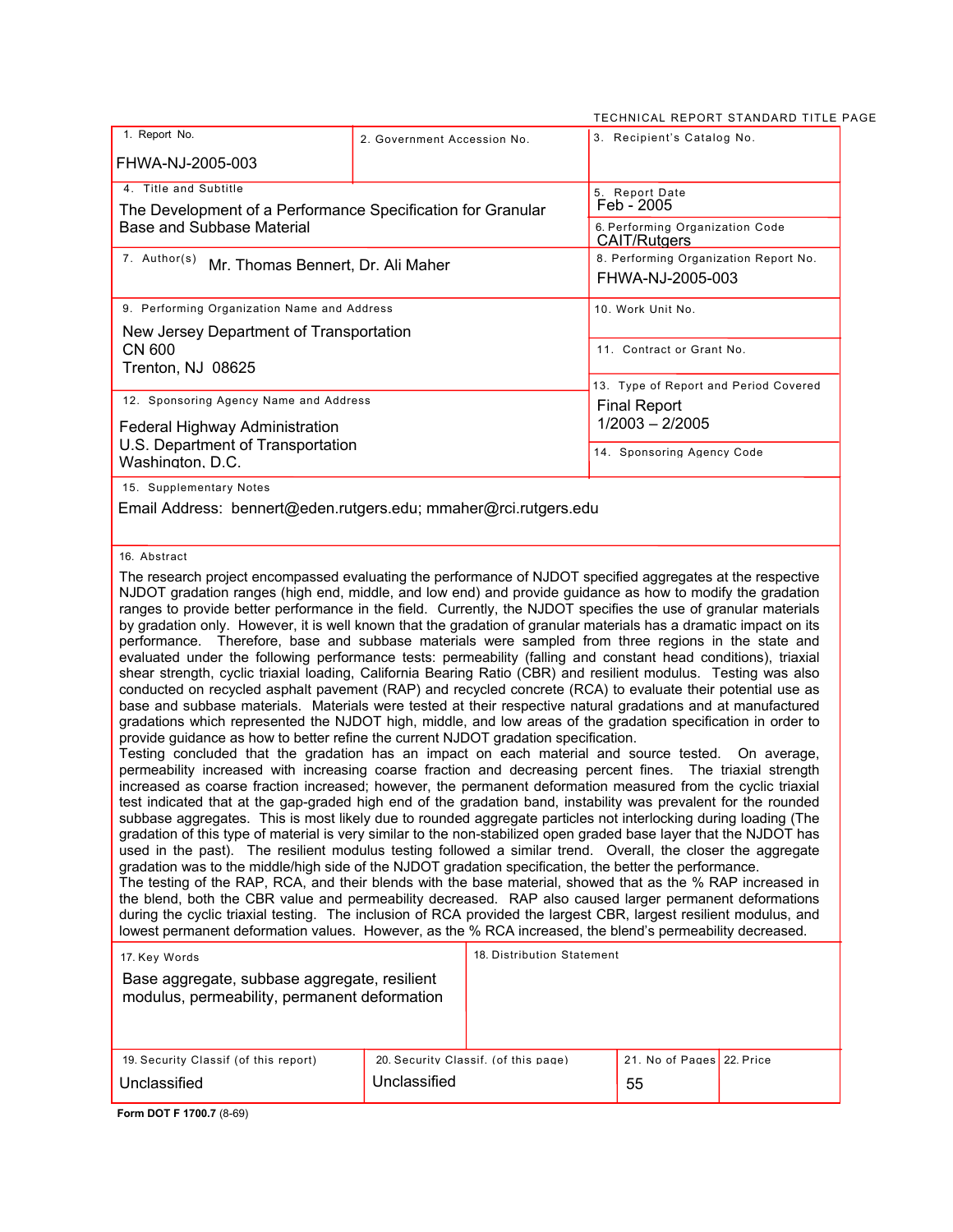# **TABLE OF CONTENTS**

|                                                                         | Page # |
|-------------------------------------------------------------------------|--------|
|                                                                         |        |
|                                                                         |        |
|                                                                         |        |
|                                                                         |        |
|                                                                         |        |
|                                                                         |        |
|                                                                         |        |
|                                                                         |        |
|                                                                         |        |
|                                                                         |        |
|                                                                         |        |
|                                                                         |        |
|                                                                         |        |
|                                                                         |        |
|                                                                         |        |
|                                                                         |        |
|                                                                         |        |
| CBR Results - Effect of Aggregate Gradation for NJDOT DGABC and I-3  25 |        |
|                                                                         |        |
|                                                                         |        |
| Triaxial Test Results - Effect of Gradation on NJDOT I-3 and DGABC  30  |        |
|                                                                         |        |
|                                                                         |        |
|                                                                         |        |
|                                                                         |        |
|                                                                         |        |
|                                                                         |        |
|                                                                         |        |
|                                                                         |        |
| Permanent Deformation Results - RCA and RCA Blends  41                  |        |
|                                                                         |        |
|                                                                         |        |
|                                                                         |        |
|                                                                         |        |
|                                                                         |        |
|                                                                         |        |
|                                                                         |        |
|                                                                         |        |
|                                                                         |        |
|                                                                         |        |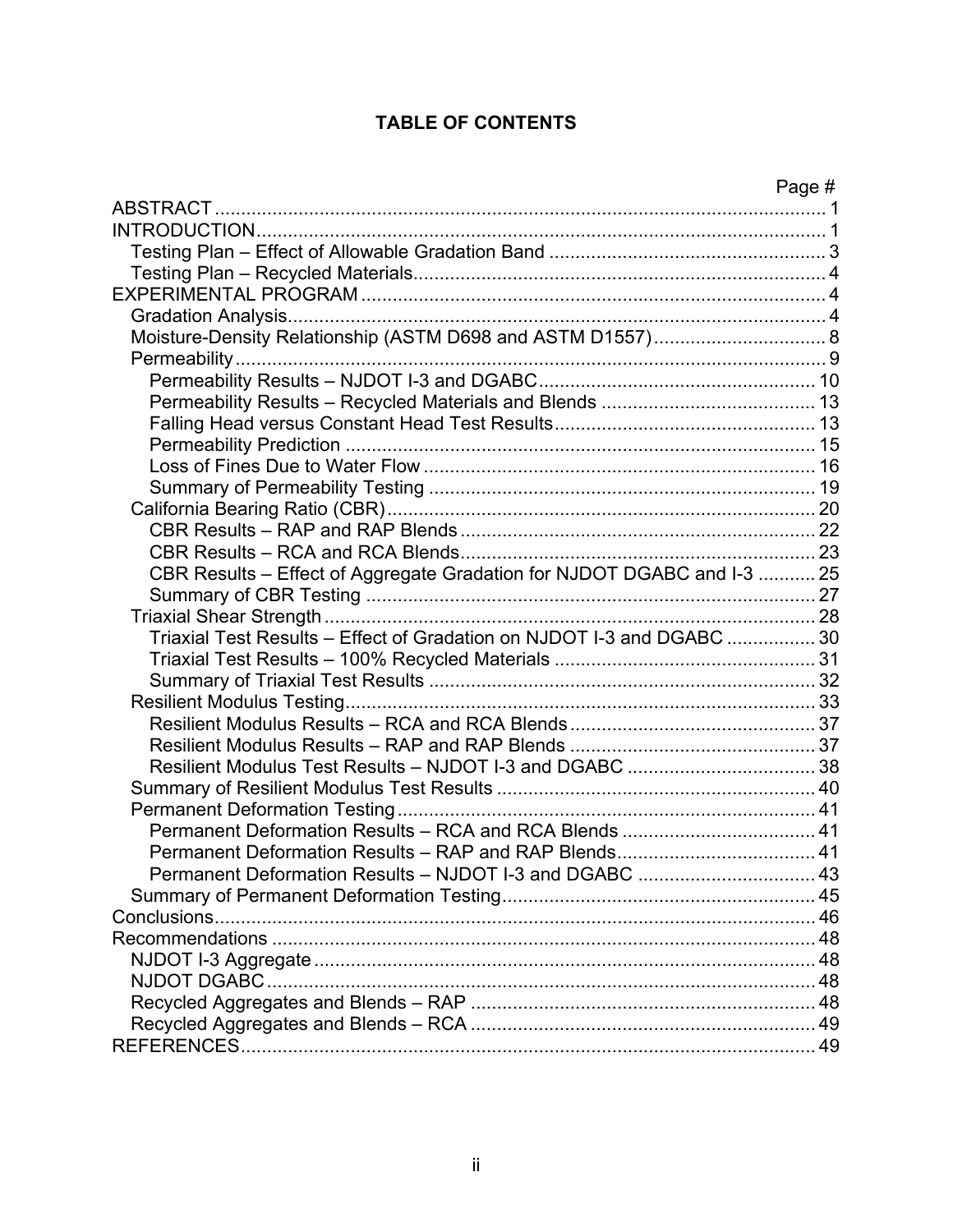# LIST OF FIGURES

|           | Page #                                                                               |                 |
|-----------|--------------------------------------------------------------------------------------|-----------------|
| Figure 1. | NJDOT Gradation Specification Bands for DGABC Base Aggregate                         | $\overline{2}$  |
| Figure 2. | NJDOT Gradation Specification Bands for I-3 Subbase Aggregate                        | $\overline{2}$  |
| Figure 3. | Natural Gradations for the DGABC Aggregates                                          | 5               |
| Figure 4. | Natural Gradations for the I-3 Aggregates                                            | 5               |
| Figure 5. | RAP and RCA Gradations Shown with the NJDOT I-3 Gradation Bands                      | $\overline{7}$  |
| Figure 6. | RAP and RCA Gradations Shown with the DGABC Gradation Bands                          | 8               |
| Figure 7. | Permeability Apparatus for Falling and Constant Head Tests                           | 10              |
|           | Figure 8. Permeability of NJDOT I-3 with Respect to the Gradations                   | 12              |
|           | Figure 9. Permeability of DGABC with Respect to Gradations                           | 12 <sup>2</sup> |
|           | Figure 10. Comparison of Falling Head and Constant Head Permeability Tests           | 14              |
|           | Figure 11. Natural Gradation of North Region DGABC after Permeability Testing        | 17              |
|           | Figure 12. High End Gradation of North Region DGABC after Permeability Testing       | 18              |
|           | Figure 13. Mid Range Gradation of North Region DGABC after Permeability Testing      | 18              |
|           | Figure 14. Low End Gradation of North Region DGABC after Permeability Testing        | 19              |
|           | Figure 15. Testing Set-up Used for the CBR Testing                                   | 21              |
|           | Figure 16. CBR Values for RAP Blended with DGABC from Central Region                 | 22              |
|           | Figure 17. CBR Values for RAP Blended with RCA                                       | 23              |
|           | Figure 18. CBR Values for RCA Blended with NJDOT I-3 from Central Region             | 24              |
|           | Figure 19. CBR Values for RCA Blended with DGABC from Central Region                 | 24              |
|           | Figure 20. Effect of Gradation on the CBR Values of DGABC from Central Region        | 26              |
|           | Figure 21. Effect of Gradation on the CBR Values of NJDOT I-3 from Central Region 26 |                 |
|           | Figure 22. Mohr's Circle Diagram to Determine Friction Angle and Cohesion            | 28              |
|           | Figure 23. Test Set-up Used for Triaxial and Resilient Modulus Testing               | 29              |
|           | Figure 24. Definition of Resilient Modulus                                           | 34              |
|           | Figure 25. Test Set-up Used to Conduct Resilient Modulus Testing                     | 35              |
|           | Figure 26. Permanent Deformation Results for RCA Blended Samples                     | 42              |
|           | Figure 27. Permanent Deformation Results for RAP Blended Samples                     | 42              |
|           | Figure 28. Permanent Deformation Results for DGABC Materials and Gradations          | 43              |
|           | Figure 29. Permanent Deformation Results for NJDOT I-3 Materials and Gradations      | 44              |
|           | Figure 30(a). NJDOT I-3, Central Jersey High End Gradation Before Testing            | 44              |
|           | Figure 30(b). NJDOT I-3, Central Jersey High End Gradation After Testing             | 44              |
|           |                                                                                      |                 |

# LIST OF TABLES

| Table I. | Gradation Bands for NJDOT DGABC and I-3 Aggregates                                  |    |
|----------|-------------------------------------------------------------------------------------|----|
|          | Table 2. Gradation Properties for the DGABC                                         | 6  |
| Table 3. | Gradation Properties for the NJDOT I-3                                              | 6  |
| Table 4. | <b>Gradation Properties for RAP and RCA</b>                                         |    |
|          | Table 5. Results of Compaction Testing for DGABC and NJDOT I-3 Aggregates           | 9  |
| Table 6. | Permeability for NJDOT I-3 and DGABC Materials                                      | 11 |
| Table 7. | Permeability for Recycled Materials and their Respective Blends                     | 14 |
|          | Table 8. Pierson's Correlation Coefficient for Gradation Properties vs Permeability | 15 |
|          | Table 9. Fines Movement from Permeability Testing                                   | 17 |
|          | Table 10. CBR Values for Tested RAP Blends                                          | 22 |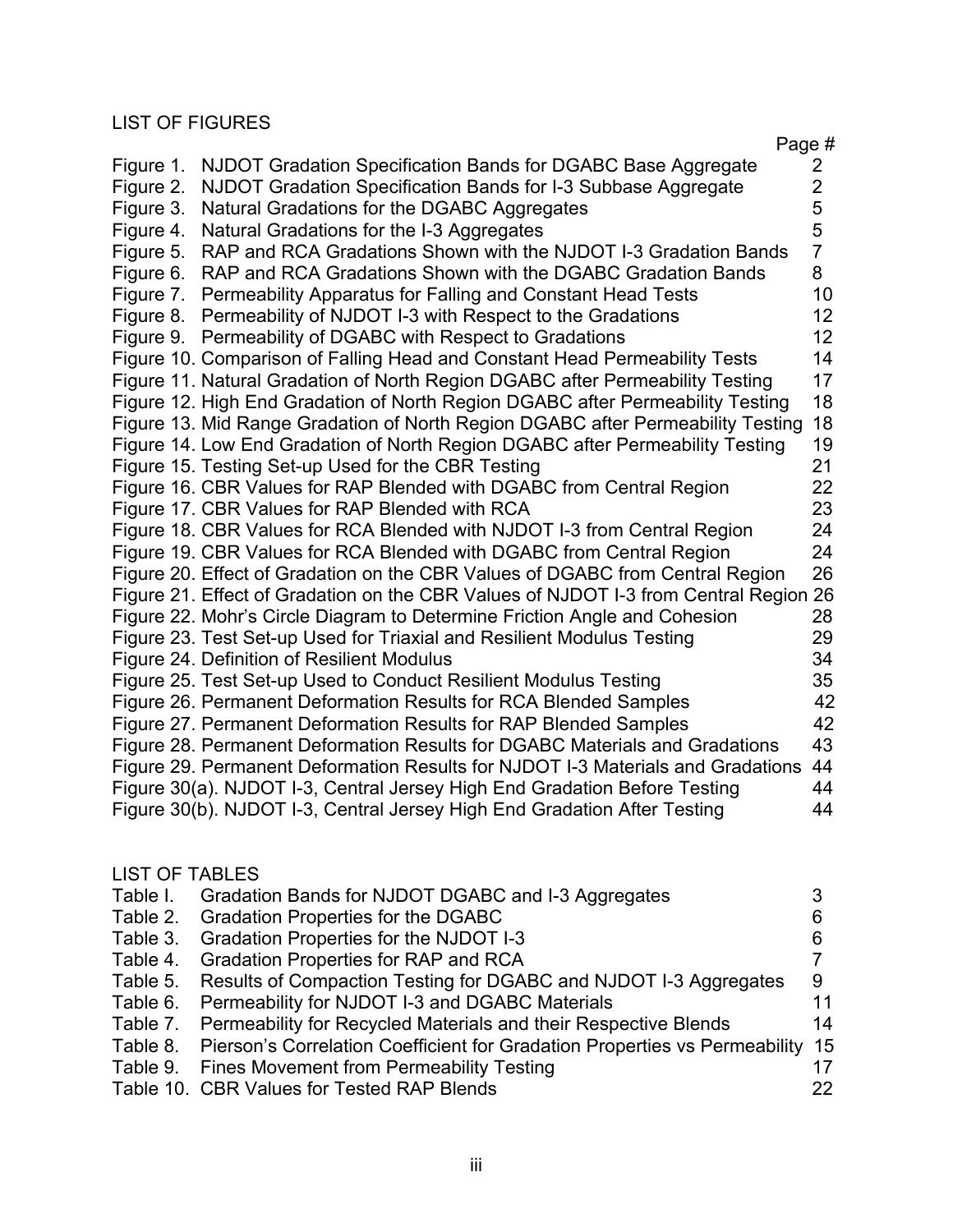|         | Table 11. CBR Values for Tested RCA Blends                                 | 25 |
|---------|----------------------------------------------------------------------------|----|
|         | Table 12. CBR Values for Tested Gradations of DGABC and NJDOT I-3          | 27 |
|         | Table 13. Triaxial Test Results and Shear Strength Properties of NJDOT I-3 | 30 |
|         | Table 14. Triaxial Test Results and Shear Strength Properties of DGABC     | 31 |
|         | Table 15. Shear Strength Parameters of 100% RAP and 100% RCA from Triaxial | 31 |
| Testing |                                                                            |    |
|         | Table 16. Testing Sequence Base/Subbase Materials Under AASHTO TP46-94     | 35 |
|         | Table 17. Resilient Modulus Test Results for RCA Blended Samples           | 37 |
|         | Table 18. Resilient Modulus Test Results for RAP Blended Samples           | 38 |
|         | Table 19. Resilient Modulus Test Results for DGABC Samples                 | 38 |
|         | Table 20. Resilient Modulus Test Results for NJDOT I-3 Samples             | 39 |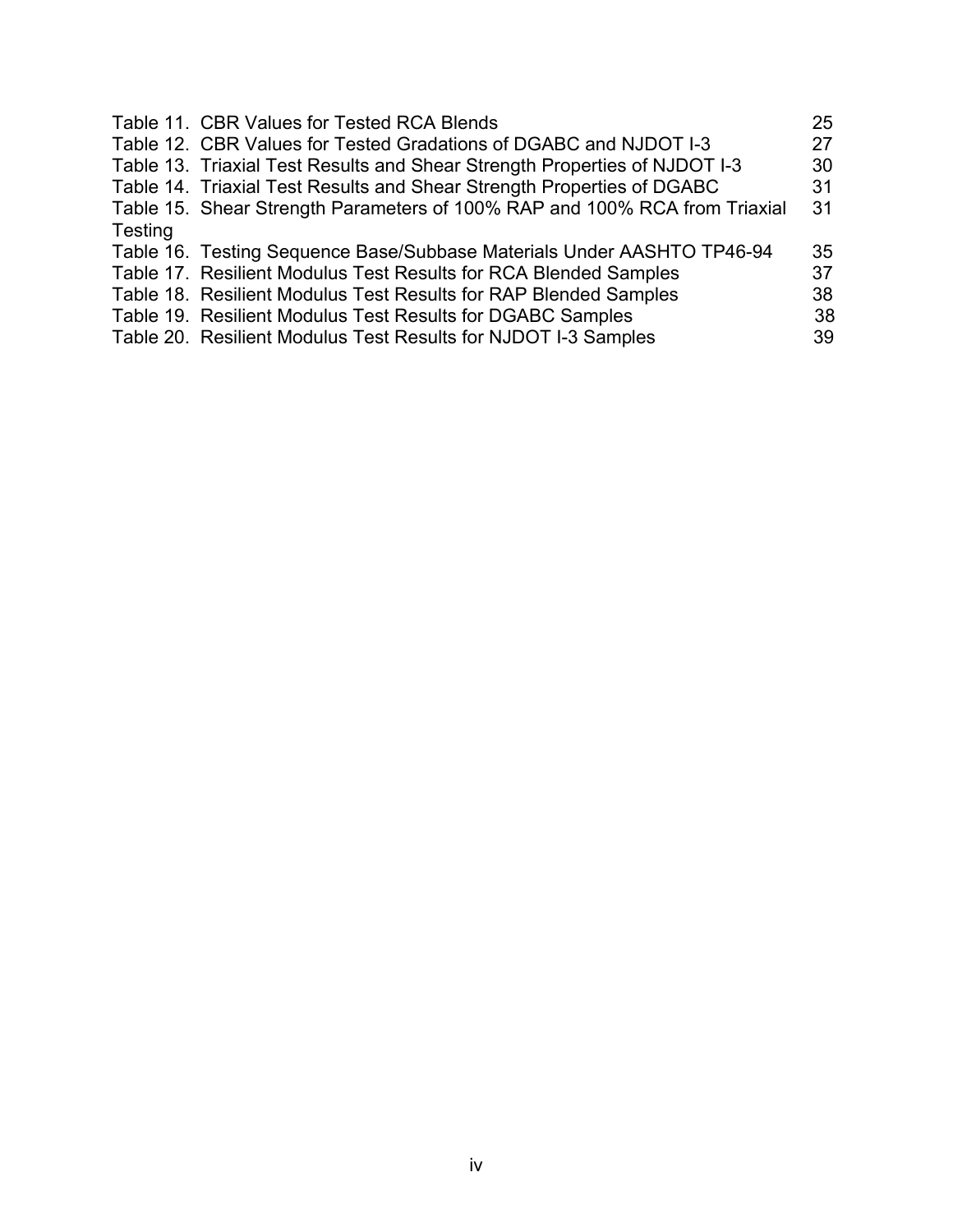# **ABSTRACT**

The research project encompassed evaluating the performance of NJDOT specified aggregates at the respective NJDOT gradation ranges (high end, middle, and low end) and provide guidance as how to modify the gradation ranges to provide better performance in the field. Currently, the NJDOT specifies the use of granular materials by gradation only. However, it is well known that the gradation of granular materials has a dramatic impact on its performance. Therefore, base and subbase materials were sampled from three regions in that state and evaluated under the following performance tests: permeability (falling and constant head conditions), triaxial shear strength, cyclic triaxial loading, California Bearing Ratio (CBR) and resilient modulus. Testing was also conducted on recycled asphalt pavement (RAP) and recycled concrete (RCA) to evaluate their potential use as base and subbase materials. Materials were tested at their respective natural gradations and at manufactured gradations which represented the NJDOT high, middle, and low areas of the gradation specification.

Testing concluded that the gradation has an impact on each material and source tested. On average, permeability increased with increasing coarse fraction and decreasing percent fines. The triaxial strength increased as coarse fraction increased; however, the permanent deformation measured from the cyclic triaxial test indicated that at the gap-graded high end of the gradation band, instability was prevalent for the rounded subbase aggregates. This is most likely due to rounded aggregate particles not interlocking during loading (The gradation of this type of material is very similar to the non-stabilized open graded base layer that the NJDOT has used in the past). The resilient modulus testing followed a similar trend. Overall, the closer the aggregate gradation was to the middle/high side of the NJDOT gradation specification, the better the performance.

The testing of the RAP, RCA, and their blends with the base material, showed that as the % RAP increased in the blend, both the CBR value and permeability decreased. RAP also caused larger permanent deformations during the cyclic triaxial testing. The inclusion of RCA provided the largest CBR, largest resilient modulus, and lowest permanent deformation values. However, as the % RCA increased, the blend's permeability decreased.

### **INTRODUCTION**

The New Jersey Department of Transportation (NJDOT) currently specifies the use of base and subbase aggregates simply by its gradation. As long as the material's gradation meets the NJDOT gradation bands, the material can be classified as suitable for pavement construction. There are some small additional specifications which the material must meet; however, the main acceptance criterion is gradation. The gradation specification for base aggregate (dense graded aggregate base course – DGABC) and subbase aggregate (NJDOT designated I-3) are shown in Figures 1 and 2. The gradations are shown in Table 1. In the figures, as long as the gradation falls within the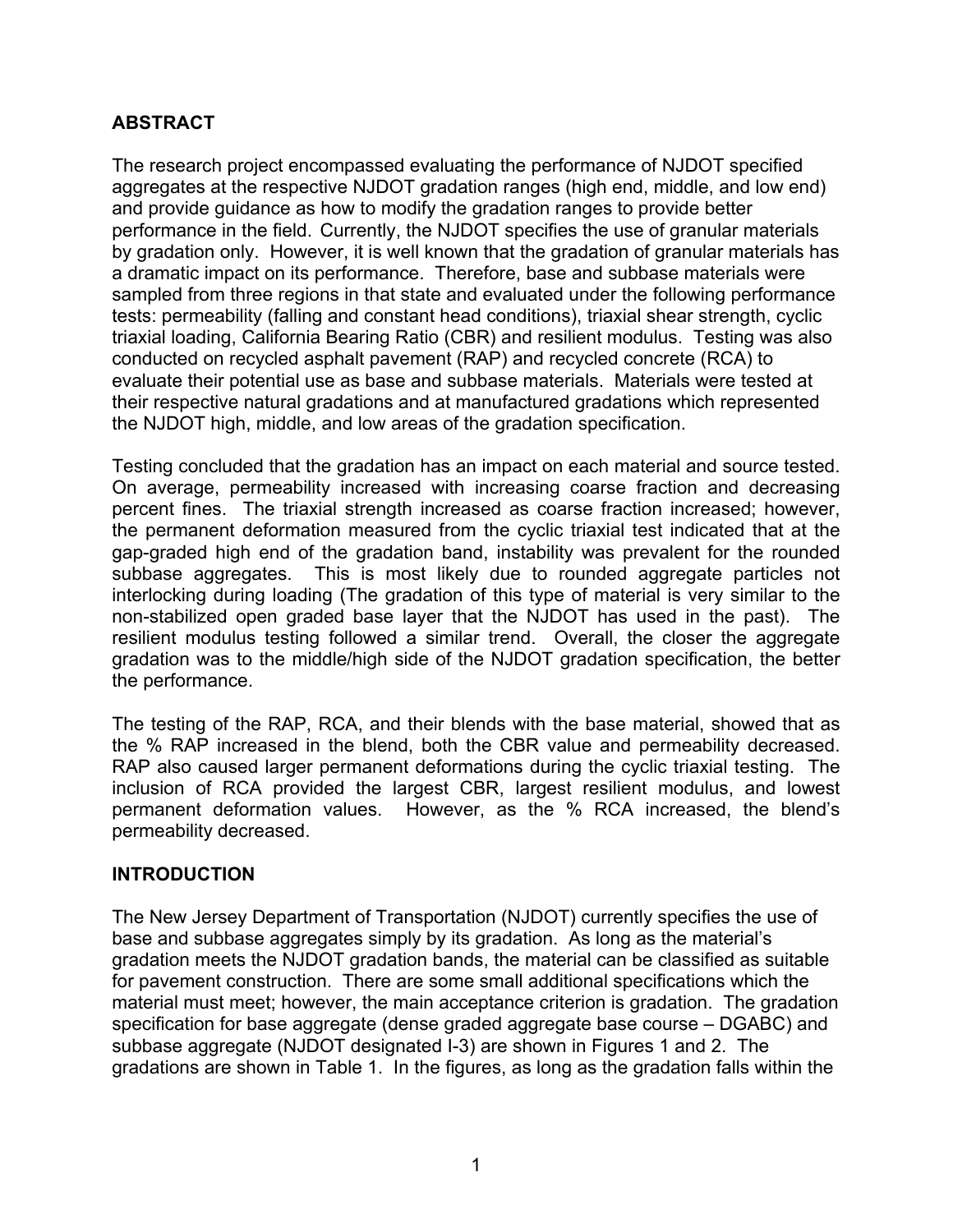red-dashed bands, the material is acceptable for use regardless of strength, density, or permeability.



Figure 2 – NJDOT Gradation Specification Bands for I-3 Subbase Aggregate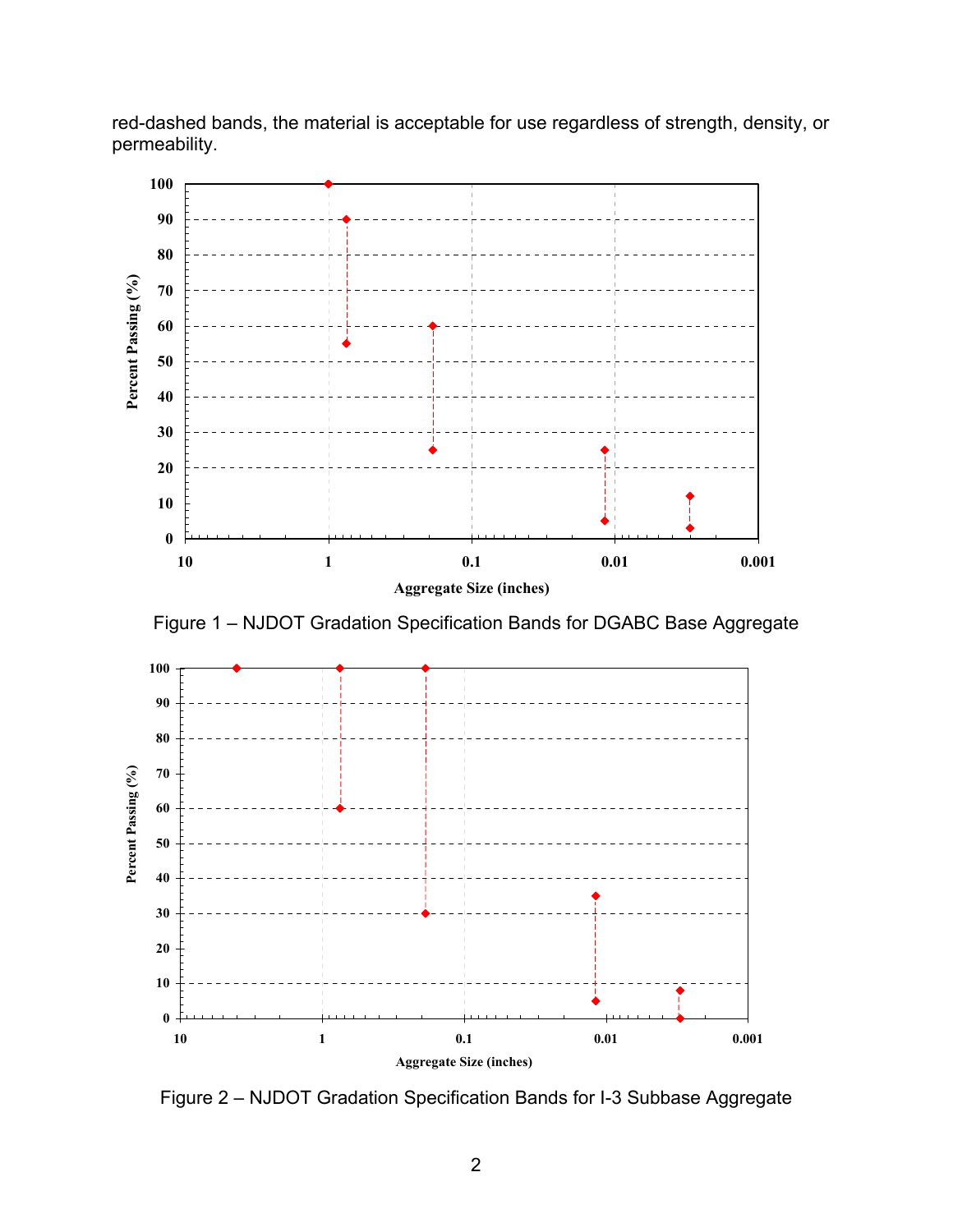|             | <b>Percent Passing</b> |              |  |  |
|-------------|------------------------|--------------|--|--|
| Sieve Size  | <b>DGABC</b>           | $-3$         |  |  |
| $4.0$ inch  |                        | 100 %        |  |  |
| $1.0$ inch  | 100 %                  |              |  |  |
| $0.75$ inch | $55 - 90%$             | $60 - 100 %$ |  |  |
| No. 4       | $25 - 60%$             | $30 - 100 %$ |  |  |
| No. 50      | $5 - 25 \%$            | $5 - 35 \%$  |  |  |
| No. 200     | $3 - 12 \%$            | $0 - 8 \%$   |  |  |

As shown in both Figure 1 and 2, and Table 1, the gradation bands are wide, especially for the No. 4 sieve size where the I-3 gradation can fall anywhere between 100 to 30 percent passing. With the NJDOT gradation bands allowed to be so wide, it is obvious that a wide range of soil characteristics (density, permeability, strength, stiffness, etc.) can be expected.

Another problem that is currently being experienced with the NJDOT is the allowance of recycled materials, especially recycled asphalt pavement (RAP) and recycled concrete (RCA), to be blended with base and subbase aggregates. At the moment, there is no current specification that NJDOT engineers utilize. This is mainly due to there being a lack of understanding as to how the addition of these recycled materials affect of overall performance of the aggregate blend.

### Testing Plan – Effect of Allowable Gradation Band

Based on the large gradation specifications, a testing matrix was developed to determine how the material properties might change if they were allowed to vary through out the gradation bands. Each gradation specification, DGABC and I-3, was split into three sections, high end (coarsest) of the band, middle of the gradation band, and the low end (finest) of the gradation band. The natural gradation of the material was also utilized. Both the DGABC and I-3 were sampled from different regions of New Jersey – North, Central and South. The DGABC material was only sampled from the North and Central since the quarried material does not exist naturally in southern New Jersey. Approximately two tons of each material source was delivered to the Rutgers University Asphalt/Pavement Laboratory (RAPL) to conduct the following tests:

- 1. Moisture-density relationship (Compaction) modified energy for the DGABC and standard for the I-3, as specified by the NJDOT
- 2. Permeability Falling Head and Constant Head
- 3. Triaxial Shear Strength
- 4. Cyclic Triaxial Testing to determine the permanent deformation properties
- 5. Resilient Modulus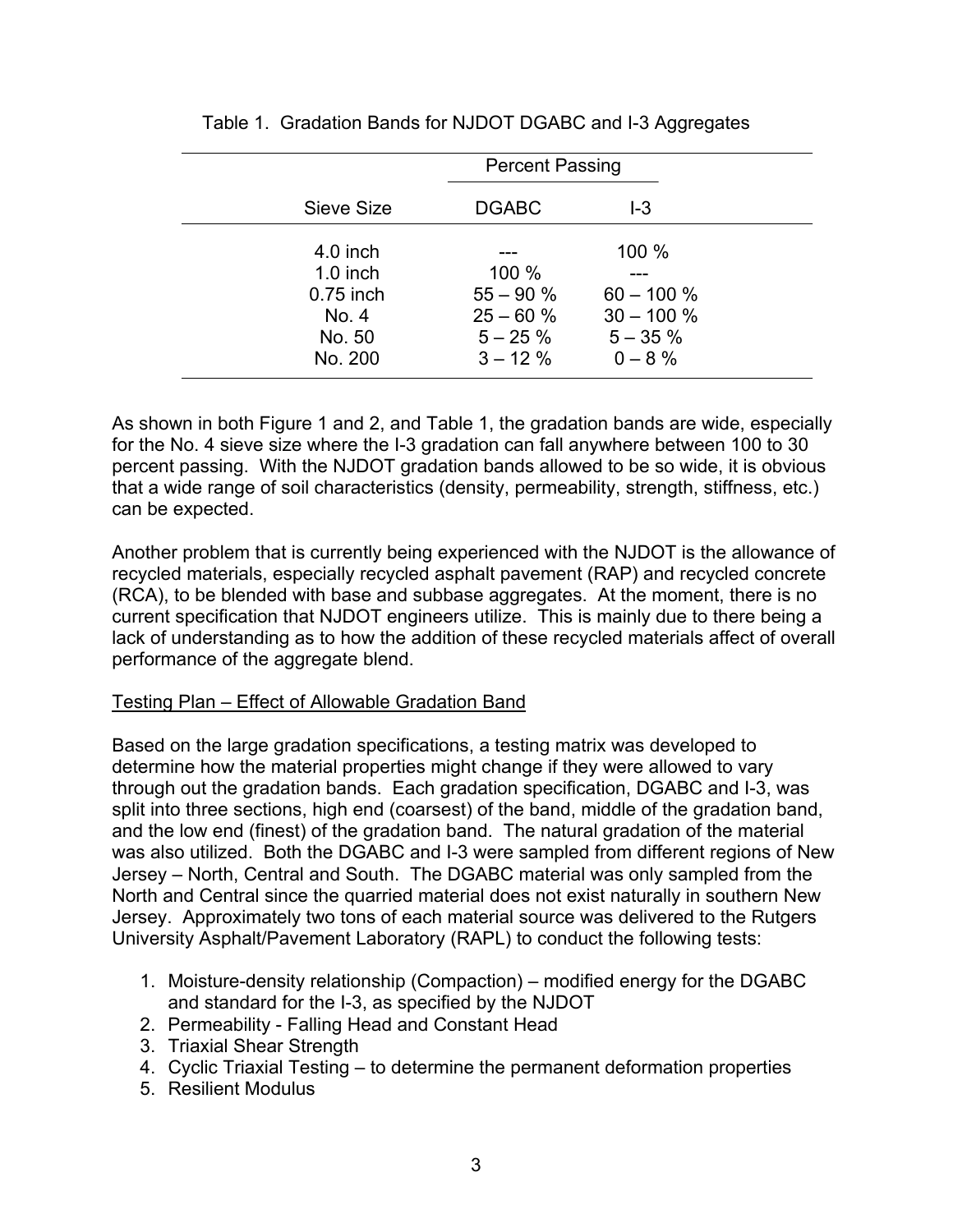The performance testing was to provide the NJDOT with information regarding how the material properties may vary depending on their respective location within the current gradation band. This could potentially provide the NJDOT with enough evidence to either "tighten up" their gradation specification or to start specifying particular aggregate gradations for different performance applications (i.e. high modulus, high permeability, etc.).

### Testing Plan – Recycled Materials

Although not originally included in the research proposal, the research also included the evaluation of recycled asphalt pavement (RAP) and recycled concrete (RCA) for use as aggregates in either the base or subbase pavement layer. Currently, these materials are allowed, with the RCA in the base and the RAP in the subbase, but only as blended materials. However, there has been little work as to the overall performance of these materials and their respective blends. Therefore, most of the performance testing discussed earlier was conducted. Due to the vast amount of material, not all blends were tested under the triaxial, cyclic triaxial (permanent deformation), and resilient modulus. Rather, in order to provide guidance for pavement design, the California Bearing Ratio (CBR) test was conducted. This type of measurement has been used by state officials for years in pavement design. Not to mention there exists a large database of CBR values for different materials and their respective performance. Therefore, the CBR values will also provide a means of comparing the different recycled materials in pavement design.

# **EXPERIMENTAL PROGRAM**

### Gradation Analysis

Since the main goal was to evaluate the materials at the extremes and midpoint of the NJDOT gradation bands, the required gradations for the bands needed to be manufactured. Portions of each source material were broken down on the sieve sizes specified for the respective gradation bands. Bulk samples were then batched to provide a material that satisfied the NJDOT gradation band specification.

The natural gradations were also determined to compare the different sources of each material type. Figure 3 shows the natural gradations for the DGABC and Figure 4 shows the natural gradation for the I-3. The North and Central Region DGABC materials show to be similar in their respective natural gradation. The Central and South Region I-3 gradations are very similar; however, the North Region I-3 gradation is very different. This is because this material was a blend of natural aggregate, as well as some recycled materials. If particular, there appeared to be slag particles, as well as shells. The material was also much different is appearance as it was a grayish color, while the other two sources of I-3 were an orange-yellow color.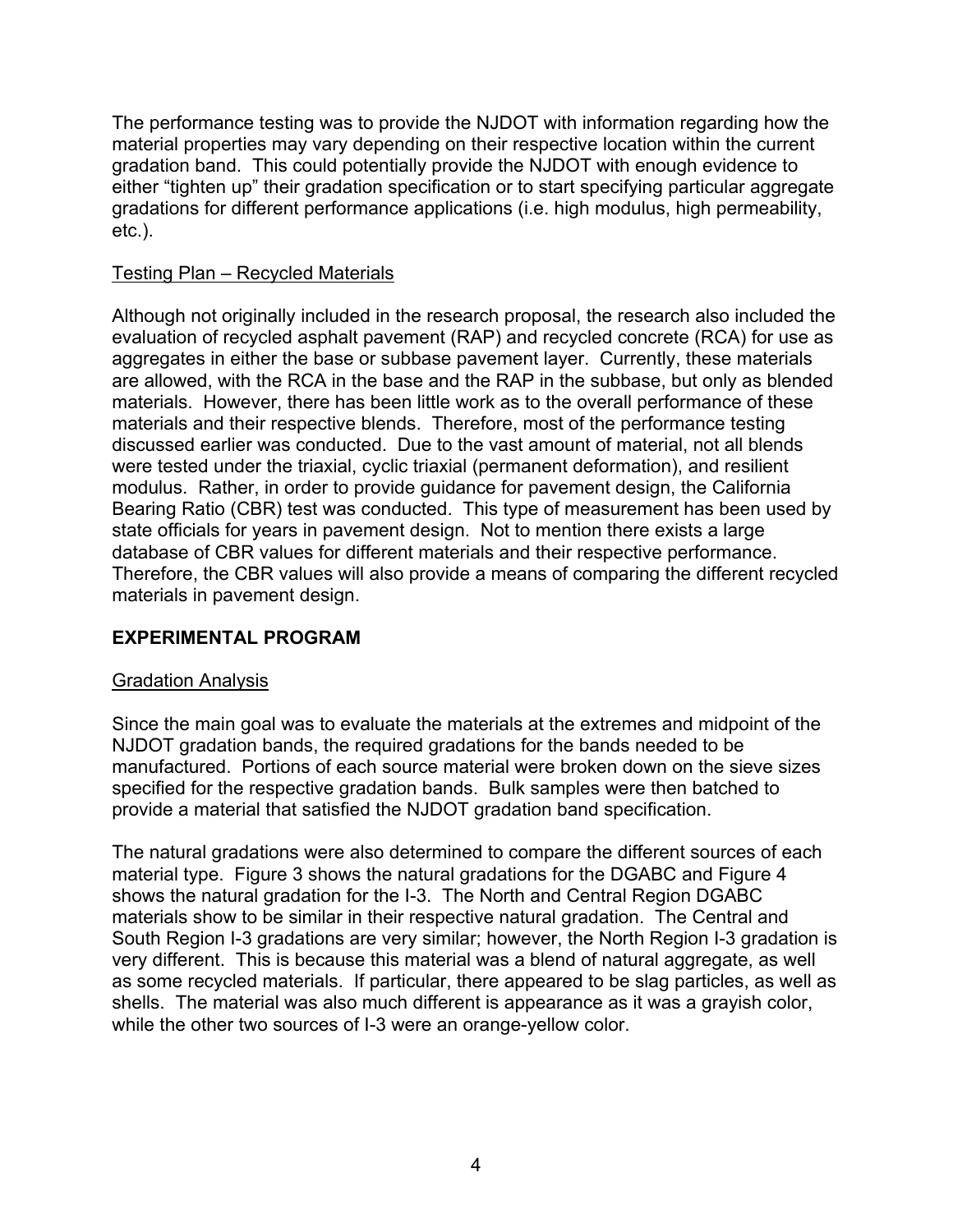

Figure 4 – Natural Gradations for the I-3 Aggregates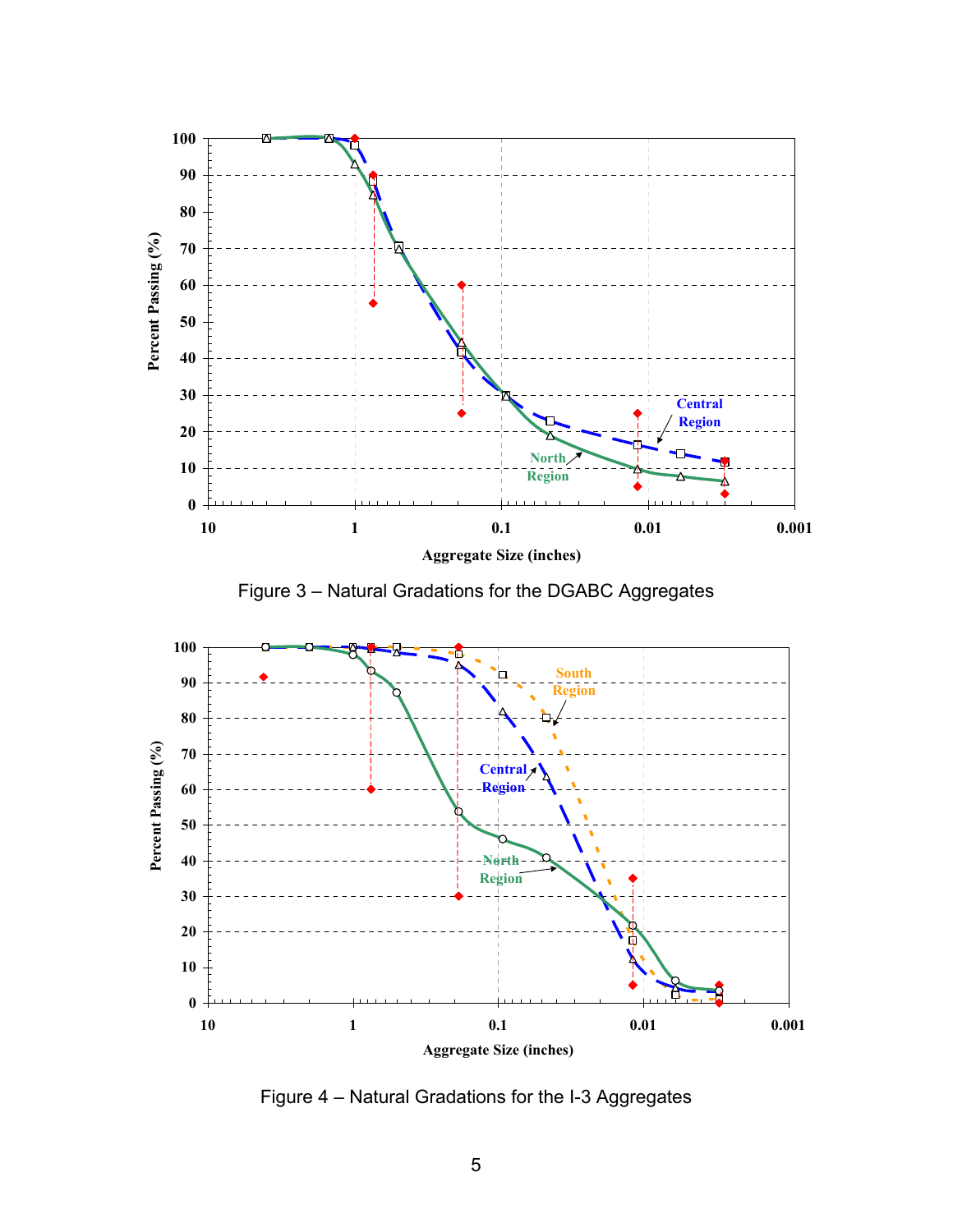After each material source was batched to meet the proper gradation band, a gradation analysis was conducted for each material. Even though the materials were specified to meet the limits and the middle of the gradation bands, fluctuations in-between the specified gradation sizes could occur. Table 2 shows the gradation properties of the DGABC and Table 3 shows the gradation properties of the NJDOT I-3. The tables clearly indicate that even when the limits were targeted, the gradation curves can still be different due to natural gradation of the material between the specified sizes.

| <b>Region of NJ</b>   | Soil Gradation Type      | $\mathbf{C}_{\mathbf{C}}$ | $\mathbf{C}_{\mathbf{U}}$ | $D_{85}$<br>(mm) | $D_{50}$<br>(mm) | $D_{10}$<br>(mm) | <b>Fines</b><br>$(\%)$ |
|-----------------------|--------------------------|---------------------------|---------------------------|------------------|------------------|------------------|------------------------|
|                       | <b>Natural Gradation</b> | 1.77                      | 5.53                      | 31.9             | 11.7             | 2.52             | 0.4                    |
| <b>North Region</b>   | High End                 | 1.23                      | 17.24                     | 59.2             | 15.5             | 1.35             | 2.2                    |
|                       | Middle Range             | 4.05                      | 89.47                     | 37.9             | 6.69             | 0.118            | 7.4                    |
|                       | Low End                  | N.A.                      | N.A.                      | 14.2             | 2.93             | N.A.             | 11                     |
|                       | <b>Natural Gradation</b> | 2.23                      | 10.86                     | 20.8             | 8.05             | 0.945            | 1.1                    |
| <b>Central Region</b> | High End                 | 1.3                       | 17.39                     | 58.7             | 15.4             | 1.32             | 2.1                    |
|                       | Middle Range             | 4.68                      | 99.06                     | 35.1             | 6.69             | 0.104            | 7.5                    |
|                       | Low End                  | N.A.                      | N.A.                      | 14.2             | 2.98             | N.A.             | 11.7                   |

Table 2 – Gradation Properties for the DGABC

Table 3 – Gradation Properties for the NJDOT I-3

| <b>Region of NJ</b>   | <b>Soil Gradation Type</b> | $\mathbf{C}_{\mathbf{C}}$ | $\mathbf{C}_{\mathbf{U}}$ | $D_{85}$<br>(mm) | $D_{50}$<br>(mm) | $D_{10}$<br>(mm) | <b>Fines</b><br>$(\%)$ |
|-----------------------|----------------------------|---------------------------|---------------------------|------------------|------------------|------------------|------------------------|
|                       | <b>Natural Gradation</b>   | 0.18                      | 31.45                     | 11.6             | 3.96             | 0.184            | 3.5                    |
| <b>North Region</b>   | <b>High End</b>            | 2.82                      | 47.92                     | 23.1             | 9.57             | 0.398            | 0.1                    |
|                       | Middle Range               | 0.34                      | 15.59                     | 20.7             | 1.16             | 0.188            | 4                      |
|                       | Low End                    | 0.98                      | 4.65                      | 1.55             | 0.407            | 0.117            | 7                      |
| <b>Central Region</b> | <b>Natural Gradation</b>   | 0.92                      | 4.01                      | 2.7              | 0.823            | 0.265            | 3.4                    |
|                       | High End                   | 3.21                      | 40.18                     | 23               | 8.93             | 0.401            | 0.1                    |
|                       | Middle Range               | 0.29                      | 16.3                      | 20.8             | 1.3              | 0.195            | 3.9                    |
|                       | Low End                    | 0.76                      | 3.84                      | 1.77             | 0.439            | 0.156            | 6.7                    |
|                       | <b>Natural Gradation</b>   | 0.95                      | 3.07                      | 1.42             | 0.6              | 0.238            | 0.3                    |
| <b>South Region</b>   | High End                   | 7.31                      | 17.27                     | 8.35             | 5.99             | 0.384            | 0.1                    |
|                       | Middle Range               | 0.19                      | 21.01                     | 7.28             | 2.06             | 0.192            | 3.9                    |
|                       | Low End                    | 0.83                      | 3.45                      | 1.38             | 0.411            | 0.154            | 6.7                    |

The gradations were also determined for the Recycled Asphalt Pavement (RAP) and the Recycled Concrete (RCA). The gradation curves are shown in Figures 5 and 6, and the gradation characteristics are shown in Table 4. Figure 5 includes the gradation bands for the NJDOT I-3 aggregate, while Figure 6 includes the gradation bands DGABC. The gradations were not determined for the blended recycled materials since it was assumed that the gradations could be estimated from the percent of each. Both the RAP and RCA met NJDOT I-3 gradation specifications, however, only the RCA met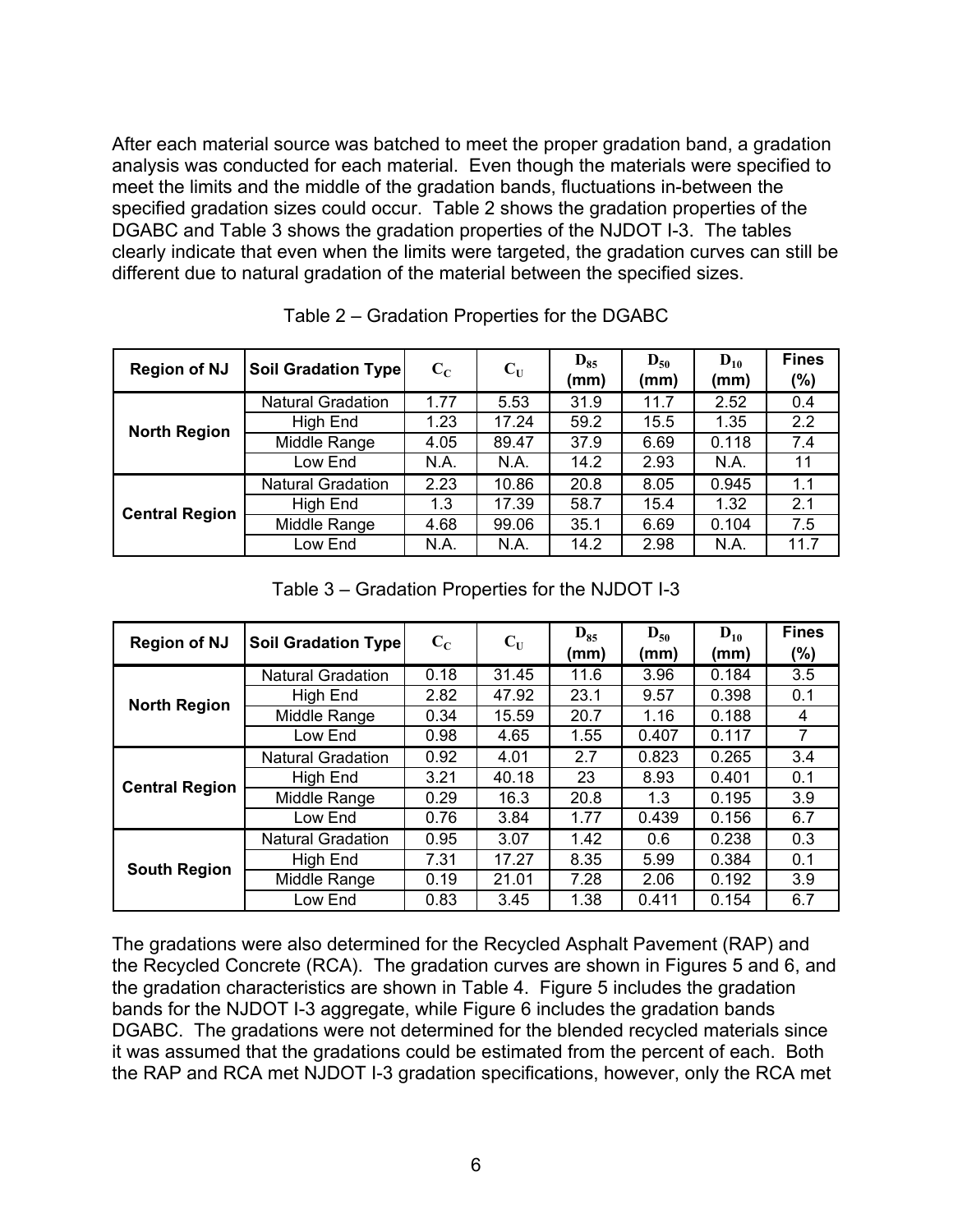the DGABC gradation specification. The RAP material sampled for this project was too fine to be allowed as a base course material.



Table 4 – Gradation Properties for RAP and RCA



Figure 5 - RAP and RCA Gradations Shown with the NJDOT I-3 Gradation Bands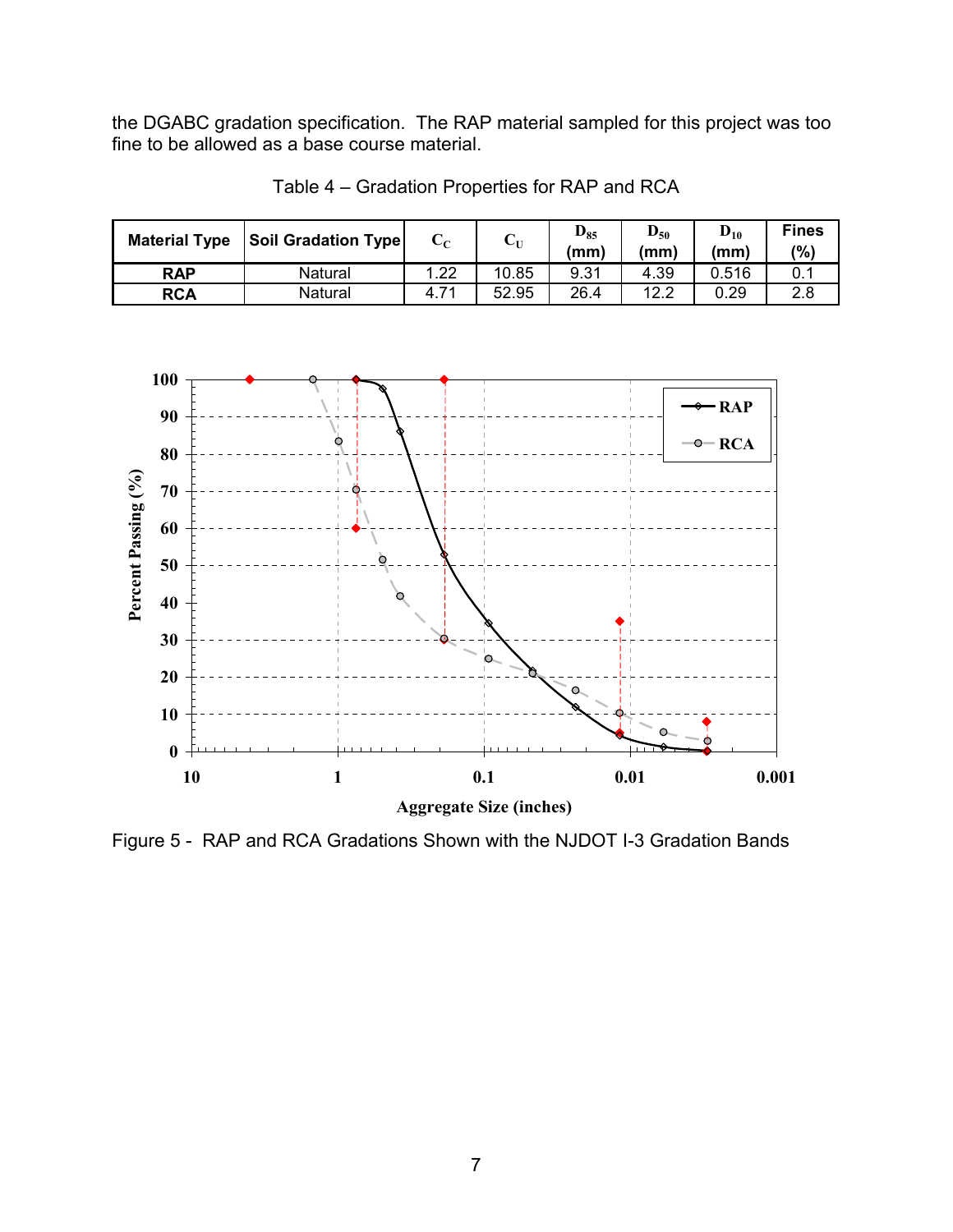

Figure 6 – RAP and RCA Gradations Shown with the DGABC Gradation Bands

### Moisture-Density Relationship (ASTM D698 and ASTM D1557)

The moisture-density relationship (compaction test) was determined for all materials tested. The modified energy (56,000 ft-lbf/ft<sup>3</sup>) was applied to the materials that would be placed in the base layer, while the standard energy (12,400 ft-lbf/ft<sup>3</sup>) was applied to the materials in the subbase. This follows the current practice of the NJDOT.

Table 5 shows the determined maximum dry density and optimum moisture content for both the dense graded aggregate (DGABC) and the NJDOT I-3 subbase aggregate for all regions and gradation.

For the NJDOT I-3 material, a maximum dry density is found at the high end of the gradation band. This is most likely due to the over abundance of coarse aggregate. However, for the DGABC material, the maximum dry density was found for the middle of the gradation band. At the high end, the excessively large amount of coarse aggregate created problems with the overall gradation fitting tightly together. What tends to occur is that the larger sized aggregates seem to "bridge" over one another, actually creating voids within the material. The high end gradation of the DGABC seemed to be very unstable and actually loose when compared to the middle range and low end of the gradation band materials.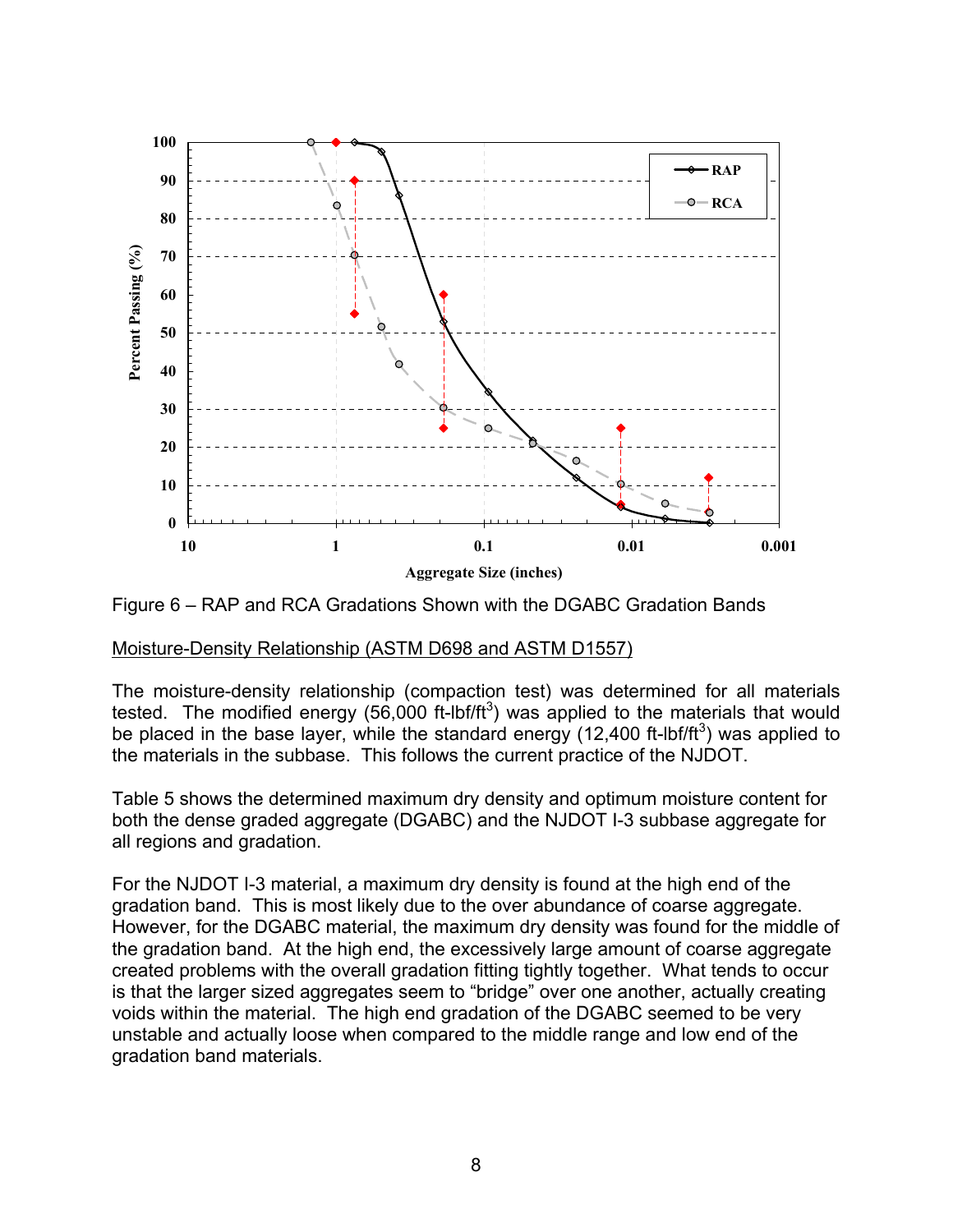|                       |                            | <b>NJDOT I-3</b> |          |             | <b>DGABC</b> |  |
|-----------------------|----------------------------|------------------|----------|-------------|--------------|--|
| <b>Region of NJ</b>   | <b>Soil Gradation Type</b> | Υd<br>(pcf)      | w<br>(%) | Υd<br>(pcf) | W<br>(%)     |  |
|                       | <b>Natural Gradation</b>   | 131              | 4        | 141         | 4            |  |
|                       | High End                   | 138              | 3.5      | 127.3       | 4.1          |  |
| <b>North Region</b>   | Middle Range               | 131              | 4        | 143.9       | 6            |  |
|                       | Low End                    | 114              | 6        | 140.9       | 7.6          |  |
|                       | <b>Natural Gradation</b>   | 112.5            | 4        | 136.5       | 6.4          |  |
| <b>Central Region</b> | High End                   | 134              | 4.75     | 129.1       | 4.2          |  |
|                       | Middle Range               | 129              | 6.5      | 144.3       | 7.3          |  |
|                       | Low End                    | 115              | 8        | 141.1       | 8.5          |  |
|                       | <b>Natural Gradation</b>   | 106              | 6        |             |              |  |
| <b>South Region</b>   | High End                   | 120.5            | 3        | N.A.        | N.A.         |  |
|                       | Middle Range               | 120.5            | 6        |             |              |  |
|                       | Low End                    | 110              | 10       |             |              |  |

Table 5 – Results of Compaction Testing for DGABC and NJDOT I-3 Aggregates

The maximum dry densities and optimum moisture contents were used as the compacted densities of the performance testing.

### **Permeability**

The permeability of the materials was evaluated using both falling head and constant head conditions. Originally, only constant head conditions were to be used. The constant head test has a better control over the testing by limiting the applied hydraulic head to the sample. This ensures that Darcy's Law is satisfied as the test is being conducted. However, as the testing progressed, it was discovered that an extreme range of potential permeability conditions could be encountered when evaluating the extreme ends of the NJDOT gradation range. Therefore, it was hypothesized that perhaps the NJDOT may want to utilize a field permeability unit to provide QA/QC during construction. Unfortunately, a large water supply would need to be provided to conduct constant head testing. However, the falling head test does not require a large tank to attain constant head condition, only enough water to fill the reservoir. The only potential drawback of using the falling head method is that there are no requirements for the hydraulic head conditions. This could provide inaccurate permeability values when "quick" permeability values are expected (i.e. gap-graded to coarse graded). Therefore, testing was conducted using both devices, falling head and constant head, to provide a recommendation as to the validity of using the falling head test for highly permeable aggregates.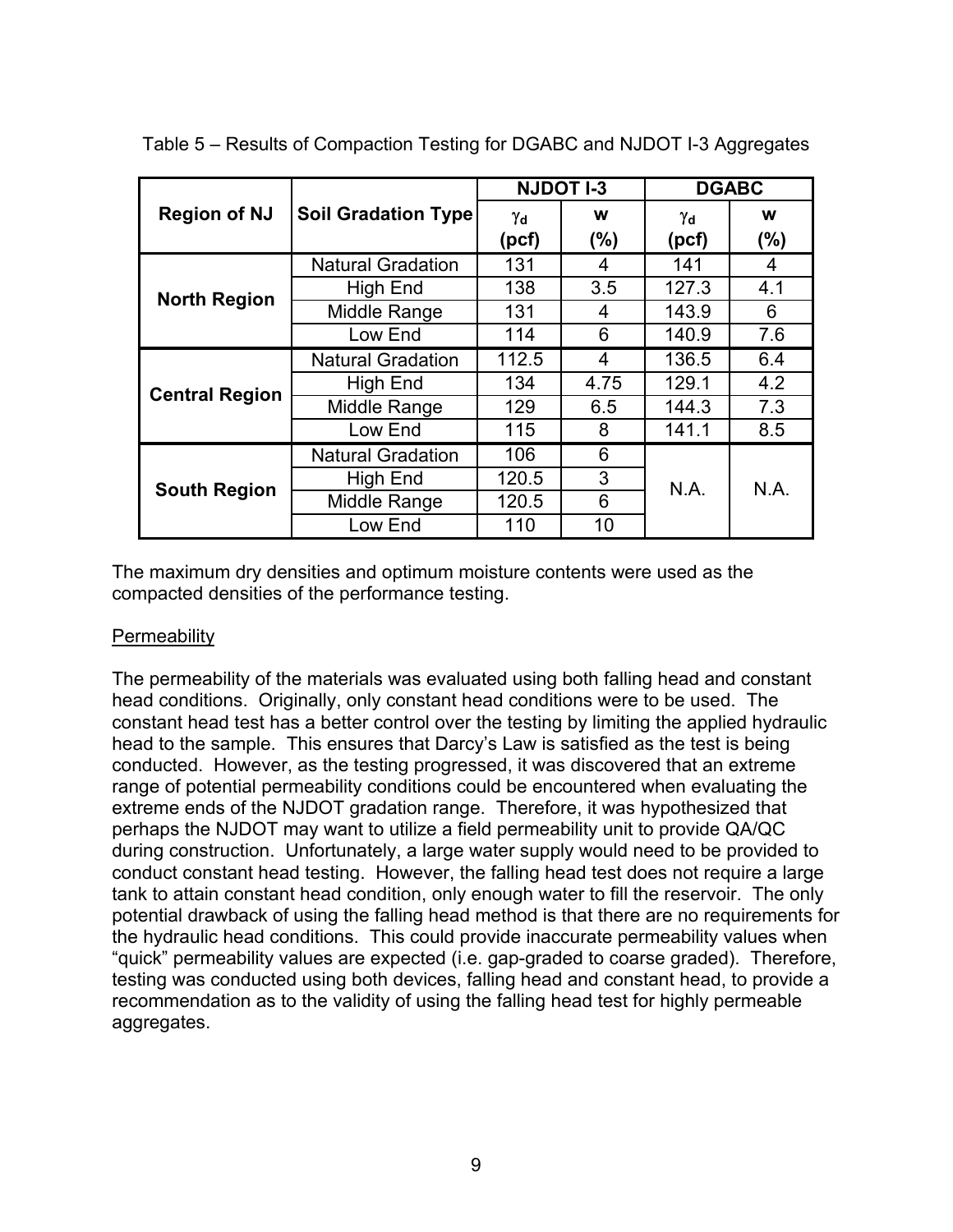

Figure 7 – Permeability Apparatus for Falling and Constant Head Tests

Each material tested was compacted to its maximum dry density and optimum moisture content. The materials were compacted in the mold/cylinders where the materials were tested for permeability. A picture of the test set-up is shown as Figure 7. The falling head unit is on the left, while the constant head set-up is on the right.

# **Permeability Results – NJDOT I-3 and DGABC**

The results of the permeability testing are shown in Table 6. For the I-3 and DGABC materials, as expected, as the gradation changed from the coarser end of the gradation band to the finer end, the permeability decreased. The testing of the NJDOT I-3 subbase aggregate resulted in almost two orders of magnitude change in permeability when compared with the constant head results. The testing of the DGABC base aggregate resulted in an almost three orders of magnitude change in permeability when comparing the constant head results.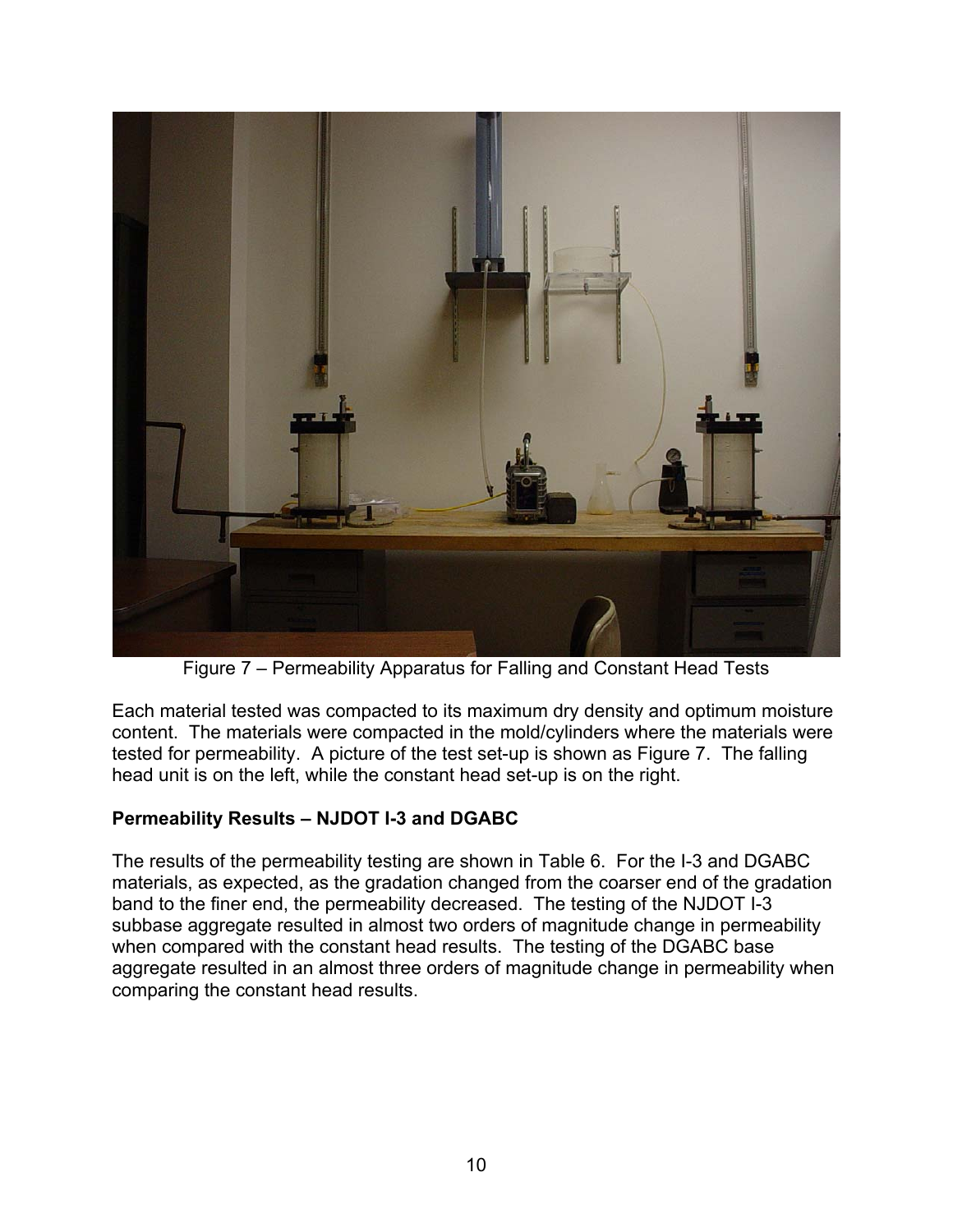|                       |                            | <b>NJDOT I-3</b>                 |                                 | <b>DGABC</b>                     |                                 |
|-----------------------|----------------------------|----------------------------------|---------------------------------|----------------------------------|---------------------------------|
| <b>Region of NJ</b>   | <b>Soil Gradation Type</b> | <b>Constant Head</b><br>(ft/day) | <b>Falling Head</b><br>(ft/day) | <b>Constant Head</b><br>(ft/day) | <b>Falling Head</b><br>(ft/day) |
|                       | <b>Natural Gradation</b>   | 28.7                             | 25.3                            | 122.9                            | 124.75                          |
| <b>North Region</b>   | High End                   | 377.5                            | 323.4                           | 2195.9                           | 377                             |
|                       | Middle Range               | 56.4                             | 48.8                            | 133.1                            | 83.9                            |
|                       | Low End                    | 7.6                              | 5.5                             | 0.86                             | 1.61                            |
|                       | <b>Natural Gradation</b>   | 55.8                             | 43.2                            | 172.7                            | 121.05                          |
| <b>Central Region</b> | High End                   | 143.7                            | 85.4                            | 3264.6                           | 169.625                         |
|                       | Middle Range               | 18.0                             | 14.9                            | 163.6                            | 43.4                            |
|                       | Low End                    | 6.1                              | 5.9                             | 1.64                             | 2.7                             |
|                       | <b>Natural Gradation</b>   | 55.7                             | 50.8                            |                                  |                                 |
| <b>South Region</b>   | High End                   | 251.0                            | 107.4                           | N.A.                             | N.A.                            |
|                       | Middle Range               | 10.9                             | 11.7                            |                                  |                                 |
|                       | Low End                    | 7.5                              | 6.9                             |                                  |                                 |

Table 6 – Permeability for NJDOT I-3 and DGABC Materials

Another interesting aspect of the testing was that the DGABC (base aggregate) had a higher permeability than the subbase NJDOT I-3. For years, the NJDOT had been designing pavements assuming that the subbase aggregate had a higher permeability than the base course. As shown in Table 6, the average permeability of the NJDOT I-3 aggregate was 46.7 ft/day, while the average permeability of the DGABC was 147.8 ft/day. This was using the values from the constant head test. Comparing the results from the falling head test, the averages are 39.8 ft/day for the NJDOT I-3 and 122.9 ft/day for the DGABC. The base course material is almost three times as permeable as the subbase aggregate.

Figure 8 shows the permeability range with respect to the gradation bands for the NJDOT I-3 material. The high end (coarse side of the gradation band) had permeabilities ranging from 145 to 380 ft/day. The range of values indicates that the permeability is being affected by the particle size of the material with the different specified gradation points. The middle of the gradation band achieved permeabilities of 11 to 56 ft/day, while the low end of the gradation band (fine side of the gradation band) had permeabilities of 6 to 8 ft/day. For the natural gradations tested, both of the central and south region achieved an almost identical permeability, 55.8 and 55.7 ft/day for the central and south region, respectively. This is most likely due to the two regions has a very similar gap-graded gradation. The north region achieved a permeability of 28.7 ft/day.

Figure 9 is for the DGABC material. The high end had permeabilities that ranged from 2200 to 3200 ft/day. The actual testing of these materials was extremely difficult due to the problems with compaction, as well as the fast flow of water moving through the material. The middle range of the gradation bands achieved a permeability of 130 to 170 ft/day, while the low end achieved permeabilities ranging from 0.5 to 2 ft/day. The natural gradations showed to have permeabilities of 123 ft/day for the north region and 170 ft/day for the central region.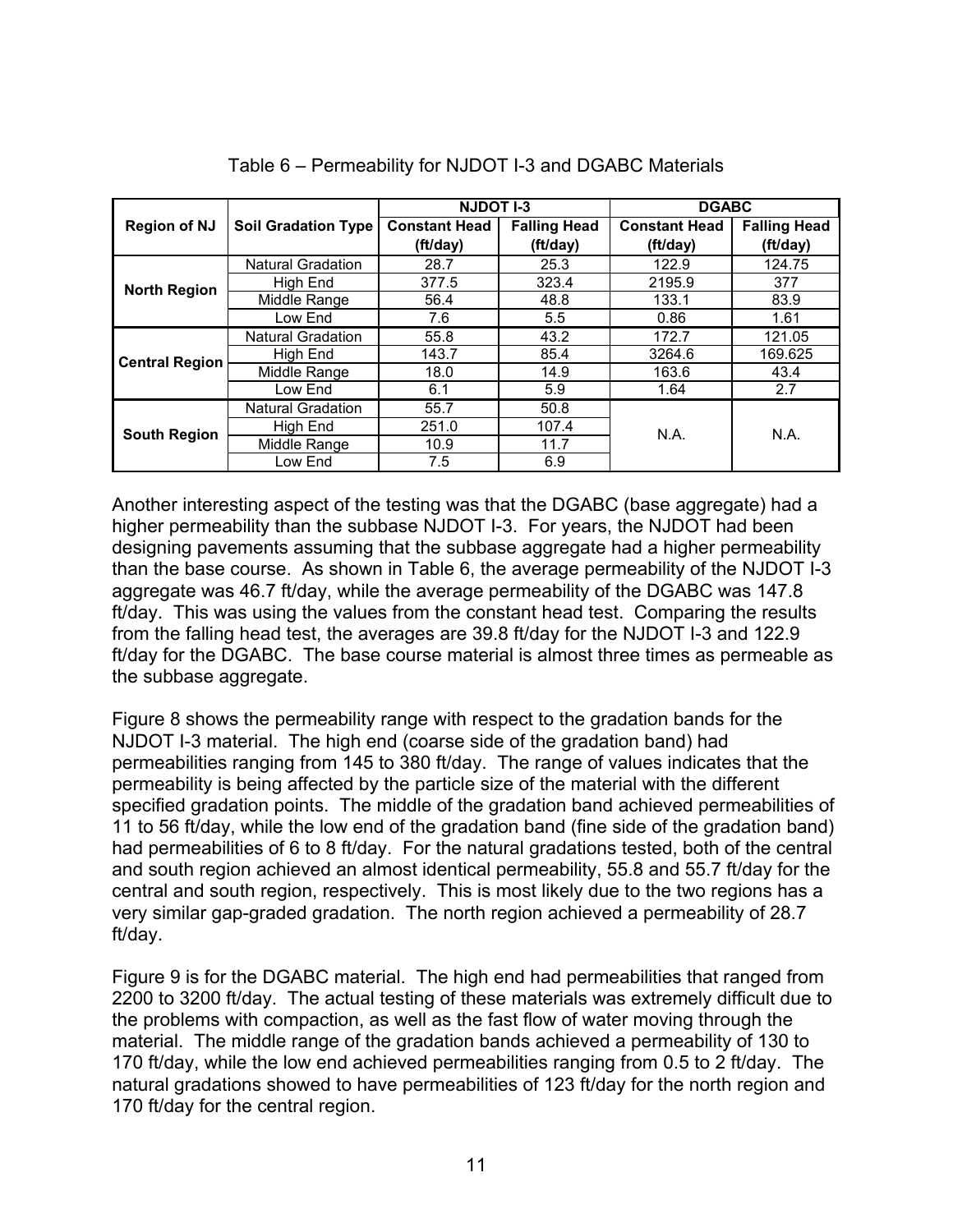

Figure 8 – Permeability of NJDOT I-3 With Respect to the Gradations



Figure 9 – Permeability of DGABC With Respect to Gradations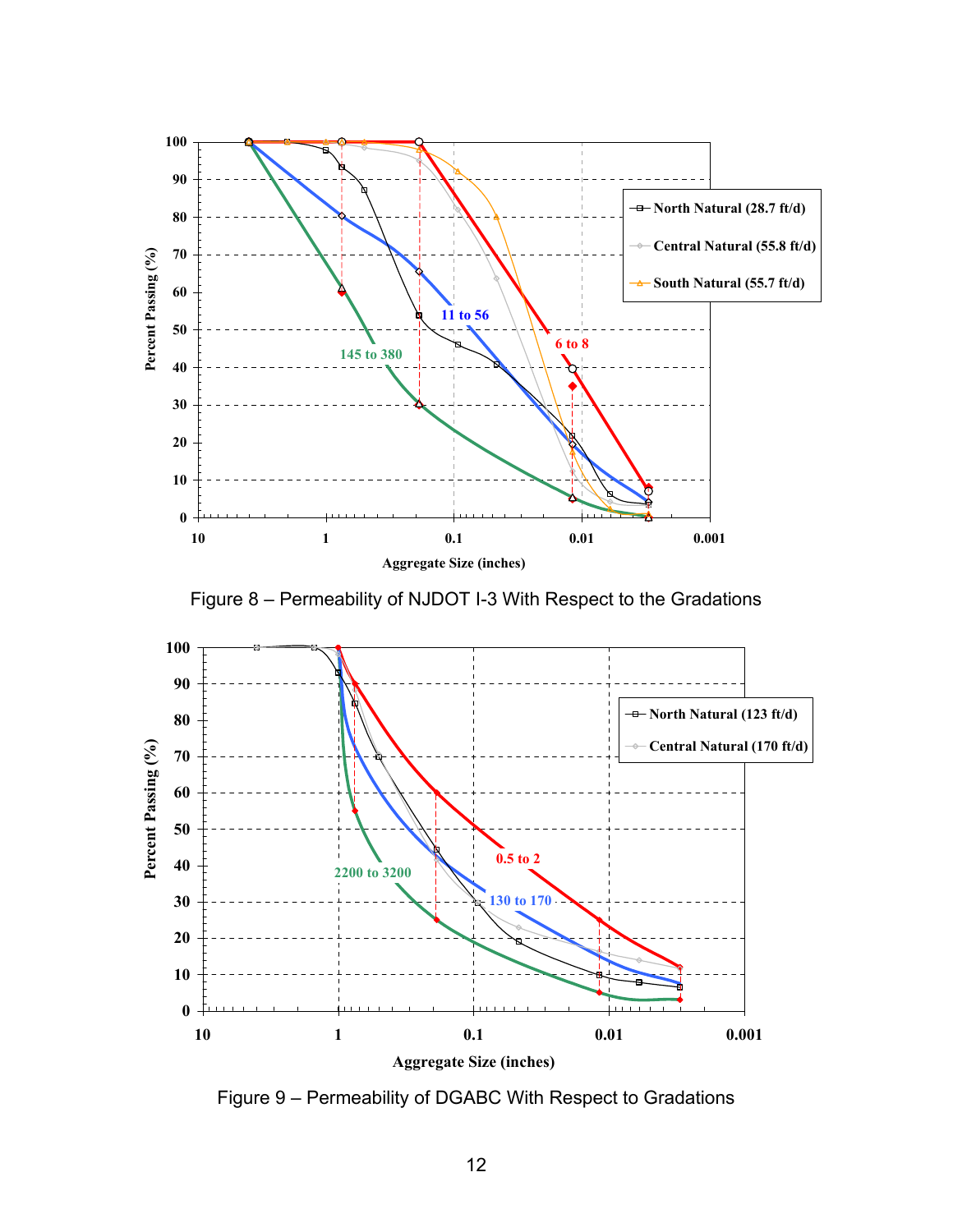# **Permeability Results – Recycled Materials and Blends**

The recycled materials and their respective blends were also tested using both the falling head and the constant head permeability test apparatus. For the blends, only the central region was used for the NJDOT I-3 and DGABC materials. The results of the testing are shown in Table 7. The results indicate the following:

- 100% RAP had a permeability of 16.9 ft/day and the 100% RCA had a permeability of almost 0.0 ft/day. These results were from the constant head test. The RCA did not measure a permeability value from the constant head test because the sample was not able to obtain the required hydraulic head. However, when comparing the falling head test results, the 100% RAP had a permeability of 13.9 ft/day, while the 100% RCA had a permeability of 0.3 ft/day.
- As the percent of RCA blended with DGABC increased, the measured permeability decreased dramatically. 25% RCA and 75% DGABC achieved a permeability of 967.5 ft/day, while 75% RCA and 25% DGABC achieved a permeability of 65.3 ft/day.
- As the percent of RAP blended with DGABC increases, the permeabilities decreased. 75% RAP and 25% DGABC obtained a permeability of 1.7 ft/day, while 25% RAP and 75% DGABC had a permeability of 121.4 ft/day.
- For the subbase, when RAP is blended with I-3, it general has an overall "numbing" effect on the permeability. The blended material all had permeability values that where between 2.2 and 8.3 ft/day for the three blends tested.
- The testing of the recycled material blends, RCA and RAP, provided small permeabilities ranging from 0.7 to 5.4 ft/day.
- **Overall, by adding recycled materials to the natural graded NJDOT I-3 and DGABC, the permeability values decrease.**

# **Falling Head versus Constant Head Test Results**

As stated earlier, the constant head test set-up was originally supposed to be used as the benchmark test. However, if the NJDOT was to utilize a permeability test for QA/QC in the field, a more mobile system was to be needed. The falling head test provides this mobile flexibility. Unfortunately, it was unknown as to how the permeability values would vary between the different test conditions of the falling and constant head tests. Figure 10 shows the comparisons between the two tests. The figure indicates that there exists a very good comparison between the falling head and constant head test results when the permeability measured by the constant head test is less than approximately 100 ft/day. If the constant head measured permeability is greater than 100 ft/day, a large scatter develops. This is most likely due to the falling head not being able to sustain a hydraulic gradient in a range to provide laminar flow through the material. If laminar flow is not present then Darcy's Law does not hold for the calculation of permeability. This would not be a problem for the NJDOT I-3 subbase aggregates, however, this could lead to errors when testing the DGABC materials.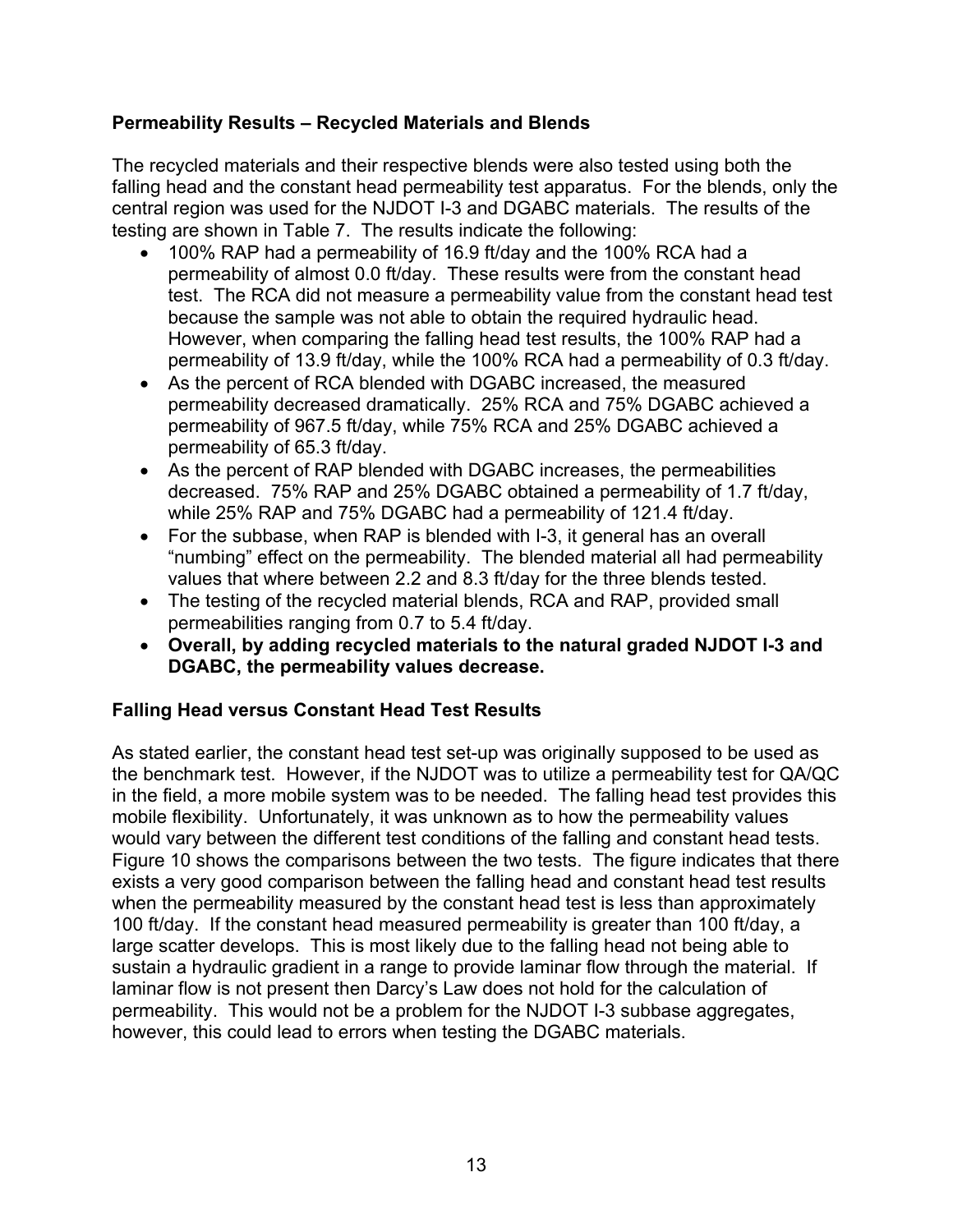|                     |                            | <b>Permeability Test Type</b> |                     |
|---------------------|----------------------------|-------------------------------|---------------------|
| <b>Region of NJ</b> | <b>Soil Gradation Type</b> | <b>Constant Head</b>          | <b>Falling Head</b> |
|                     |                            | (ft/day)                      | (ft/day)            |
|                     | 100% RAP                   | 16.9                          | 13.9                |
| <b>DGABC + RAP</b>  | 75% RAP                    | 1.7                           | 2.1                 |
|                     | 50% RAP                    | 113.7                         | 39.0                |
|                     | 25% RAP                    | 121.4                         | 27.8                |
|                     | 100% RCA                   | 0.0                           | 0.3                 |
| <b>DGABC + RCA</b>  | 75% RCA                    | 65.3                          | 65.5                |
|                     | 50% RCA                    | 66.0                          | 65.4                |
|                     | 25% RCA                    | 76.5                          | 79.6                |
|                     | 100% RAP                   | 16.9                          | 13.9                |
| NJDOT I-3 + RAP     | 75% RAP                    | 3.0                           | 3.3                 |
|                     | 50% RAP                    | 8.3                           | 7.7                 |
|                     | 25% RAP                    | 2.2                           | 2.4                 |
|                     | 100% RCA                   | 0.0                           | 0.3                 |
|                     | 75% RCA                    | 1.0                           | 1.2                 |
| $RAP + RCA$         | 50% RCA                    | 5.4                           | 4.0                 |
|                     | <b>25% RCA</b>             | 0.7                           | 0.8                 |
|                     | 0% RCA (100% RAP)          | 16.9                          | 13.9                |

Table 7 – Permeability for Recycled Materials and Their Respective Blends



Figure 10 – Comparison of Falling Head and Constant Head Permeability Tests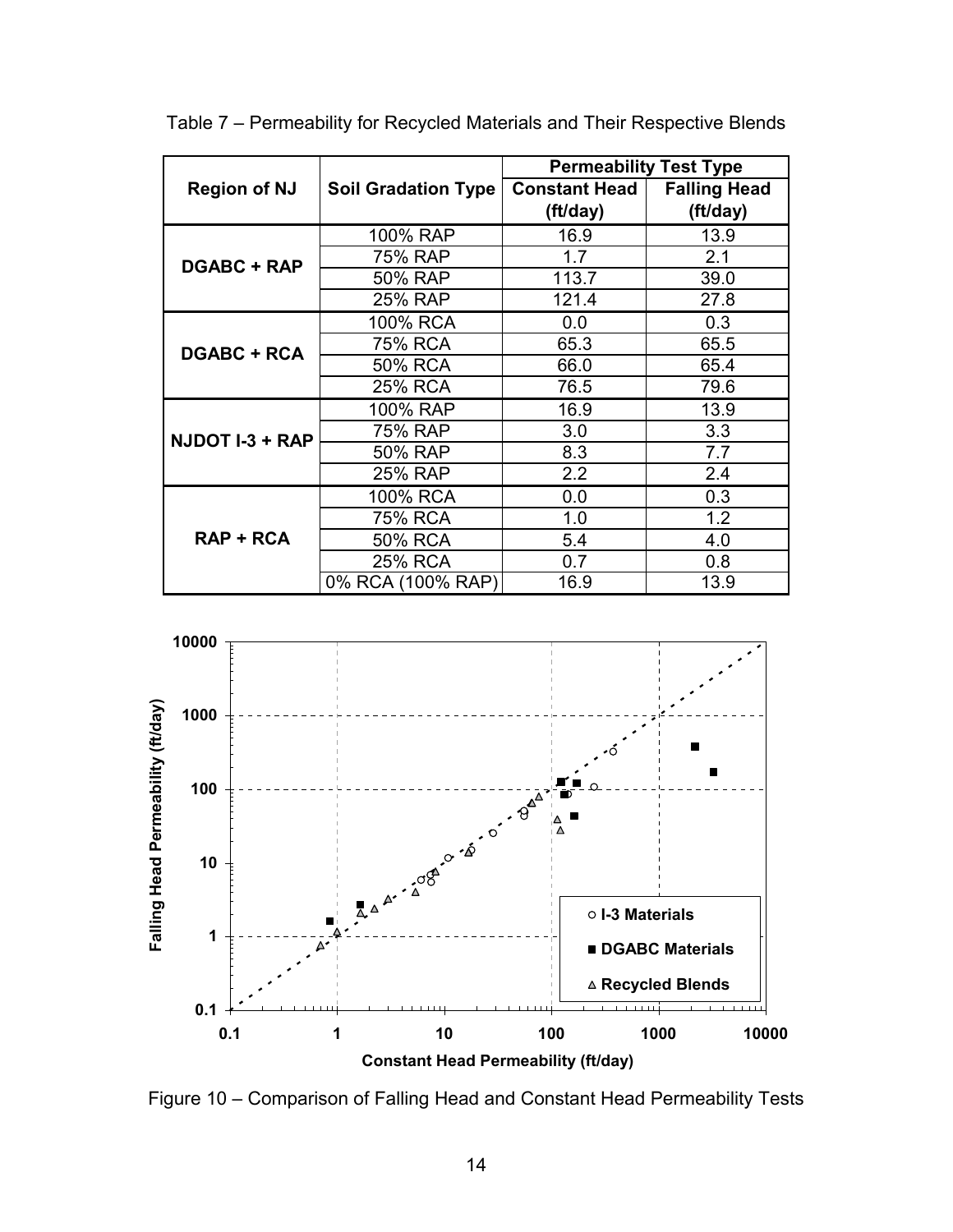### **Permeability Prediction**

The use of predictive equations to determine the permeability of the aggregates would be extremely useful for any state agency. Although, for this to be implemented, the prediction equation should be based on simple physical parameters, such as gradation. An attempt was made to develop a regression equation that could be used to predict the permeability of base and subbase aggregates. The prediction was based on the permeability results obtained from the constant head permeability tests. Table 8 shows the Pierson's Correlation Coefficients for the different physical properties of the DGABC and NJDOT I-3. The Pierson's Correlation Coefficient (r) ranges from -1.0 to 0.0 to 1.0. Values of either -1.0 or 1.0 indicate an exact correlation, while a value of 0.0 indicates no correlation exists. The sign (+ or -) in front of the value indicates how the material is correlated. For example, the % fines of the NJDOT I-3 and DGABC shows a correlation coefficient of -0.73 and -0.47, respectively. This means that the permeability and % fines work in the opposite manner (i.e. as the permeability decreases, the % fines increases). A "grouped" analysis was also conducted. If a universal prediction, both DGABC and NJDOT I-3, is to be developed, the grouped correlation would represent which parameters both of the materials have in common.

| Parameter                             | <b>Correlation Coefficient</b> |              |          |  |
|---------------------------------------|--------------------------------|--------------|----------|--|
| Evaluated                             | NJDOT I-3                      | <b>DGABC</b> | Grouped  |  |
| Dry Density $(\gamma_d)$              | 0.51                           | $-0.89$      | 0.044    |  |
| Void Ratio (e)                        | $-0.53$                        | 0.85         | 0.08     |  |
| $\rm C_c$                             | 0.73                           | $-0.65$      | $-0.036$ |  |
| $C_{\cup}$                            | 0.67                           | $-0.4$       | $-0.047$ |  |
| $\mathsf{D}_{\scriptscriptstyle{85}}$ | 0.5                            | 0.86         | 0.78     |  |
| $D_{50}$                              | 0.85                           | 0.83         | 0.75     |  |
| $D_{10}$                              | 0.87                           | 0.22         | 0.48     |  |
| $%$ Fines                             | $-0.73$                        | $-0.47$      | $-0.25$  |  |

Table 8 – Pierson's Correlation Coefficient for Gradation Properties vs Permeability

As can be seen from the table, there are a number of parameters that do not correlate equally. For example, the compacted dry density is negatively related to the permeability of the DGABC; meaning that as the compacted density increases, the permeability decreases. This is rational in that if it was compacted tighter, there would be less flow paths for the water to flow through. However, the opposite occurs with the NJDOT I-3 material. These differences are most likely due to the differences in particle size, shape, and angularity. This difference between the correlations can be further seen by the grouped correlations. When there are to extremes in correlations, such as the dry density, it results in a value that is almost zero for the grouped. Therefore, based on the correlations in Table 8, it does not seem possible to develop an accurate predictive equation that would be universal in nature for base and subbase aggregates.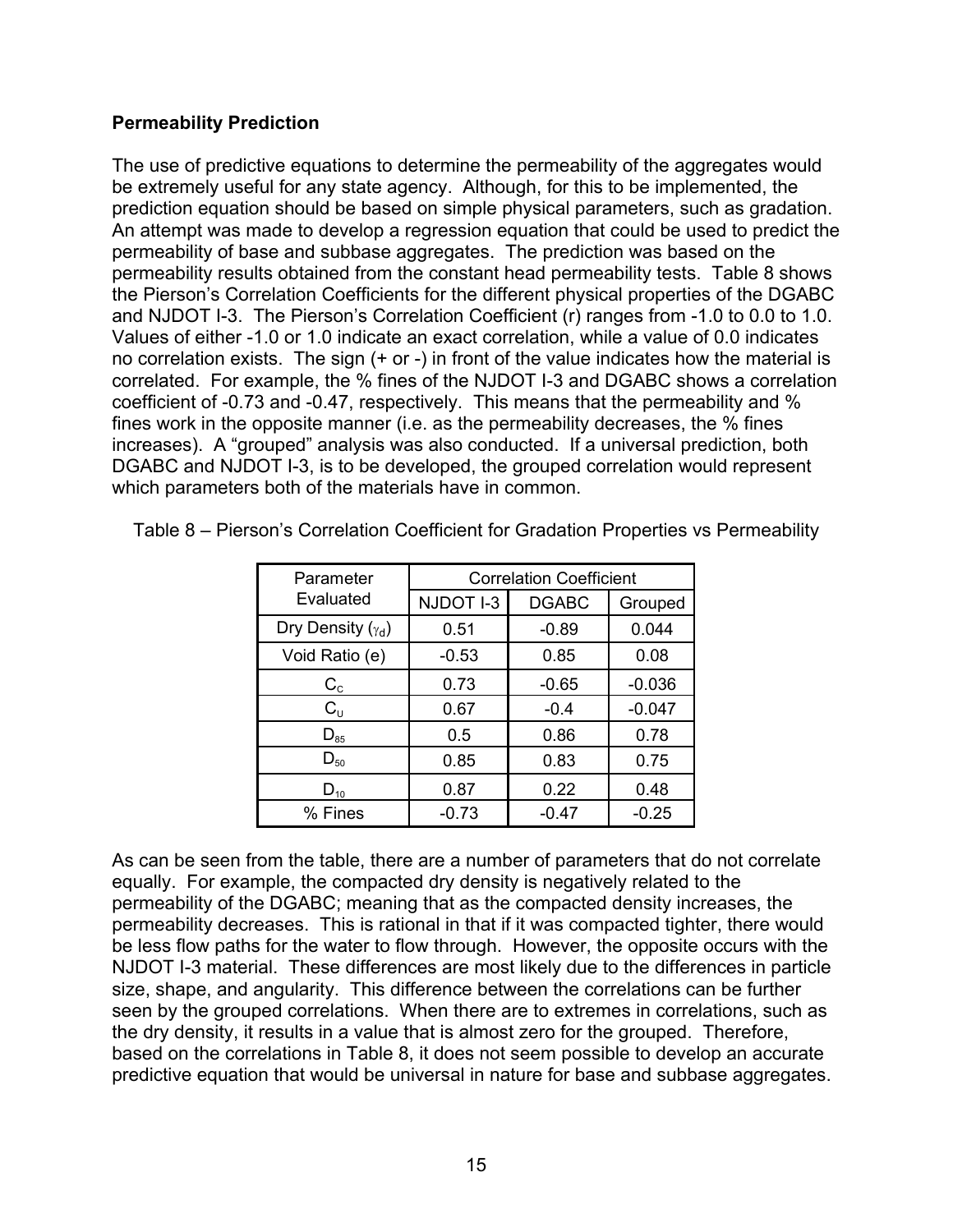Even two separate equations for the NJDOT I-3 and DGABC may not be prudent at this time with the small sample population for each prediction.

### **Loss of Fines Due to Water Flow**

With the acceptance of Superpave Mix Design for hot mix asphalt materials, many state agencies have found that the recommended coarse aggregate structure results in an asphalt layer that can be quite permeable. A permeable asphalt layer would allow water flow into the base layer below it.

It has always been hypothesized that base and subbase aggregates having large % fines content (> 6%) may actually have these fines washed out of the pore structure. In fact, fines "pumping" from the base layer underlying PCC pavements are a major pavement distress condition. This eventually leads to a loss of support for the larger aggregates and then for the pavement structure.

Testing was conducted to evaluate if this actually could occur under laboratory conditions. Great care was taken to measure the gradation of the material before and after permeability testing. An aggregate splitter was used to make sure that each compacted layer contained a similar gradation. After the permeability testing was complete, all of the material was taken out of the permeability test set-up. The smaller grained material was even washed out of the mold into a pan. The extracted material was placed in an oven to dry and then a gradation analysis was conducted. This was conducted for two layers; the top and the bottom. For the eight inch tall sample, this constituted the upper and lower four inches of the sample.

The North Region's DAGBC material was evaluated under these conditions. As shown earlier in the gradation specifications, the material is allowed to have as high as 12% fines and still conform to NJDOT gradation specifications. Results of the gradation evaluation after the permeability testing are shown in Figures 11 to 14. For the analysis of the high, middle, and low range gradations, the before gradations meet the respective gradation points.

The figures clearly show a migration of finer material from the top of the sample towards the bottom. While some deviation from the target is expected, there is a noticeable difference when evaluating the No. 100 and No. 200 sieve sizes. The figures also show the overall loss of fines from the sample being tested. The gradation confirms the visual observation of fines being flushed out of the sample during the testing.

Table 9 provides the initial % fines versus the measured % fines. The table also indicates that there exists a migration of fines downward with the flow of water. The average loss of the % fines was calculated for each gradation type of the North Region's DGABC. The loss ranged from 2.8 to 4.6 % of the fines washed out, with an average of 3.8%. If the laboratory test is assumed to model the field condition, 3.8% of the fines can be expected to be washed out or move from their original compacted position. The impact that this may have on the stability of the compacted aggregate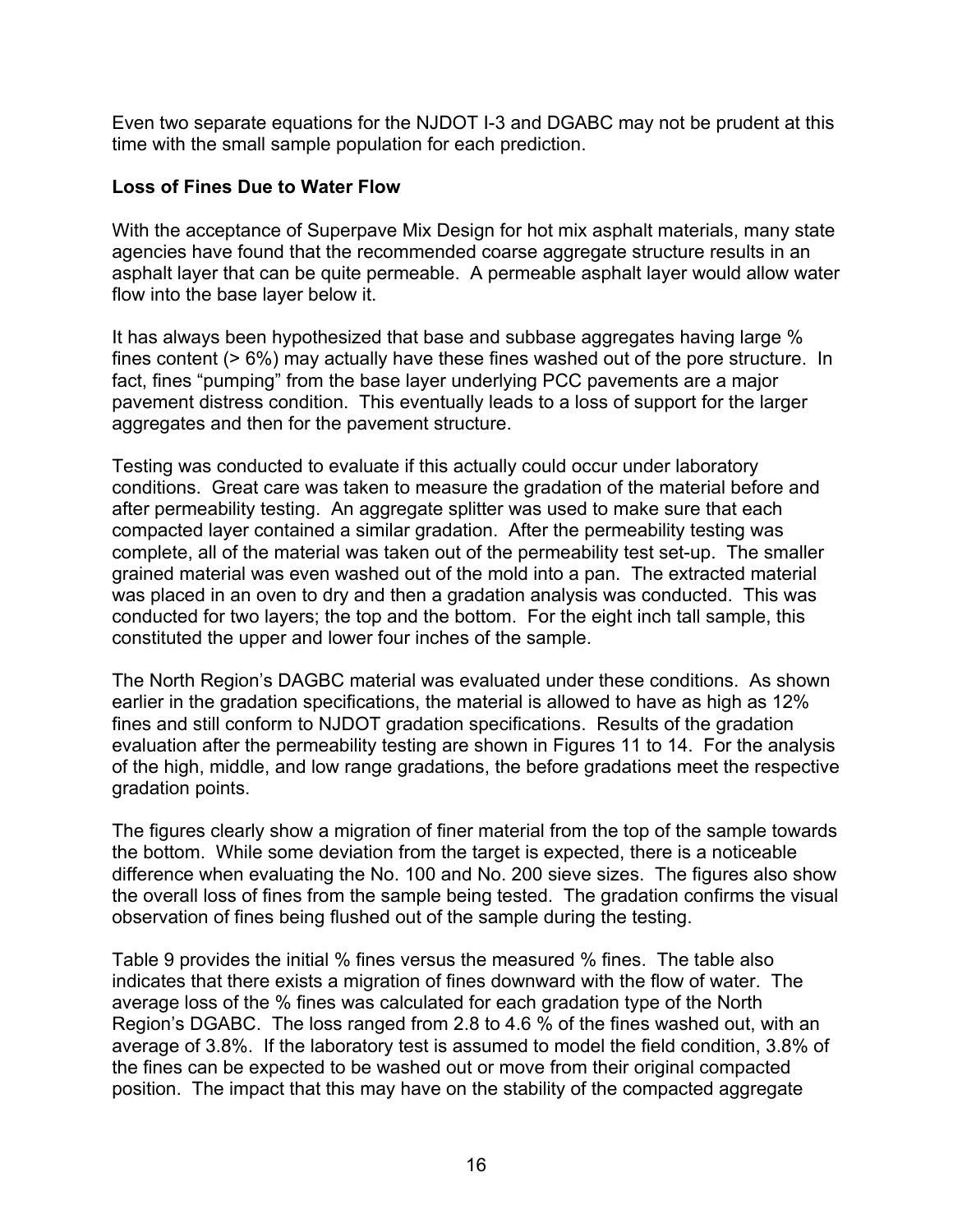structure was not investigated, however, it can be assumed that any volume loss would be detrimental to the overall stability of the aggregate layer.



Figure 11 – Natural Gradation of North Region DGABC after Permeability Testing

|                          | $%$ Fines        |                     |                        |                         |                           |
|--------------------------|------------------|---------------------|------------------------|-------------------------|---------------------------|
| <b>Gradation Type</b>    | Initial (Target) | <b>Measured Top</b> | <b>Measured Bottom</b> | <b>Measured Average</b> | Loss of %<br><b>Fines</b> |
| High End (Coarse)        |                  | 0.2                 | 0.3                    | 0.2                     | 2.8                       |
| Middle Range             | 7.5              | 2.8                 | 3.4                    | 3.1                     | 4.4                       |
| Low End (Fine)           | 1つ               | 7.0                 | 10.5                   | 8.7                     | 3.3                       |
| <b>Natural Gradation</b> | 6.5              | 1.2                 | 27                     | 2.0                     | 4.6                       |

Table 9 – Fines Movement from Permeability Testing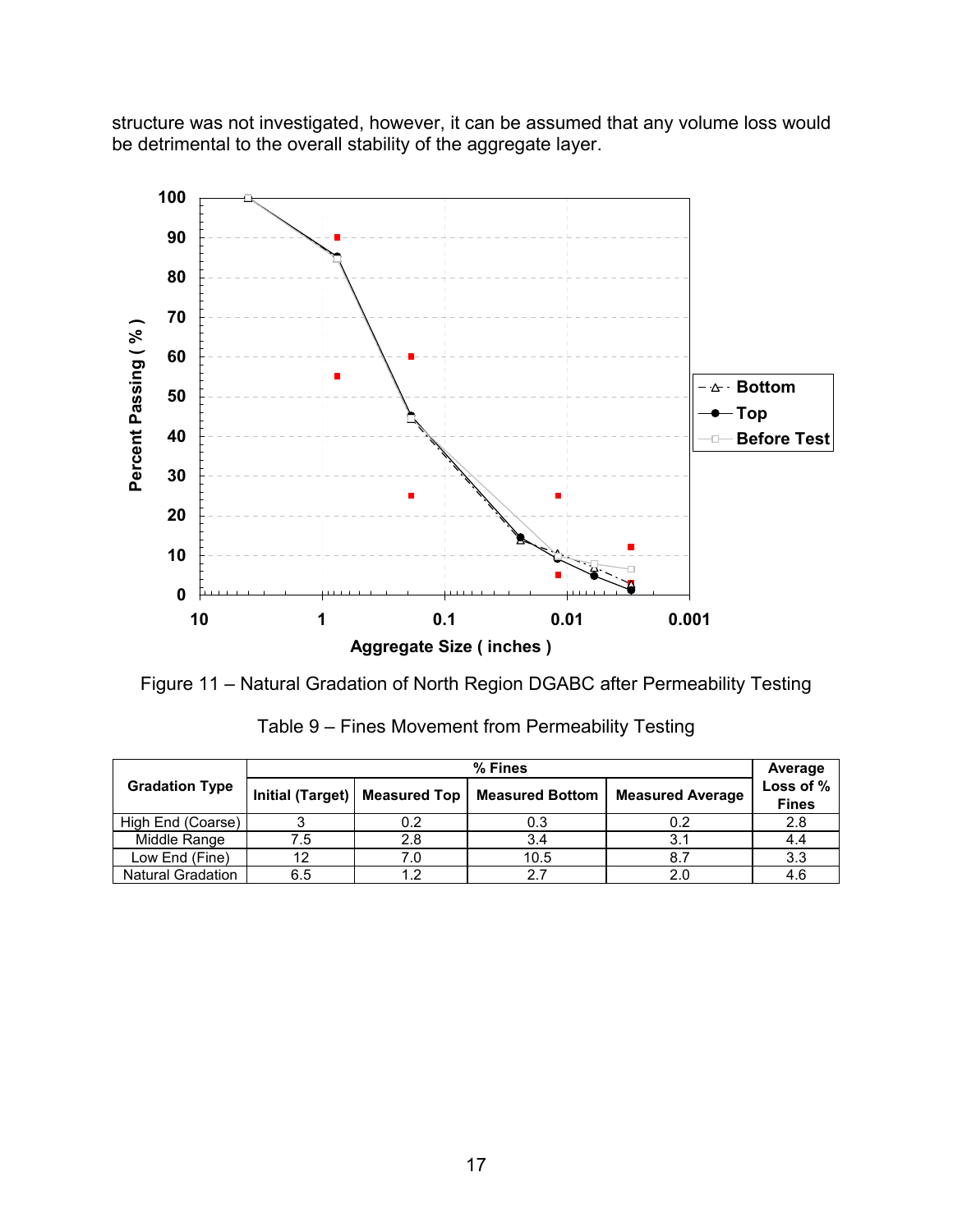

Figure 12 – High End Gradation of North Region DGABC after Permeability Testing



Figure 13 – Mid. Range Gradation of North Region DGABC after Permeability Testing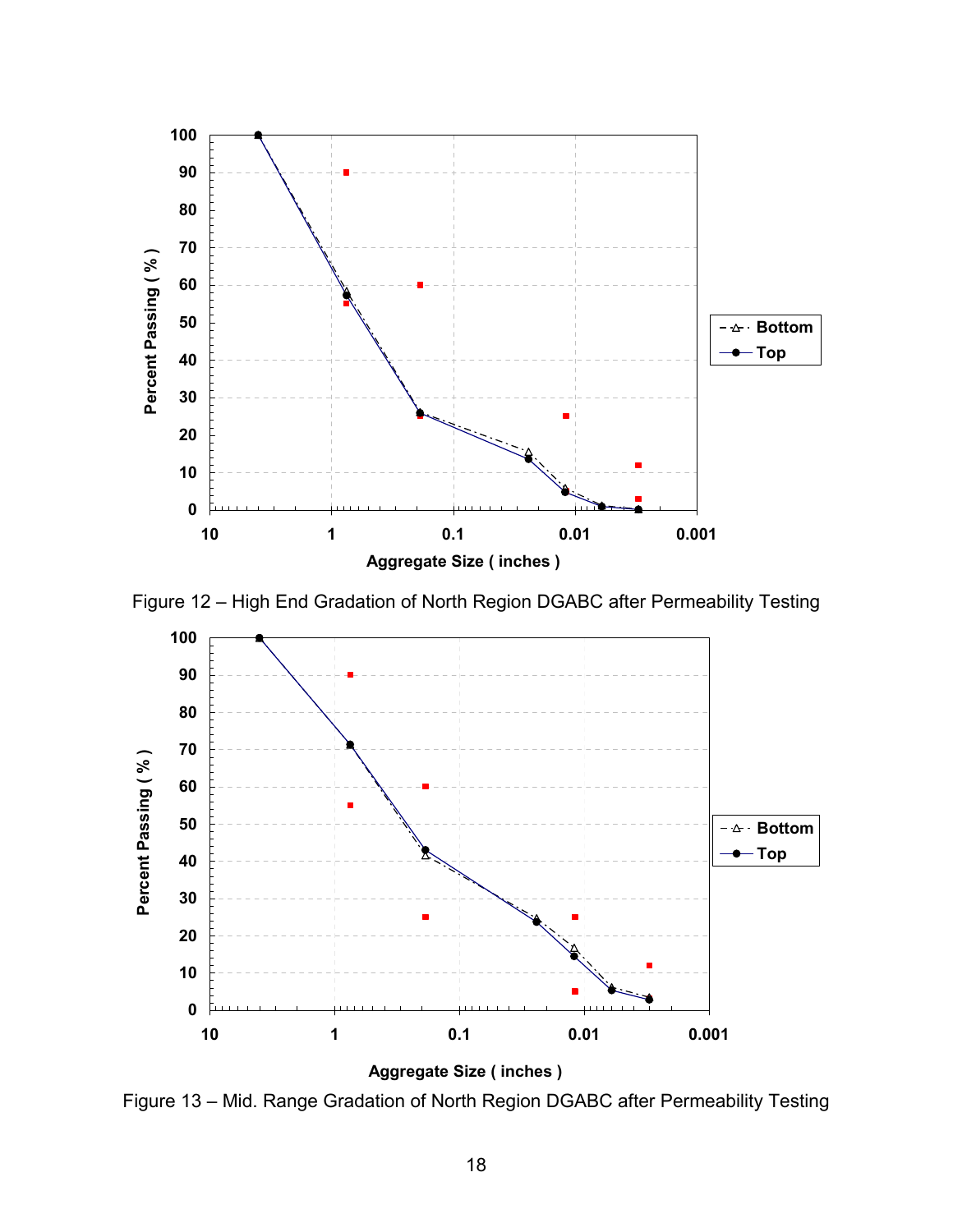

Figure 14 – Low End Gradation of North Region DGABC after Permeability Testing

# **Summary of Permeability Testing**

A total of 37 different materials (gradations and blended materials) were tested under both falling head and constant head permeability conditions. Based on the testing, the following conclusions were drawn.

- The permeability measured by the falling head apparatus and the constant head apparatus had very comparable permeability measurements when the measured permeability was under 100 ft/day. When the permeability, as determined by the constant head test, was greater than 100 ft/day, the falling head measurements under-determined the permeability. This is due to the testing constraints of the falling head apparatus. The permeability can be determined from the falling head test as long as the water flow is laminar. If the permeability is too fast, the water flow becomes turbulent and Darcy's Law is no longer valid. The constant head test ensures laminar flow by specifying an allowable range for the hydraulic gradient. This ensures Darcy's Law is met.
- Varying the gradation of the DGABC to achieve the extreme ends of the NJDOT allowable gradation band produced three orders of magnitude (approximately 1 ft/day for the Low End and approximately 2500 ft/day for the High End). The natural gradation of the DGABC produced an average permeability of 150 ft/day. The Low End permeability for the DGABC was approximately 1.0 ft/day, most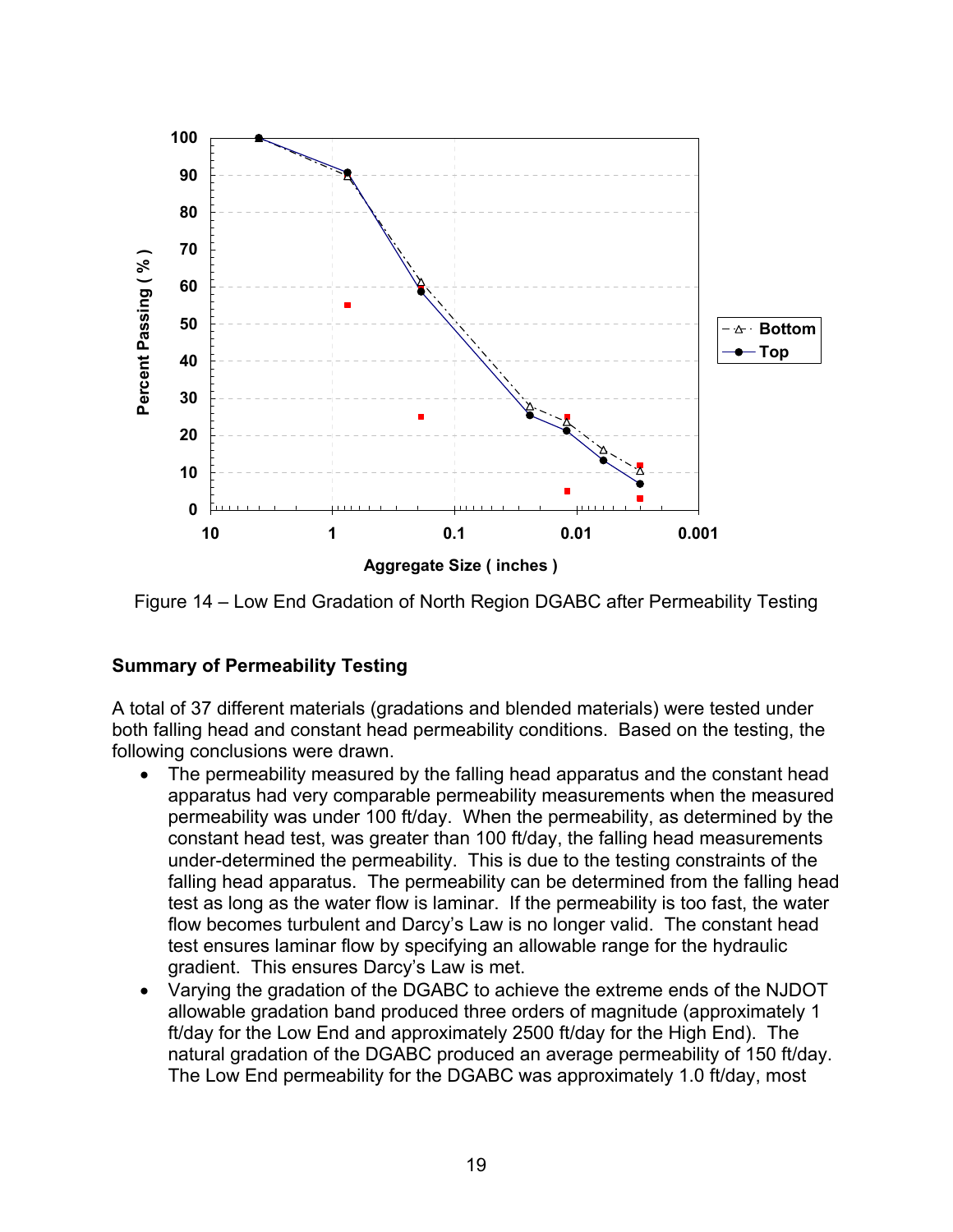likely due to the high fines content (12%) combined with the finer aggregate gradation.

- The potential gradation range also had a large effect on the permeability characteristics of the NJDOT I-3 aggregate. The extreme ends of the allowable gradation band produced a difference of almost 2 orders of magnitude. The High End of the gradation band had an average permeability of approximately 250 ft/day, while the Low End had an average permeability of approximately 7 ft/day. The natural gradations produced average permeabilities of approximately 50 ft/day.
- The addition of recycled material (RAP and RCA) to the natural aggregates tended to clog up the aggregate structure and decrease the permeability. A 25:75 ratio of RCA to DGABC produces a permeability of 76.5 ft/day, a drop from 172.7 ft/day for the 100% DGABC. The same occurs for the addition of RAP. A 25:75 ratio of RAP to DGABC produces a permeability of 121.4 ft/day. The recycled materials by themselves also had low permeability values. The 100% RAP had a permeability of 16.9 ft/day, while the RCA sample was so "tight", that the permeability was only able to be determined from the falling head test at 0.3 ft/day.
- For all DGABC samples tested, there was a loss of fines during the testing. The loss was more pronounced in the Middle Range and Natural gradations. The testing also showed that there is vertical movement to the fines as the % fines at the upper half of the sample were always less than the lower half of the sample. Therefore, if the laboratory testing procedure simulates the field performance, it can be expected that the fines in the upper portion of the base layer will migrate with the flow of water. In the case of the laboratory test, it migration path as vertically down. However, since there are no horizontal boundaries in the field, the migration of the fines will simply follow the water flow.

# California Bearing Ratio (CBR)

The California Bearing Ratio (CBR) is a parameter that has been used for years by highway engineers for designing pavements. However, it has not been until recently that the pavement design community has recognized that the CBR value should only be used for guidance of material selection, as the parameter has no true mechanistic property.

The CBR testing conducted in this study was conducted following AASHTO specifications. If necessary, the CBR curves were corrected for concavity, which is a function of the loading piston not having full contact to the surface of the aggregate sample. The procedures for correcting the CBR curve for concavity followed those described in AASHTO T193. Two samples of for each material was tested unless the two results varied greatly, then a third test was conducted. Each sample was compacted to its respective maximum dry density and optimum moisture content. For analysis, the CBR value corresponding to 0.1 and 0.2 inches of penetration was used. The load curves for the CBR tests are shown in Appendix A.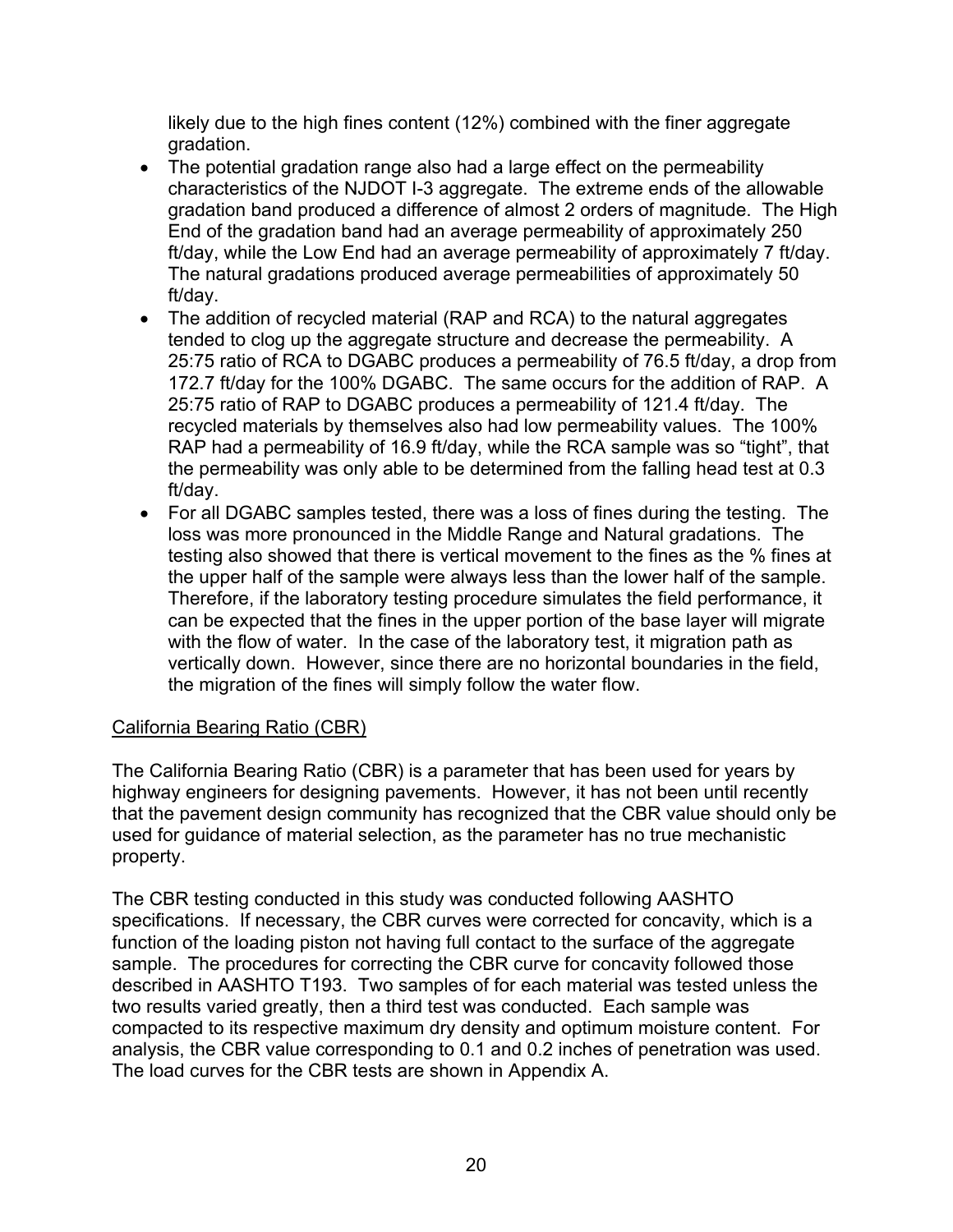The CBR testing was not part of the original testing plan, therefore, only the Central Region's DGABC and I-3 was tested at the different gradation bands. The main purpose of the CBR testing was for the evaluation of the recycled materials and their respective blends.

The testing equipment used to conduct the CBR testing is shown in Figure 15. The loading system is a MTS "soil machine", which consists of an eight foot loading frame and servo controlled hydraulic actuator. The loading frame has a movable crosshead to allow for easy placement and removal of a test specimen. A 22 kip servo controlled actuator is mounted on the movable crosshead with a range of approximately 4 ft. The 22 kip load cell was used while running the CBR test, to allow for the measurement of loads up to 10,000 lbs.



Figure 15 – Testing Set-up Used for the CBR Testing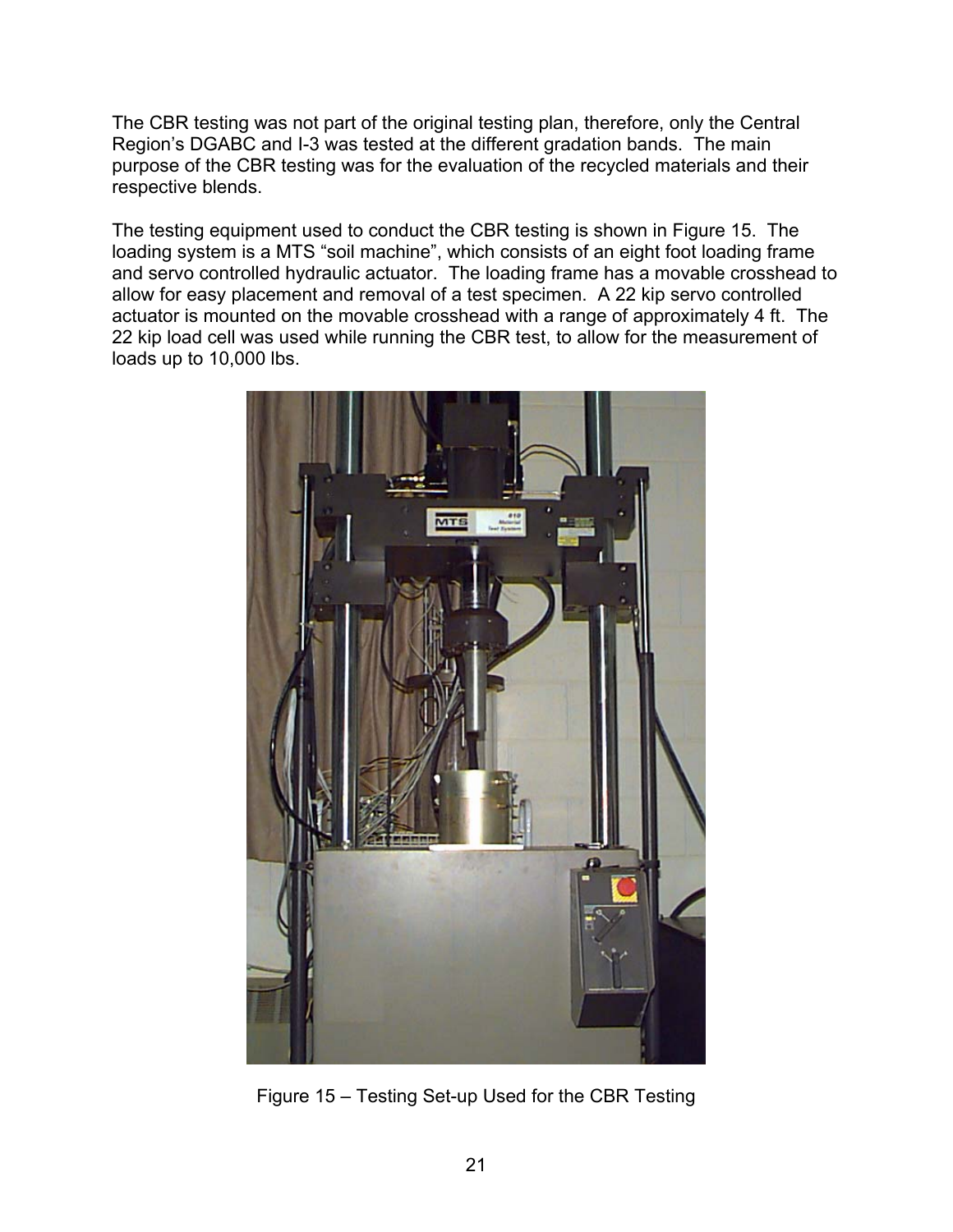### **CBR Results – RAP and RAP Blends**

Recycled Asphalt Pavement (RAP) was tested at blend percentages of 0, 25, 50, 75, and 100% RAP with the NJDOT DGABC and also the Recycled Concrete Aggregate (RCA). Figures 16 and 17, as well as Table 10 show the results for the RAP blends. In general, as the percentage of RAP increases, the CBR values decreases.



Figure 16 – CBR Values for RAP Blended with DGABC from Central Region

|                      | <b>CBR Value</b> |                  |  |
|----------------------|------------------|------------------|--|
| <b>Material Type</b> | 0.1" Penetration | 0.2" Penetration |  |
| 100% RAP             | 18               | 20               |  |
| 75% RAP:25% DGABC    | 37               | 41               |  |
| 50% RAP:50% DGABC    | 83               | 94               |  |
| 25% RAP:75% DGABC    | 87               | 96               |  |
| <b>100% DGABC</b>    | 182              | 195              |  |
| 100% RAP             | 18               | 20               |  |
| 75% RAP:25% RCA      | 29               | 37               |  |
| 50% RAP:50% RCA      | 68               | 87               |  |
| 25% RAP:75% RCA      | 106              | 137              |  |
| 100% RCA             | 169              | 205              |  |

Table 10 – CBR Values for Tested RAP Blends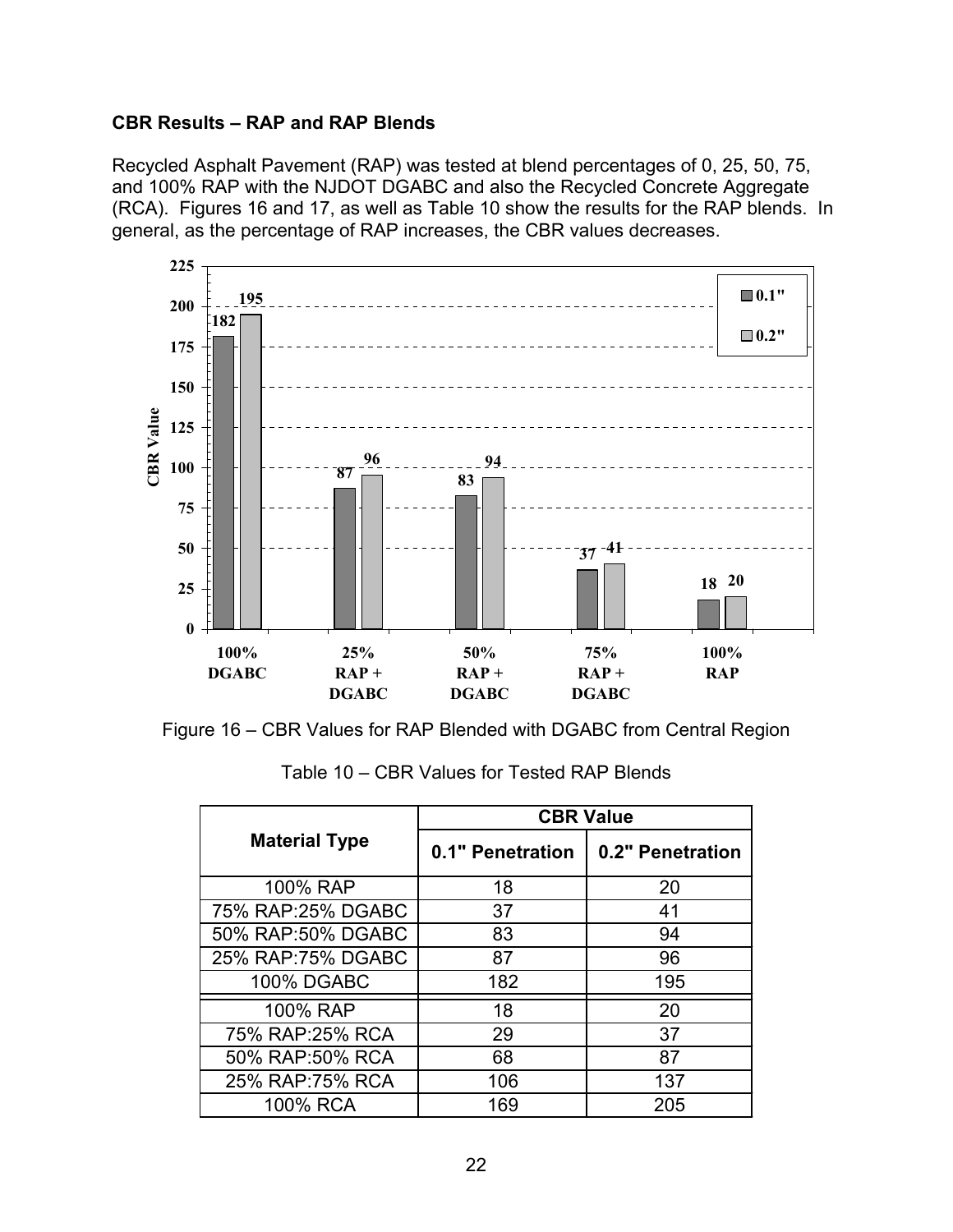

Figure 17 – CBR Values for RAP Blended with RCA

# **CBR Results – RCA and RCA Blends**

Recycled Concrete Aggregate (RCA) was tested at blend percentages of 0, 25, 50, 75, and 100% with NJDOT DGABC, NJDOT I-3, and RAP. The RAP blended results were discussed earlier and where shown in Figure 16. The test results for the remaining RCA blends are shown in Figures 18 and 19, as well as in Table 11.

The addition of RCA increases the CBR values for both the NJDOT I-3, as well as when blended with RAP. Unfortunately, the addition of RCA to the NJDOT DGABC from the Central Region, which has almost identical properties and gradation to the North Region, lowered the CBR values at each blended percentage. The 100% NJDOT DGABC and the 100% RCA had very similar CBR values. However, the differences in gradation and particle shape most likely caused the CBR value to decrease slightly. Figure 18 shows that the lowest CBR value obtained was when the percentage of RCA was 25% and the NJDOT was at 75%. The values steadily increase as the percentage of RCA increases.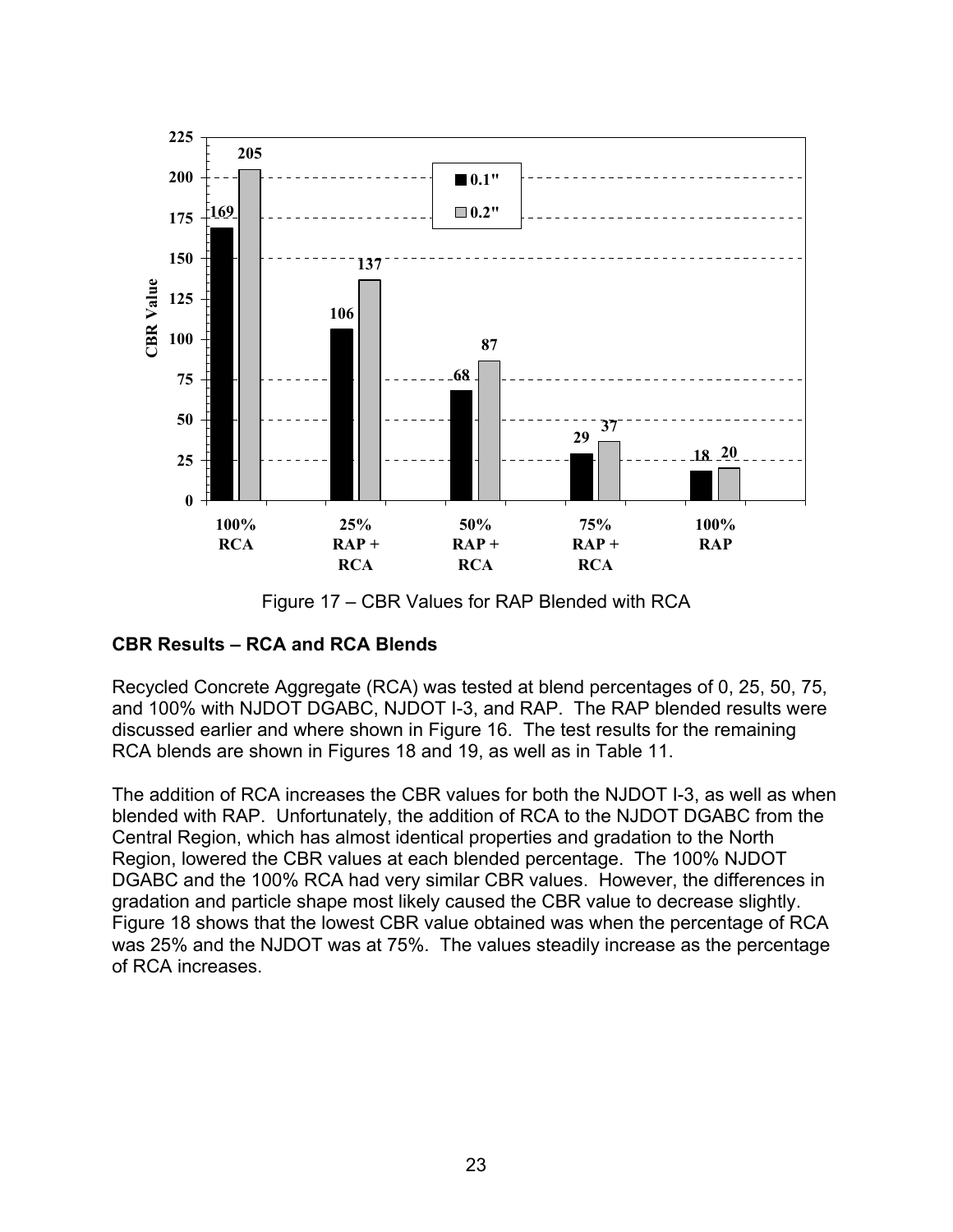





Figure 19 – CBR Values for RCA Blended with DGABC from Central Region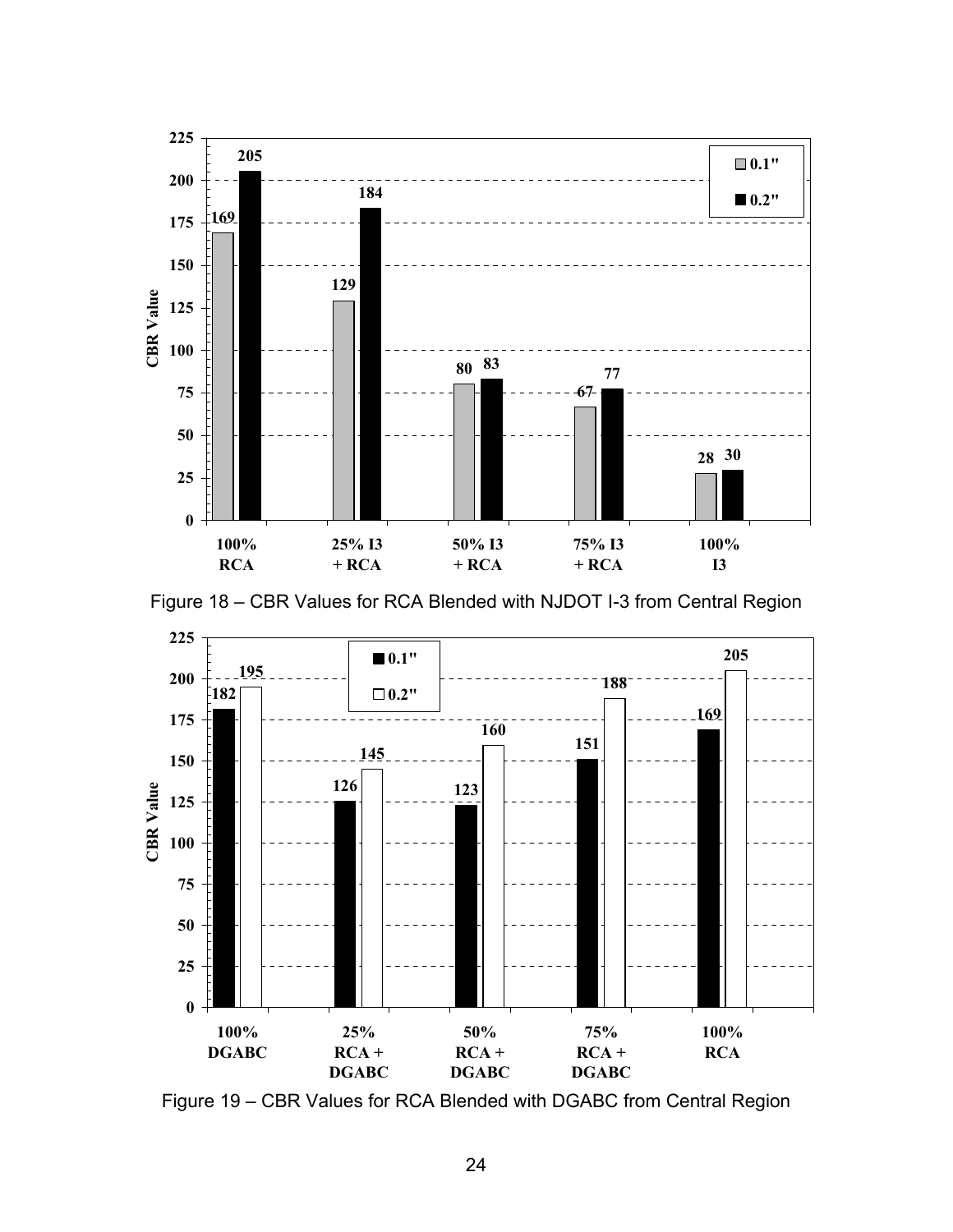|                      | <b>CBR Value</b> |                                     |  |
|----------------------|------------------|-------------------------------------|--|
| <b>Material Type</b> |                  | 0.1" Penetration   0.2" Penetration |  |
| 100% RCA             | 169              | 205                                 |  |
| 75% RCA: 25% DGABC   | 151              | 188                                 |  |
| 50% RCA:50% DGABC    | 123              | 160                                 |  |
| 25% RCA:75% DGABC    | 126              | 145                                 |  |
| <b>100% DGABC</b>    | 182              | 195                                 |  |
| 100% RCA             | 169              | 205                                 |  |
| 75% RCA: 25% I-3     | 129              | 184                                 |  |
| 50% RCA:50% I-3      | 80               | 83                                  |  |
| 25% RCA: 75% I-3     | 67               | 77                                  |  |
| 100% I-3             | 28               | 30                                  |  |

Table 11 – CBR Values for Tested RCA Blends

### **CBR Results – Effect of Aggregate Gradation for NJDOT DGABC and I-3**

The effect of the gradation bands was evaluated using both the NJDOT DGABC and I-3 from the Central Region under the CBR test conditions. Figure 20 shows the effect of the gradation on the CBR values for the DGABC material. As indicated in the figure, the gradation has a great effect on the CBR value. As the gradation moves from the fine side (Low End) to the coarse side (High End), the CBR increases, obviously affected by the aggregate size. The natural gradation obtained the highest CBR value, most likely benefiting from being compacted at a higher dry density.

The same testing was conducted on the Central Region's I-3 subbase aggregate (Figure 21). A similar trend can be noticed with the I-3 aggregate; however, the High End did not achieve a much greater CBR value than the Middle Range or Natural Gradation. This is most likely due to the rounded aggregates not being able to "interlock" as the DGABC angular aggregates are able to do. Table 12 provides the values for the effect of gradation for both the DGABC and I-3.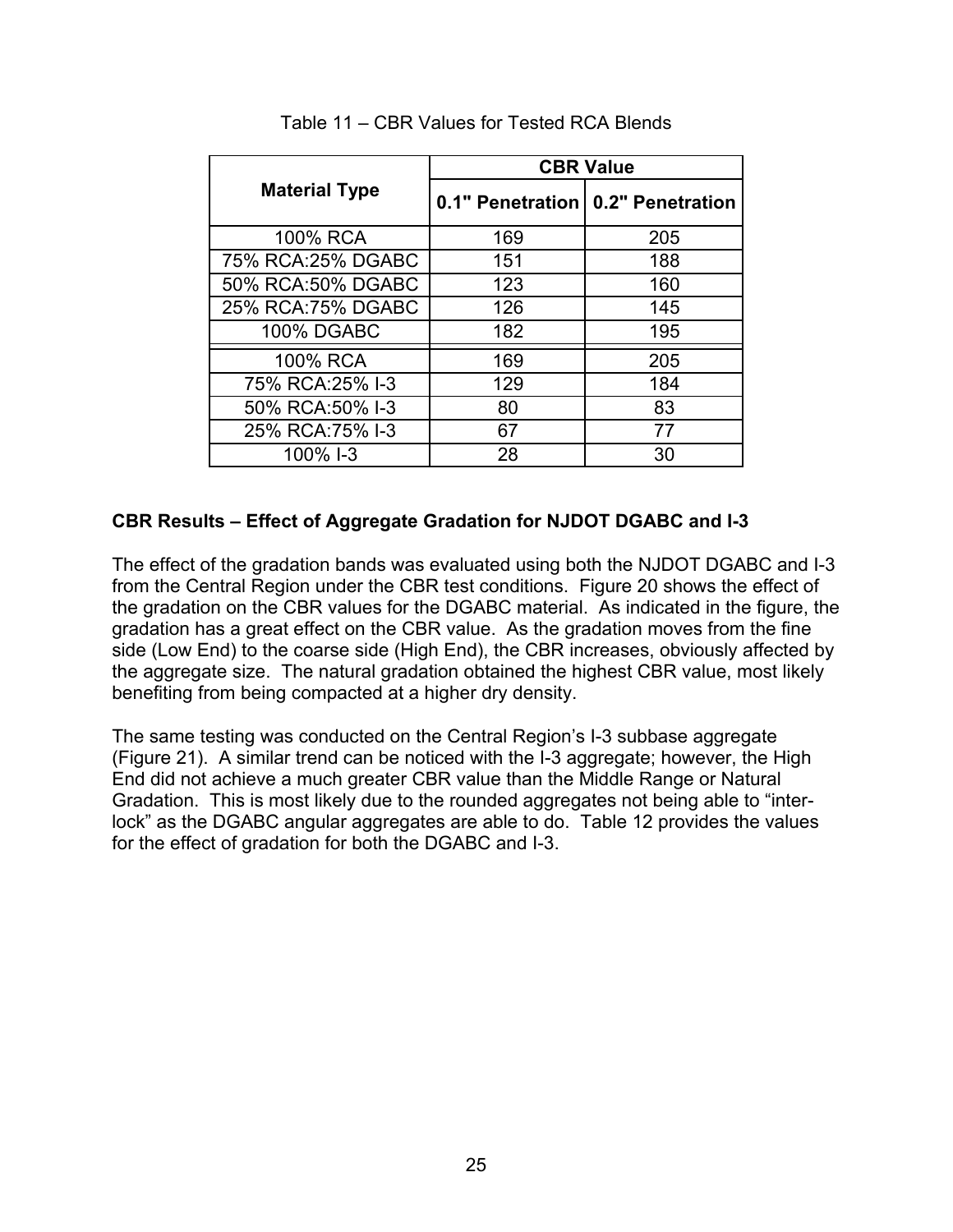

Figure 20 – Effect of Gradation on the CBR Values of DGABC from Central Region



Figure 21 – Effect of Gradation on the CBR Values of NJDOT I-3 from Central Region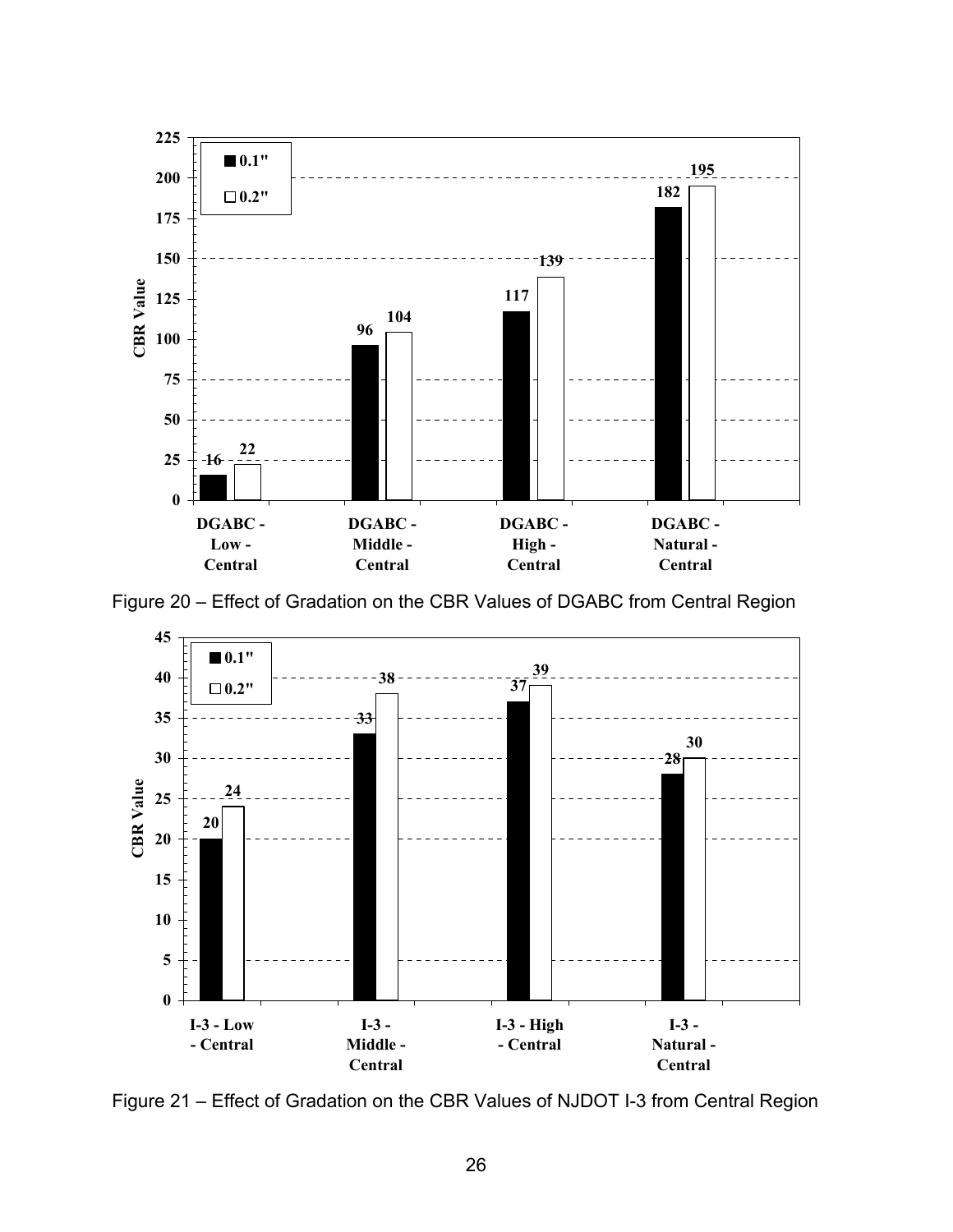|                        | <b>CBR Value</b> |                  |  |
|------------------------|------------------|------------------|--|
| <b>Material Type</b>   | 0.1" Penetration | 0.2" Penetration |  |
| DGABC - High End       | 117              | 139              |  |
| DGABC - Middle Range   | 36               | 44               |  |
| <b>DGABC - Low End</b> | 16               | 22               |  |
| <b>DGABC - Natural</b> | 182              | 195              |  |
| I-3 - High End         | 37               | 39               |  |
| I-3 - Middle Range     | 33               | 38               |  |
| I-3 - Low End          | 20               | 24               |  |
| I-3 - Natural          | 28               | 30               |  |

Table 12 – CBR Values for Tested Gradations of DGABC and NJDOT I-3

### **Summary of CBR Testing**

CBR testing was conducted for the RAP and RCA blends, as well as for the DGABC and NJDOT I-3 aggregates from the Central Region. Based on the testing, the following conclusions were drawn.

- The effect of gradation had a greater impact on the CBR value of the DGABC than the NJDOT I-3. The DGABC Low End gradation only obtained CBR values of 16 and 22 for the 0.1 and 0.2 inch penetration, respectively. Meanwhile, when the gradation becomes coarser to middle of the gradation range, the CBR values increase by approximately 80. The CBR values increased even more at the High End gradation and for the natural gradation. This is most likely due to the allowable percent fines (12%) for the Low End gradation.
- The CBR values were also affected by the type of recycled material blended. **In the case of RAP, as the percent of RAP increased, the CBR values decreased.** The addition of RCA to the natural aggregates had mixed results. As the percent RCA increased in the NJDOT I-3, the CBR values increased. However, the addition of 25% RCA to the DGABC caused an immediate drop in CBR values. Each addition of RCA gradually increased the CBR values, although never reaching the initial CBR value of the DGABC.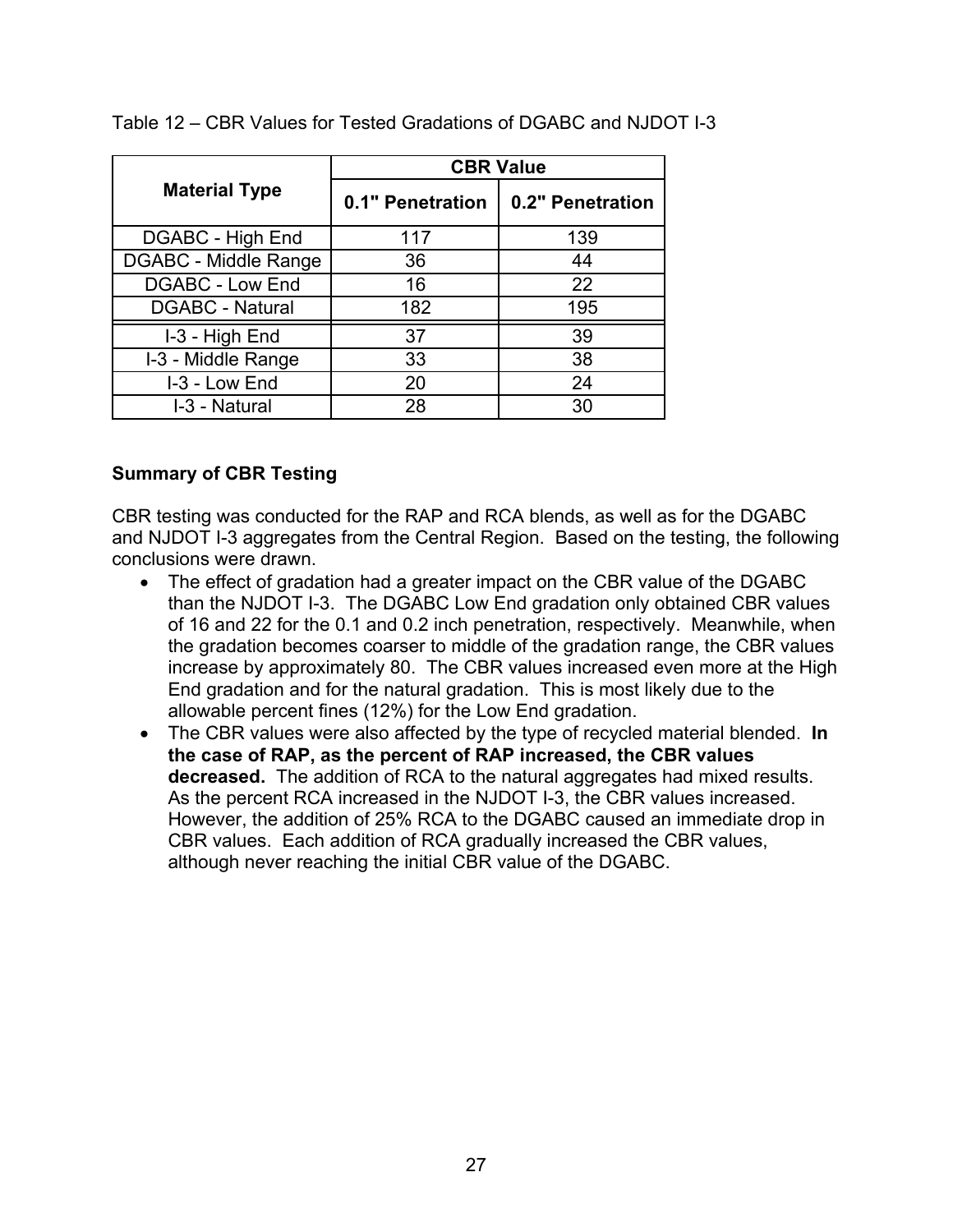#### Triaxial Shear Strength

The shear strength of the aggregate materials was evaluated using the triaxial test under static loading conditions. It is important for an aggregate to obtain high shear strength to support the pavement and vehicle loading with no to minimal deformation. Therefore, it can be concluded that materials that provide higher shear strength values would also be better foundation aggregates for the pavement structure.

Triaxial tests were conducted using confining pressures of 5, 10, and 15 psi. The maximum deviatoric stress from each confining pressure was used to construct the Mohr Circle diagram for the determination of the friction angle  $(\phi)$  and cohesion (C) (Figure 22). The equation used to determine the final shear strength of the material is in the form of equation 1.

$$
\tau = C + \sigma_n \tan(\phi) \tag{1}
$$

where,

 $\tau$  = shear strength C = cohesion  $\sigma_{\rm n}$  = normal stress  $\phi$  = friction angle (degrees)



Figure 22 – Mohr's Circle Diagram to Determine Friction Angle (φ) and Cohesion (C)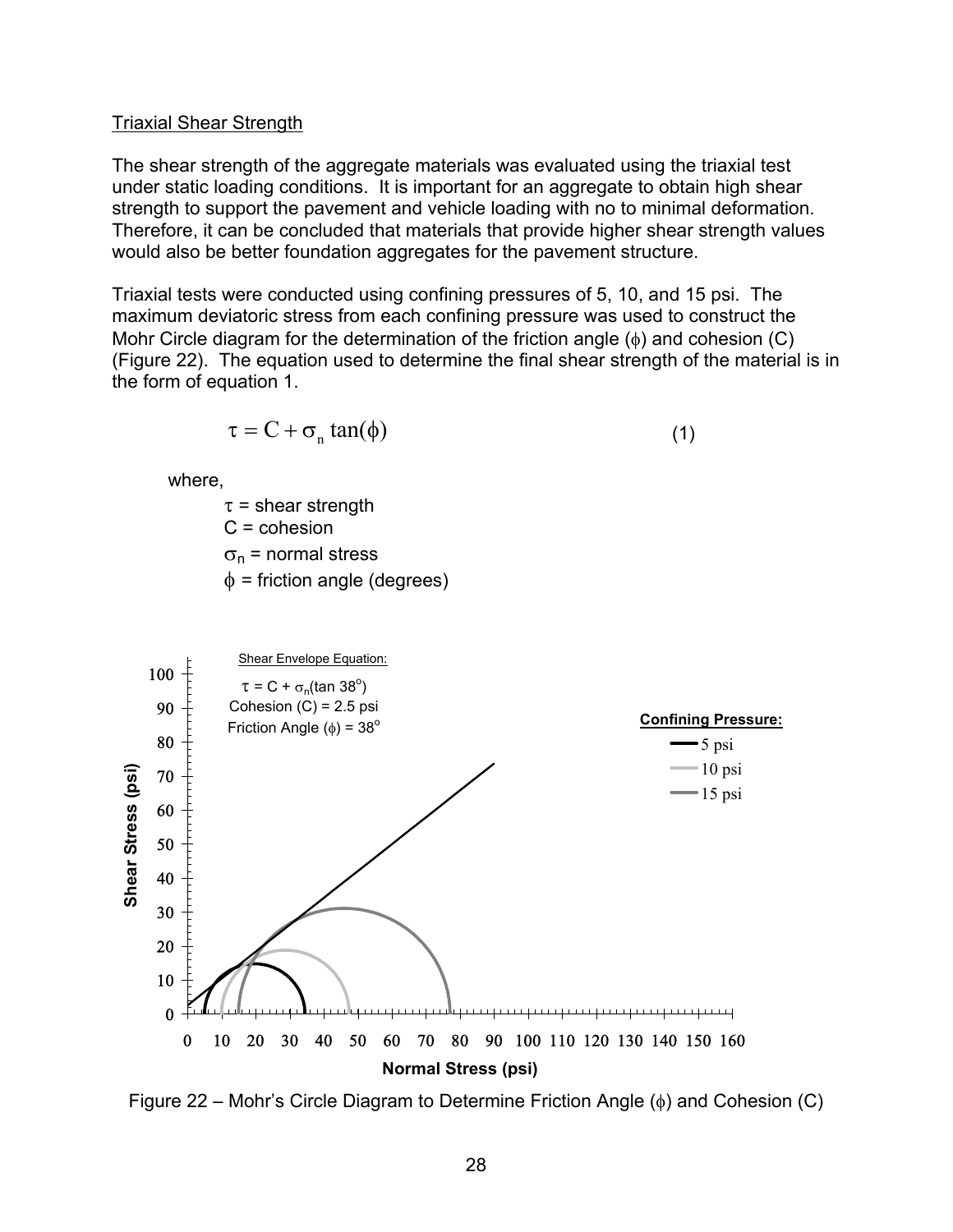The testing system used to conduct the triaxial test was the same MTS system used for the CBR testing. However, the test set-up was modified to accommodate a triaxial test cell. The triaxial test set-up used to determine the shear strength, as well as the conduct both the resilient modulus and the cyclic triaxial tests (permanent deformation), is shown as Figure 23.



Figure 23 – Test Set-up Used for Triaxial (Static and Cyclic) and Resilient Modulus **Testing**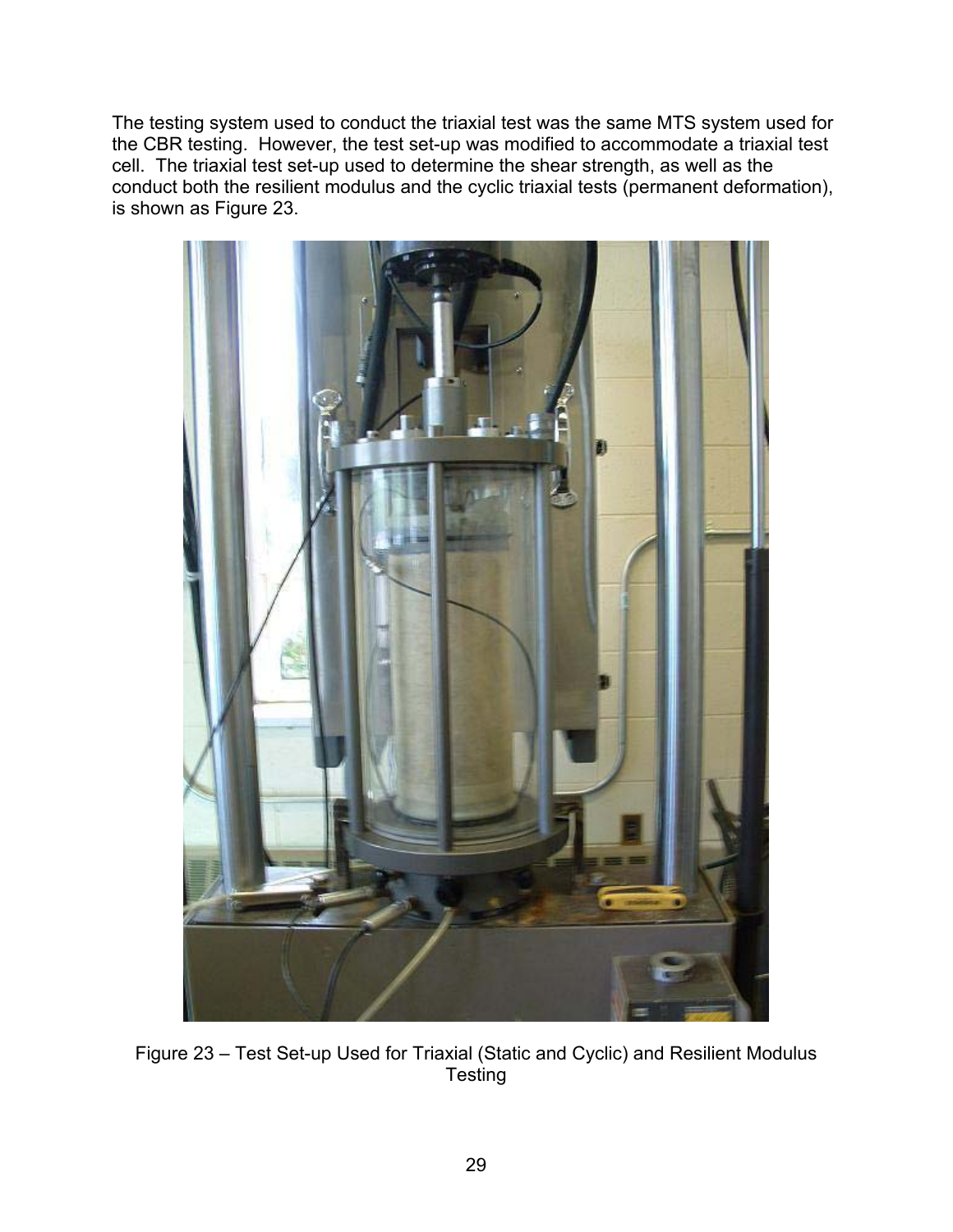The triaxial testing was conducted for the DGABC and the NJDOT I-3 aggregates at the different gradation conditions, as well as for the natural gradation. The RAP and RCA was also tested, although only at 100% blends. Triaxial testing was not conducted on the RAP and RCA blends as was done earlier for the CBR testing.

# **Triaxial Test Results – Effect of Gradation on NJDOT I-3 and DGABC**

Triaxial tests were conducted on the NJDOT I-3 and DGABC for High End, Middle, and Low End of their respective gradation specifications, as well as for the natural gradation conditions. The results for the NJDOT I-3 are shown in Table 13. The table contains the friction angle and cohesion results from the Mohr's Circle analysis.

|                       |                            | <b>NJDOT I-3</b>      |                 |
|-----------------------|----------------------------|-----------------------|-----------------|
| <b>Region of NJ</b>   | <b>Soil Gradation Type</b> | <b>Friction Angle</b> | <b>Cohesion</b> |
|                       |                            | (degrees)             | (psi)           |
|                       | <b>Natural Gradation</b>   | 49.2                  | 3.9             |
| <b>North Region</b>   | High End                   | 46.7                  | 2.4             |
|                       | Middle Range               | 40.8                  | 2.9             |
|                       | Low End                    | 41.9                  | 3.8             |
|                       | <b>Natural Gradation</b>   | 41.0                  | 1.1             |
| <b>Central Region</b> | High End                   | 42.6                  | 2.9             |
|                       | Middle Range               | 42.7                  | 1.5             |
|                       | Low End                    | 38.3                  | 3.2             |
|                       | <b>Natural Gradation</b>   | 41.8                  | 1.1             |
| <b>South Region</b>   | High End                   | 39.7                  | 1.6             |
|                       | Middle Range               | 39.2                  | 1.9             |
|                       | Low End                    | 36.3                  | 2.0             |

Table 13 – Triaxial Test Results and Shear Strength Properties of NJDOT I-3

As shown in Table 13, the largest friction angle (which dominates the shear strength of granular materials) is generally largest at the natural gradation. The natural gradation of the materials would be classified as having a slight, gap-graded gradation. The lowest friction angle was typically found when the aggregate gradation was at the low end (fine side).

Table 13 also shows that the North region had friction angle values larger than the Central and South, which had comparable friction angle values. This was most likely due to the North region's I-3 containing angular slag material.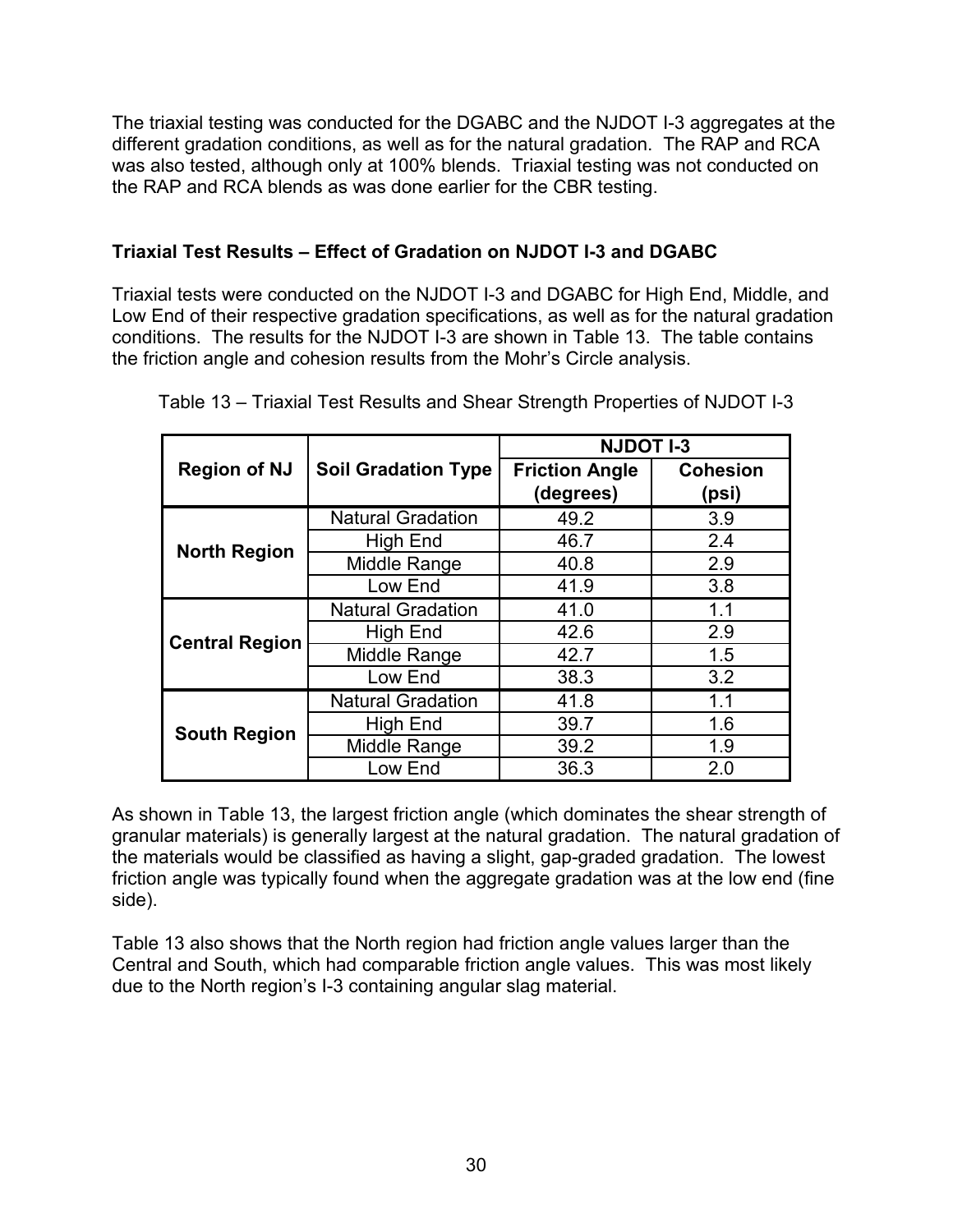The triaxial test results for the DGABC are shown in Table 14. Unlike the NJDOT I-3, there is no clear trend in shear strength to material gradation. On average, the Middle Range provided the largest friction angle. Once again, the Low End obtained the lowest shear strength values. The low friction angles obtained when testing the Low End gradation was most likely a function of the high fines and smaller percentage coarse aggregate.

|                       |                            | <b>DGABC</b>          |                 |  |
|-----------------------|----------------------------|-----------------------|-----------------|--|
| <b>Region of NJ</b>   | <b>Soil Gradation Type</b> | <b>Friction Angle</b> | <b>Cohesion</b> |  |
|                       |                            | (degrees)             | (psi)           |  |
|                       | <b>Natural Gradation</b>   | 54.9                  | 2.1             |  |
| <b>North Region</b>   | High End                   | 51.2                  | 3.1             |  |
|                       | Middle Range               | 56.1                  | 1.9             |  |
|                       | Low End                    | 40                    | 4.2             |  |
|                       | <b>Natural Gradation</b>   | 50.3                  | 1.5             |  |
| <b>Central Region</b> | <b>High End</b>            | 54.6                  | 2.7             |  |
|                       | Middle Range               | 51                    | 2.2             |  |
|                       | Low End                    | 38.3                  | 2.5             |  |

|  |  | Table 14 – Triaxial Test Results and Shear Strength Properties of DGABC |
|--|--|-------------------------------------------------------------------------|
|--|--|-------------------------------------------------------------------------|

### **Triaxial Test Results – 100% Recycled Materials**

Triaxial tests were conducted on the 100% RAP and 100% RCA to provide a guide as to the potential shear strength these materials may obtain when blended with virgin aggregates. The 100% RAP and 100% RCA were compacted at their respective optimum moisture contents. The results of the triaxial testing are shown in Table 15. The results show that the RCA provides comparable shear strength properties to the DGABC material, while the RAP provides comparable shear strength properties to the NJDOT I-3 aggregate.

| <b>Testing</b>       |                                    |                   |  |  |
|----------------------|------------------------------------|-------------------|--|--|
| <b>Material Type</b> | <b>Friction Angle</b><br>(degrees) | Cohesion<br>(psi) |  |  |
| 100% RAP             | 44.5                               | 2.5               |  |  |
| 100% RCA             | 52.7                               | 3.5               |  |  |

Table 15 – Shear Strength Parameters of 100% RAP and 100% RCA from Triaxial Testing

Based on comparing the shear strength parameters of the 100% recycled materials to the shear strength parameters of the natural gradation materials, it would appear that 100% RCA could be substituted for the DGABC in the base layer of the pavement. However, the 100% RAP may have too low of a shear strength to be placed in the base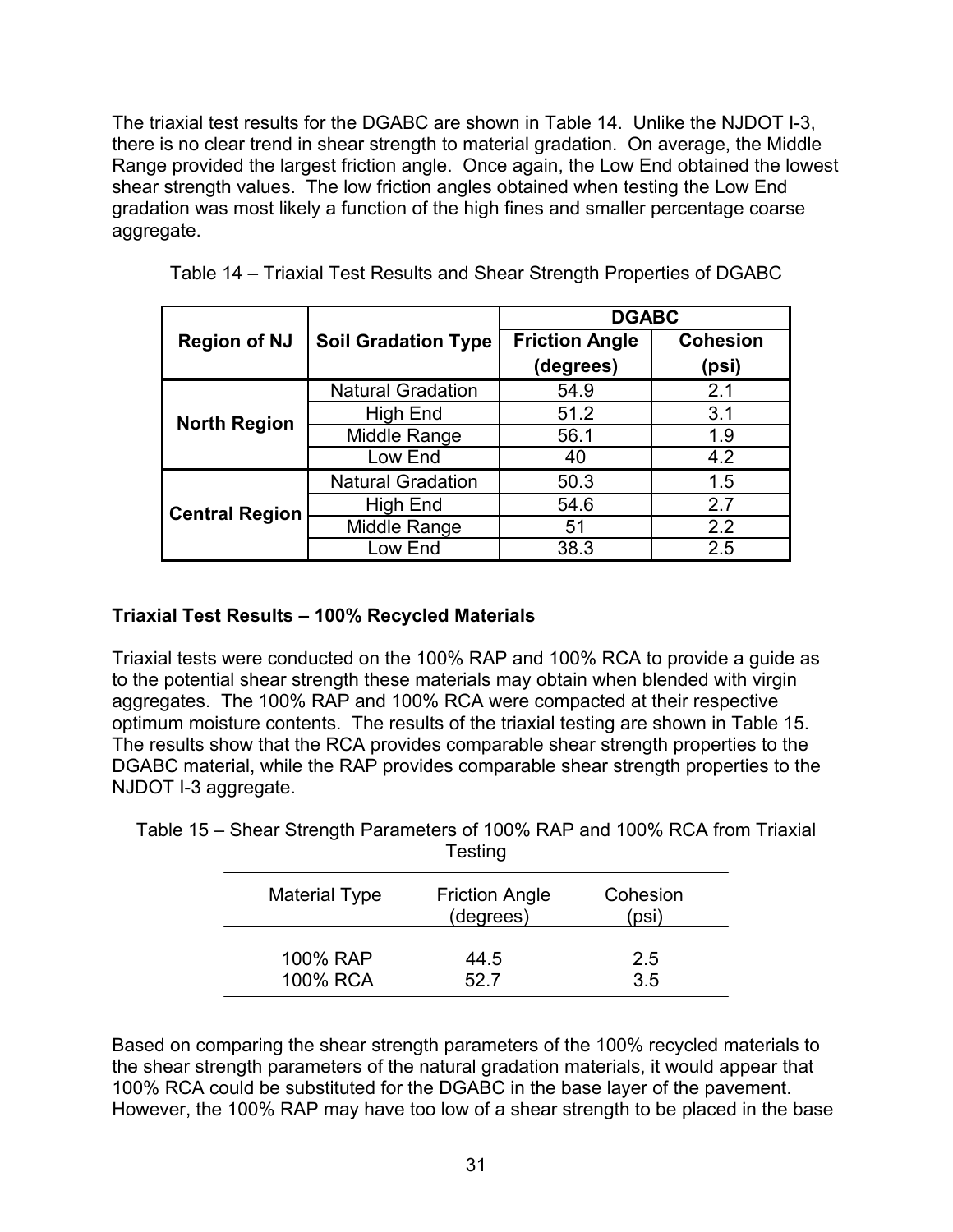layer when compared to the DGABC values. The 100% RAP would provide adequate shear strength in the subbase layer, as the shear strength values are slightly greater than the currently used NJDOT I-3 subbase aggregate.

# **Summary of Triaxial Test Results**

The shear strength of the various aggregates was evaluated using the triaxial test. Each sample was compacted at its respective optimum moisture content and maximum dry density. The results of the triaxial tests showed that:

- Overall, the largest friction angle occurred when the aggregates tested were at their respective natural gradations. This includes both the DGABC and NJDOT I-3 aggregates. When only evaluating the DGABC, the middle gradation provided the highest friction angle  $(53.6^{\circ})$ , while the low end gradation resulted in the lowest friction angle (39.2 $^{\circ}$ ). On average, the natural, high end, and middle range gradations of the DGABC all provided friction angles that were within 3.0 degrees from one another. When evaluating only the NJDOT I-3 material, the natural gradation provided on the highest friction angle values  $(45.1^{\circ})$ , while again the low end gradation resulted in the lowest friction angle  $(39.0^\circ)$ . On average, the natural, high end, and middle range gradation of the NJDOT I-3 aggregates all had friction angle values that were within 1.4 degrees of one another.
- The generally tight range of results (average) for the NJDOT I-3 and DGABC aggregates, when comparing the natural, high end, and middle range gradation, illustrates the importance of the coarse fraction of the aggregates on the shear strength properties. The average shear strength of the Low End gradation was considerably lower for the DGABC aggregate when compared to the other gradation types. This is most likely due to the larger amount of fines allowed in the DGABC (12%). On average, the Low End friction angle of the DGABC was approximately 13 degrees less than the other gradations, while for the NJDOT I-3, the Low End friction angle was 4 degrees less than the other gradations.
- The source of the aggregate had an impact on the shear strength properties when varying the gradation. This was more evident for the NJDOT I-3 aggregate than the DGABC aggregate. For example, the average friction angle per gradation type of the North Region was approximately 5 to 8 degrees higher when compared to the South Region's NJDOT I-3. This was most likely due to the North Region's stockpile allowing angular slag material.
- The shear strength properties of the 100% recycled material, RAP and RCA, showed that the 100% RAP had similar shear strength properties to the NJDOT I-3 aggregate, while the 100% RCA had similar shear strength properties to the DGABC. Based alone on shear strength, it can be concluded that the 100% RCA could be substituted for DGABC in the base layer of the pavement, while the 100% RAP could be substituted for the NJDOT I-3 in the subbase layer.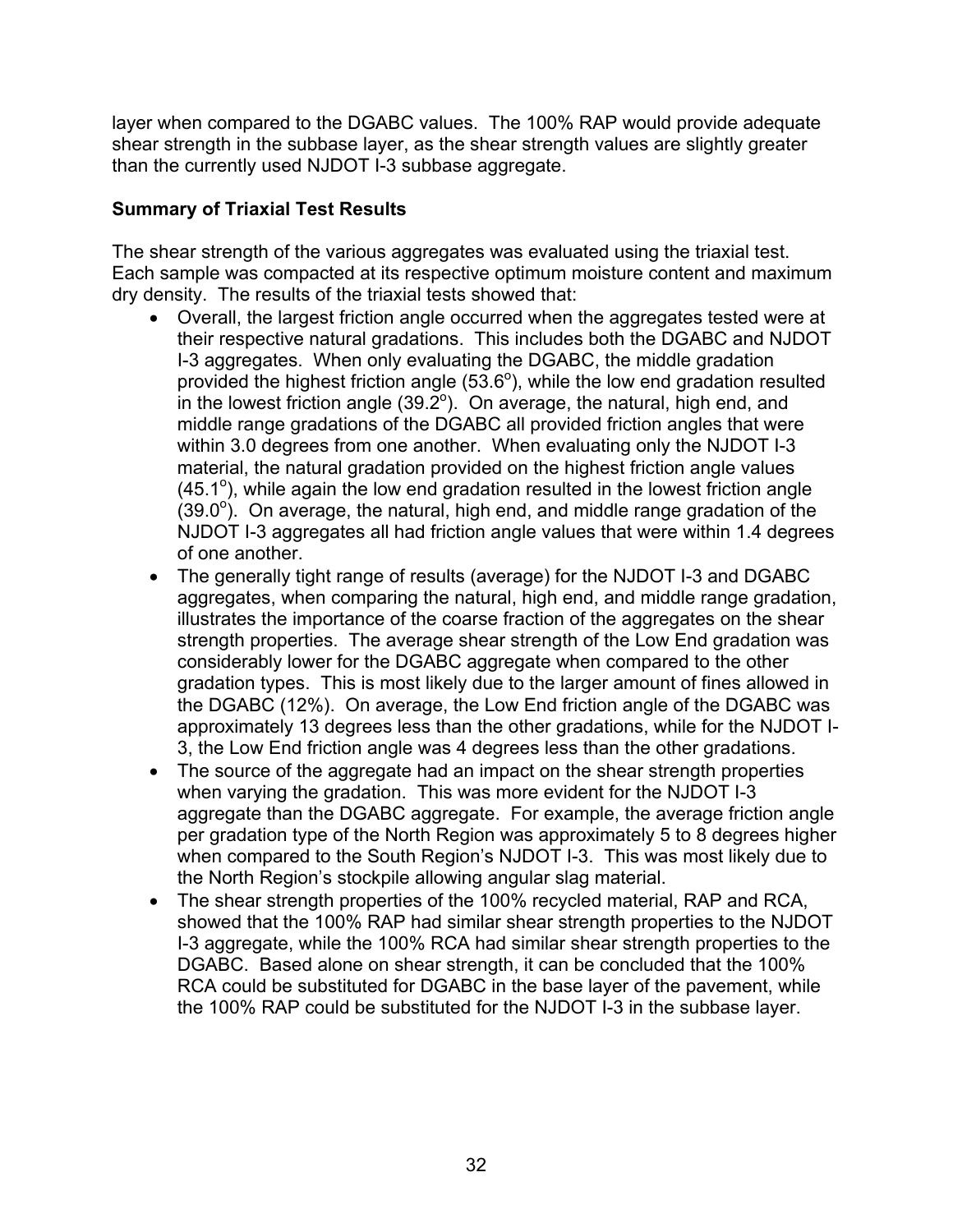### Resilient Modulus Testing

Resilient modulus of base, subbase and subgrade materials is determined by repeated load triaxial tests on unbound material specimens. Resilient modulus is the ratio of axial cyclic stress to the recoverable strain. In order to determine the resilient modulus of unbound materials, a cyclic stress of fixed magnitude for a duration of 0.1 seconds must be applied to the specimen followed by a 0.9 seconds rest period. During the test the specimen is subjected to a confining stress provided by means of a triaxial pressure chamber.

The resilient modulus test provides a means of characterizing base, subbase and subgrade material for the design of pavement systems. These materials can be tested under a variety of conditions, some of which include stress state, moisture content, temperature, gradation and density. In order to accurately measure the resilient modulus of these materials, a sophisticated testing system must be utilized.

The definition of resilient modulus is defined in Figure 24. Figure 25 shows the system used to determine the resilient modulus properties of the materials tested in this report. The test sequence conditions used in this study, AASHTO TP46-94, are shown in Table 16.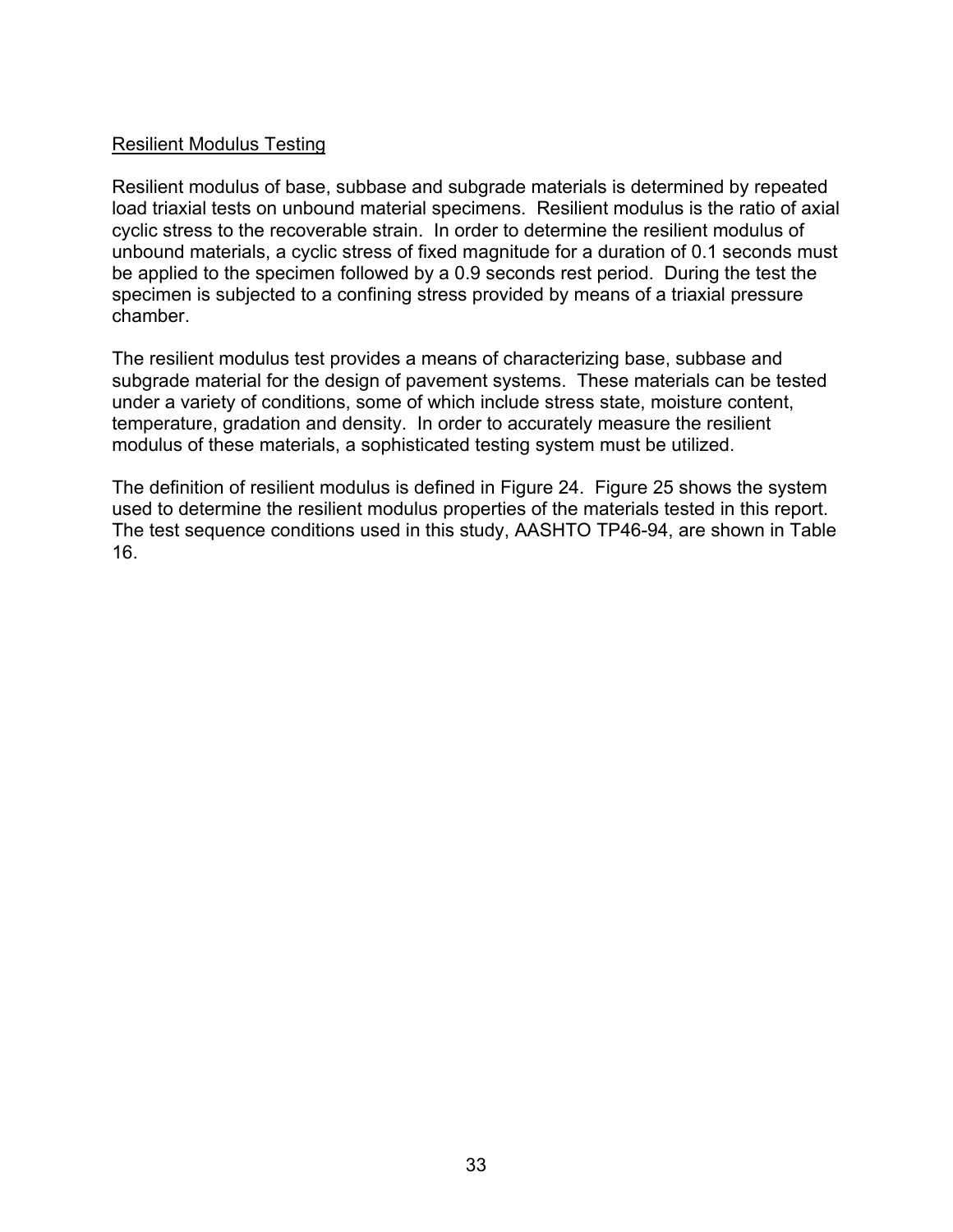

Figure 24 - Definition of Resilient Modulus (Barksdale, 1993)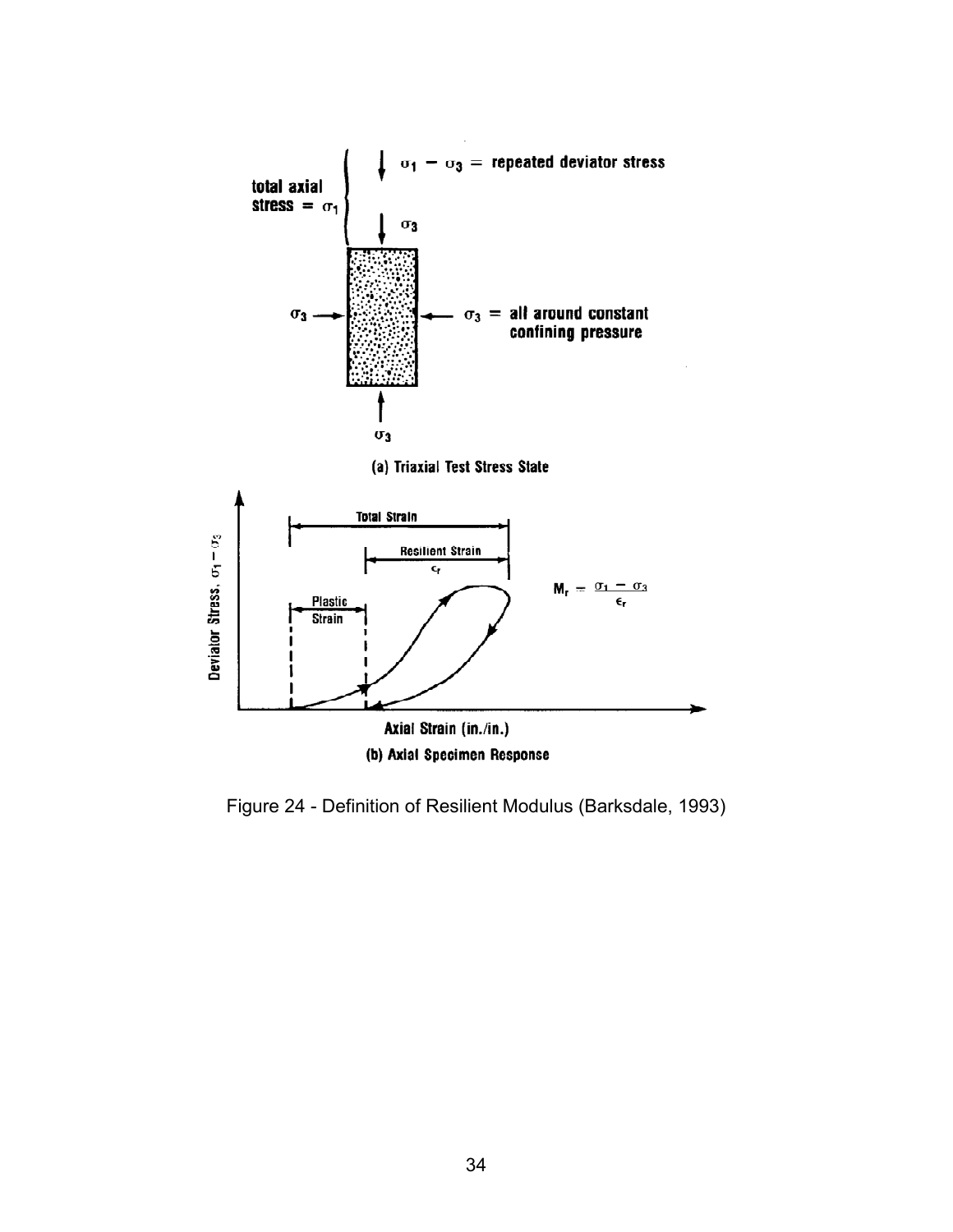

Figure 25 – Test Set-up Used to Conduct Resilient Modulus Testing

| Sequence<br>Number | Confining<br>Pressure, | Maximum<br>Axial Stress, | Cyclic<br>Stress, | Contact<br>Stress, | Number of<br>Load |
|--------------------|------------------------|--------------------------|-------------------|--------------------|-------------------|
|                    | $\sigma_3$             | $\sigma_d$               | $\sigma_{\rm cd}$ | $\sigma_d$         | Applications      |
|                    | (psi)                  | (psi)                    | (psi)             | (psi)              |                   |
| Conditioning       | 15.0                   | 15.0                     | 13.5              | 1.5                | 500-1000          |
|                    | 3.0                    | 3.0                      | 2.7               | 0.3                | 100               |
| $\overline{2}$     | 3.0                    | 6.0                      | 5.4               | 0.6                | 100               |
| 3                  | 3.0                    | 9.0                      | 8.1               | 0.9                | 100               |
| $\overline{4}$     | 5.0                    | 5.0                      | 4.5               | 0.5                | 100               |
| 5                  | 5.0                    | 10.0                     | 9.0               | 1.0                | 100               |
| 6                  | 5.0                    | 15.0                     | 13.5              | 1.5                | 100               |
| $\overline{7}$     | 10.0                   | 10.0                     | 9.0               | 1.0                | 100               |
| 8                  | 10.0                   | 15.0                     | 13.5              | 1.5                | 100               |
| 9                  | 10.0                   | 30.0                     | 27.0              | 3.0                | 100               |
| 10                 | 15.0                   | 10.0                     | 9.0               | 1.0                | 100               |
| 11                 | 15.0                   | 15.0                     | 13.5              | 1.5                | 100               |
| 12                 | 15.0                   | 30.0                     | 27.0              | 3.0                | 100               |
| 13                 | 20.0                   | 15.0                     | 13.5              | 1.5                | 100               |
| 14                 | 20.0                   | 20.0                     | 18.0              | 2.0                | 100               |
| 15                 | 20.0                   | 40.0                     | 36.0              | 4.0                | 100               |

|  | Table 16 - Testing Sequence Base/Subbase Materials under AASHTO TP46-94 |
|--|-------------------------------------------------------------------------|
|  |                                                                         |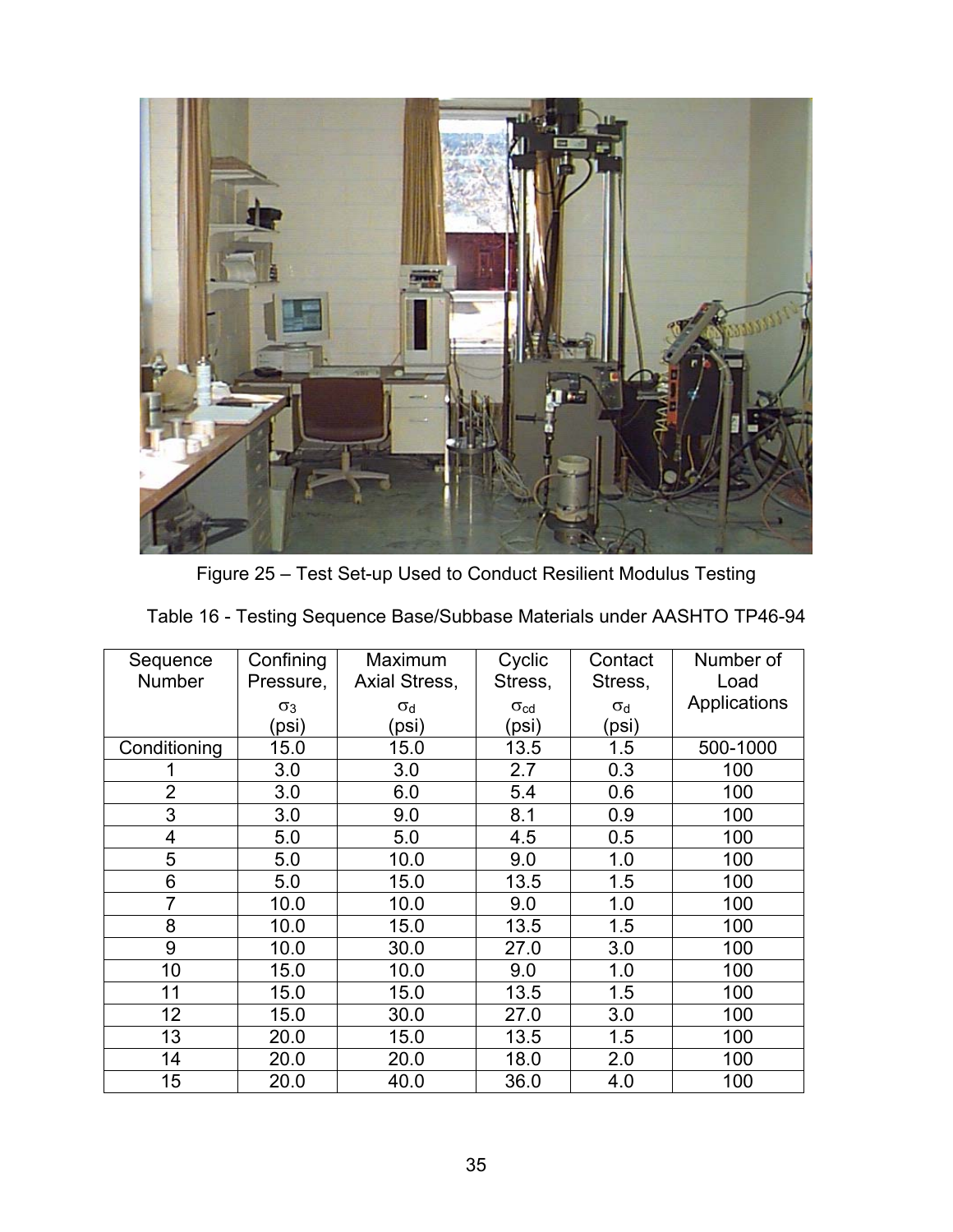For Mechanistic-Empirical Pavement design, the resilient modulus  $(M_R)$  is estimated using a generalized constitutive model. The nonlinear elastic coefficients and exponents of the constitutive model are determined by using linear or nonlinear regression analyses to fit the model to laboratory generated resilient modulus data (NCHRP 1-37A). The generalized model developed under NCHRP 1-28 and used within the context of the 2002 Mechanistic Empirical Pavement Design Guide is:

$$
M_R = k_1 p_a \left(\frac{\theta}{p_a}\right)^{k_2} \left(\frac{\tau_{oct}}{p_a} + 1\right)^{k_3}
$$
 (2)

where,

 $M_R$  = resilient modulus  $θ = bulk stress = σ<sub>1</sub>+σ<sub>2</sub>+σ<sub>3</sub>$  $\sigma_1$  = major principal stress  $\sigma_2$  = intermediate principal stress =  $\sigma_3$  for M<sub>R</sub> test on cylindrical samples  $\sigma_3$  = minor principal stress = confining pressure  $\tau_{\text{oct}}$  = octahedral shear stress  $p_a$  = normalizing stress (atmospheric pressure) = 14.67 psi  $k_1, k_2, k_3$  = material dependent regression constants

The material dependent regression constants determined for each specimen should have a minimum  $r^2$  value of 0.9. If the value is less than 0.9, then the test results and equipment should be checked for possible errors and/or test specimen disturbance.

The material dependent regression constants should behave in a manner described below:

- The  $k_1$  coefficient is proportional to the elastic modulus. Therefore,  $k_1$  should always be positive.
- As with the  $k_1$  coefficient, the  $k_2$  coefficient should also be positive at all times. The  $k_2$  coefficient is the exponent to the bulk stress term. This parameter emphasizes the material hardening or stiffening of the unbound material due to the applied bulk stress.
- The  $k_3$  parameter is the exponent to the octahedral shear stress values. The  $k_3$ parameter can be either negative or positive depending on the material's response to the increasing shear stress (negative for softening and positive for hardening).

Because the idea of the resilient modulus test is to measure the resilient modulus value at a number of different applied stress conditions and determine a regression equation to fit that data, one resilient modulus value does not exist. Instead, the resilient modulus of the soil will depend on not only its own at rest properties (density, moisture, in-situ stress conditions) but also the applied stresses due to moving traffic loads. Therefore, to provide a way of documenting the resilient modulus of the materials tested, all final values of the resilient modulus data will be shown as simply the materials respective regression constants  $(k_1, k_2, k_3)$ . The three material dependent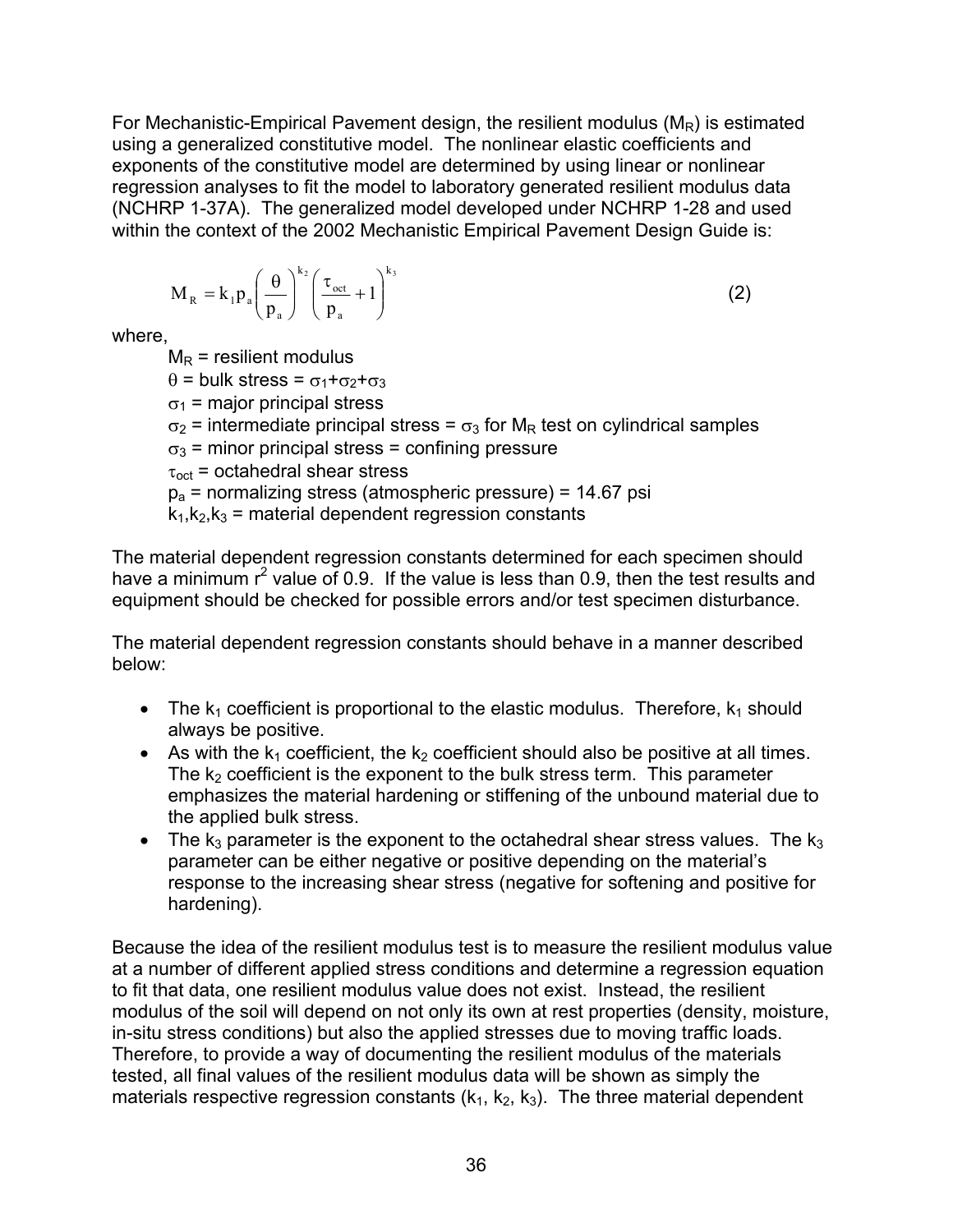regression constants can then be used with equation (2) to determine the resilient modulus for each material at any stress condition.

# **Resilient Modulus Results – RCA and RCA Blends**

Recycled Concrete Aggregate (RCA) was blended with DGABC at percentages of 25, 50, and 75% by total weight. Each blend was compacted to its respective maximum dry density and optimum moisture content. Table 17 compares the resilient modulus results for the RCA blended samples. Since there does not exist simply "one" resilient modulus value for a soil (due to the material property's stress dependency), the material must be evaluated under some type of pavement stress scenario to actually determine a resilient modulus value. For the comparison, a general pavement scenario was selected for the determination of the bulk stress and octahedral shear stress. The properties and dimensions of the pavement were assumed to be as followed:

- HMA Layer = 5 inches,  $E = 450,000$  psi
- Base Aggregate = 12 inches,  $M_R$  = 30,000 psi
- $\bullet$  Subgrade = 10,000 psi

Using the Elastic Layer computer program EVERSTRESS, both the bulk stress and octahedral shear stress was calculated from an applied 9,000 lb wheel load. The procedure outlined in the FHWA Publication: FHWA-RD-97-077 (Von Quintus and Killingsworth, 1997) was followed. To simplify the analysis, it was assumed that all aggregate materials were subjected to the stress conditions determined above.

|                     |                            | <b>Regression Coefficients</b> |                |                | <b>Resilient Modulus</b> |
|---------------------|----------------------------|--------------------------------|----------------|----------------|--------------------------|
| <b>Region of NJ</b> | <b>Soil Gradation Type</b> | $K_1$                          | k <sub>2</sub> | $\mathbf{k}_3$ | $M_R$ (psi)              |
|                     | 100% RCA                   | 1735.4                         | 0.5362         | 0.1387         | 38,975                   |
|                     | 75% RCA, 25% DGA           | 1532.6                         | 0.5431         | 0.1096         | 34,044                   |
| <b>RCA Blend</b>    | 50% RCA, 50% DGA           | 1350.8                         | 0.5996         | 0.1618         | 32,018                   |
|                     | 25% RCA, 75% DGA           | 1278.3                         | 0.3863         | $-0.2482$      | 21,170                   |
|                     | 0% RCA (100% DGA)          | 1023.3                         | 0.4775         | $-0.0458$      | 20,042                   |

Table 17 – Resilient Modulus ( $M_R$ ) Test Results for RCA Blended Samples

The table clearly shows that as the percent of RCA increases, the resilient modulus also increases. The DGABC source used for all of the recycled blended samples was from the central region source.

# **Resilient Modulus Results – RAP and RAP Blends**

Recycled Asphalt Pavement (RAP) was blended with DGABC at percentages of 25, 50, and 75% by total weight. Each blend was compacted to its respective maximum dry density and optimum moisture content. Table 18 compares the resilient modulus results for the RAP blended samples using the same methodology as the RCA blended samples.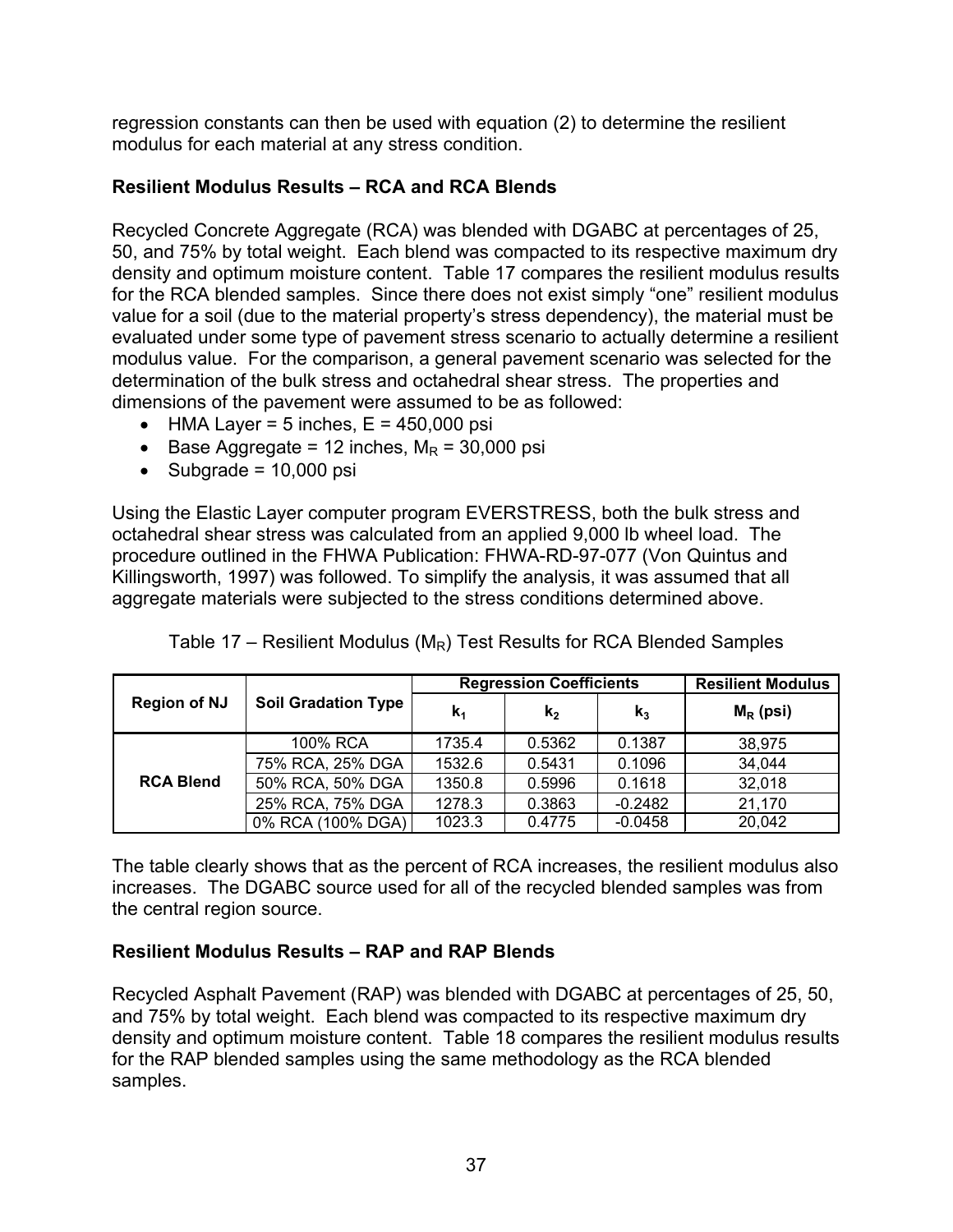As with the RCA blended samples, there is a trend of increasing resilient modulus with the increase of percent RAP blended. The 100% RAP sample achieved the largest resilient modulus value for all of the RAP blended samples.

| <b>Region of NJ</b> | <b>Soil Gradation Type</b> | <b>Regression Coefficients</b> |         |           | <b>Resilient Modulus</b> |
|---------------------|----------------------------|--------------------------------|---------|-----------|--------------------------|
|                     |                            | k,                             | $k_{2}$ | $k_3$     | $M_R$ (psi)              |
| <b>RAP Blend</b>    | 100% RAP                   | 1775.6                         | 0.4598  | 0.1784    | 38,738                   |
|                     | 75% RAP, 25% DGA           | 1441.9                         | 0.4931  | 0.0677    | 30,311                   |
|                     | 50% RAP, 50% DGA           | 1599.2                         | 0.5144  | $-0.0082$ | 32,739                   |
|                     | 25% RAP, 75% DGA           | 1582.7                         | 0.3822  | $-0.1175$ | 28,027                   |
|                     | 0% RAP (100% DGA)          | 1023.3                         | 0.4775  | $-0.0458$ | 20,042                   |

Table 18 – Resilient Modulus ( $M_R$ ) Test Results for RAP Blended Samples

It should again be stated that the resilient modulus values shown in the tables for comparison are simply the resilient modulus for the pavement section and loading scenario described. There could actually be a multitude of resilient modulus values for a single aggregate sample due to the multitude of potential stress conditions.

# **Resilient Modulus Test Results – NJDOT I-3 and DGABC**

Resilient Modulus testing was conducted in accordance to AASHTO TP46 on DGABC samples compacted to their respective maximum dry density and optimum moisture content. Table 19 shows the material dependent regression coefficients determined from the resilient modulus testing, as well as the calculated resilient modulus values for the given pavement section.

| <b>Region of NJ</b>                   | <b>Soil Gradation Type</b> | <b>Regression Coefficients</b> |         |                | <b>Resilient Modulus</b> |
|---------------------------------------|----------------------------|--------------------------------|---------|----------------|--------------------------|
|                                       |                            | $\mathbf{k}_1$                 | $k_{2}$ | $\mathbf{k}_3$ | $M_R$ (psi)              |
| <b>DGABC</b><br><b>North Region</b>   | <b>Natural Gradation</b>   | 1009.8                         | 0.714   | $-0.049$       | 23,059                   |
|                                       | High End                   | 844.1                          | 0.934   | $-0.159$       | 21,001                   |
|                                       | Middle Range               | 992.4                          | 0.594   | $-0.0285$      | 21,176                   |
|                                       | Low End                    | 987.3                          | 0.498   | $-0.0547$      | 19,506                   |
| <b>DGABC</b><br><b>Central Region</b> | <b>Natural Gradation</b>   | 1023.3                         | 0.4775  | $-0.0458$      | 20,042                   |
|                                       | High End                   | 840.1                          | 0.928   | $-0.1444$      | 20,982                   |
|                                       | Middle Range               | 950.2                          | 0.526   | $-0.0271$      | 19,405                   |
|                                       | Low End                    | 952.8                          | 0.46    | $-0.0544$      | 18,364                   |

|  | Table 19 – Resilient Modulus ( $M_R$ ) Test Results for DGABC Samples |
|--|-----------------------------------------------------------------------|
|--|-----------------------------------------------------------------------|

The range in resilient modulus values clearly shows the dependency of aggregate gradation on the resilient modulus value, although no true trend in test results exists. However, the one trend that is obvious is that the low end of the gradation range resulted in the lowest resilient modulus value. This is most likely due to the excessive fines in the sample. The resilient modulus results for the gradation ranges (high, middle, and low) are relatively close, while a 3,000 psi resilient modulus difference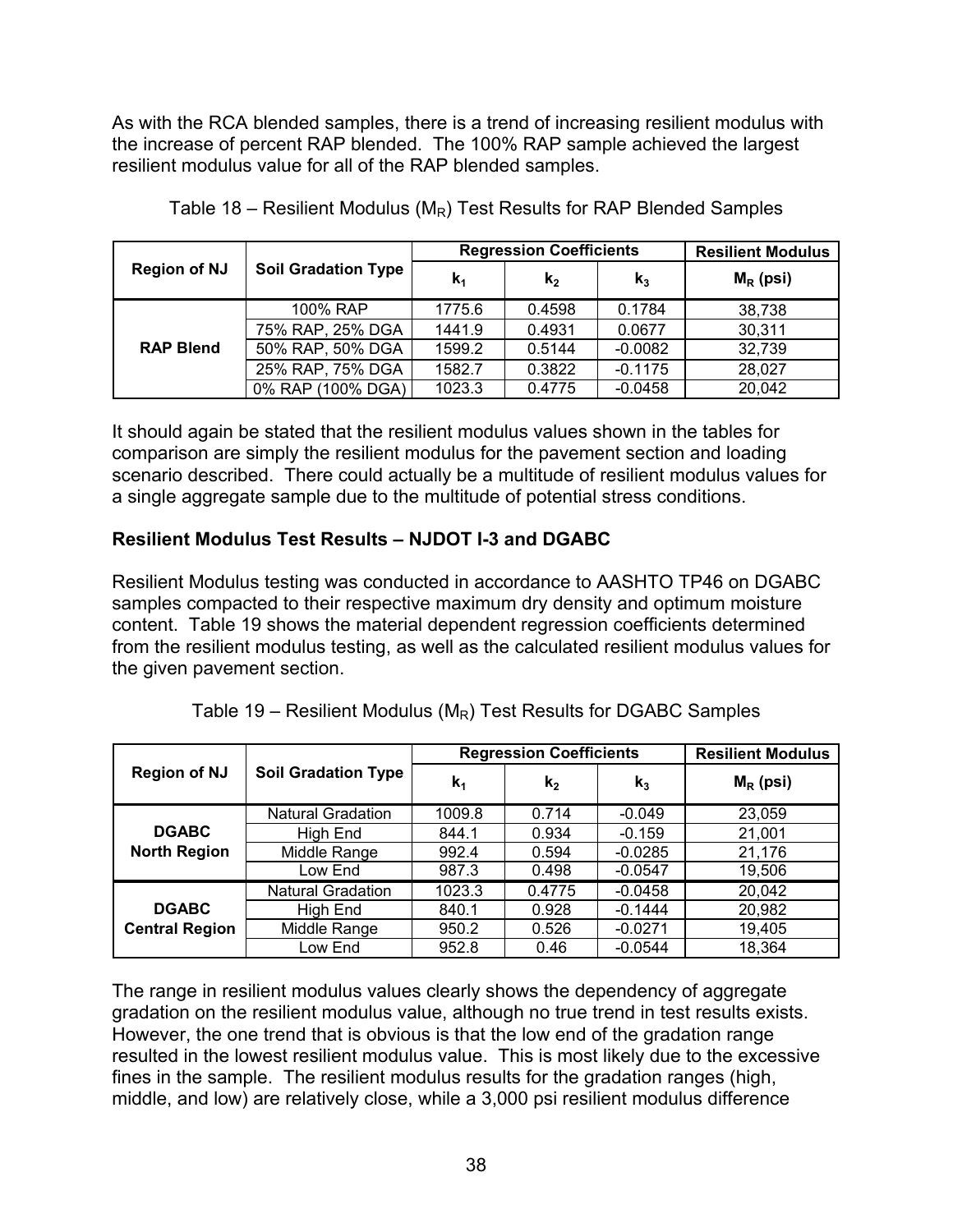exists between the North and Central Region's natural gradation. The North Region's resilient modulus for the natural gradation was most likely greater due to the coarser nature of the aggregate gradation.

Resilient modulus tests were also conducted for the NJDOT I-3 aggregates with the material dependent regression coefficients and the calculated resilient modulus shown in Table 20.

|                                           | <b>Soil Gradation Type</b> | <b>Regression Coefficients</b> |         |                | <b>Resilient Modulus</b> |
|-------------------------------------------|----------------------------|--------------------------------|---------|----------------|--------------------------|
| <b>Region of NJ</b>                       |                            | $\mathbf{k}_1$                 | $k_{2}$ | $\mathbf{k}_3$ | $M_R$ (psi)              |
| <b>NJDOT I-3</b><br><b>North Region</b>   | <b>Natural Gradation</b>   | 909.0                          | 0.714   | $-0.049$       | 17,746                   |
|                                           | High End                   |                                |         | ---            | N.A.                     |
|                                           | Middle Range               | 892.4                          | 0.594   | $-0.0285$      | 16,656                   |
|                                           | Low End                    | 887.3                          | 0.498   | $-0.0547$      | 15,806                   |
| <b>NJDOT I-3</b><br><b>Central Region</b> | <b>Natural Gradation</b>   | 799.4                          | 0.7585  | $-0.09$        | 15,736                   |
|                                           | High End                   |                                |         | ---            | N.A.                     |
|                                           | Middle Range               | 810.2                          | 0.642   | $-0.0271$      | 15,433                   |
|                                           | Low End                    | 852.8                          | 0.46    | $-0.0544$      | 14,953                   |
| <b>NJDOT I-3</b><br><b>South Region</b>   | <b>Natural Gradation</b>   | 867.2                          | 0.626   | $-0.0883$      | 16,159                   |
|                                           | High End                   |                                |         | ---            | N.A.                     |
|                                           | Middle Range               | 850.2                          | 0.526   | $-0.0245$      | 15,440                   |
|                                           | Low End                    | 792.1                          | 0.402   | $-0.0792$      | 13,473                   |

Table 20 – Resilient Modulus ( $M_R$ ) Test Results for NJDOT I-3 Samples

The most obvious observation from the resilient modulus testing was that the high end gradation from each source could not either complete the conditioning phase or complete a minimum of five test sequences without obtaining less than 5% axial strain. According the AASHTO TP46-94, if the test sample accumulates more than 5% axial strain, the testing should be stopped and the test sample recompacted and retested. Testing was attempted for each source (high end gradation) a minimum of two times with the identical result occurring each time (accumulated permanent strain greater than 5%). It is evident that this type of gradation for the NJDOT I-3 creates a very unstable material under cyclic loading conditions.

The typical trend found with the remaining gradations was that as the gradation became finer, the resilient modulus value decreased. The resilient modulus values of the middle and natural gradations from the Central and South region were very similar, as would be expected since the gradations of the material were also very similar. The resilient modulus values from the North region were shown to be 2,000 to 3,000 psi greater for the same gradations. This is most likely due to both a coarser gradation and higher compacted density.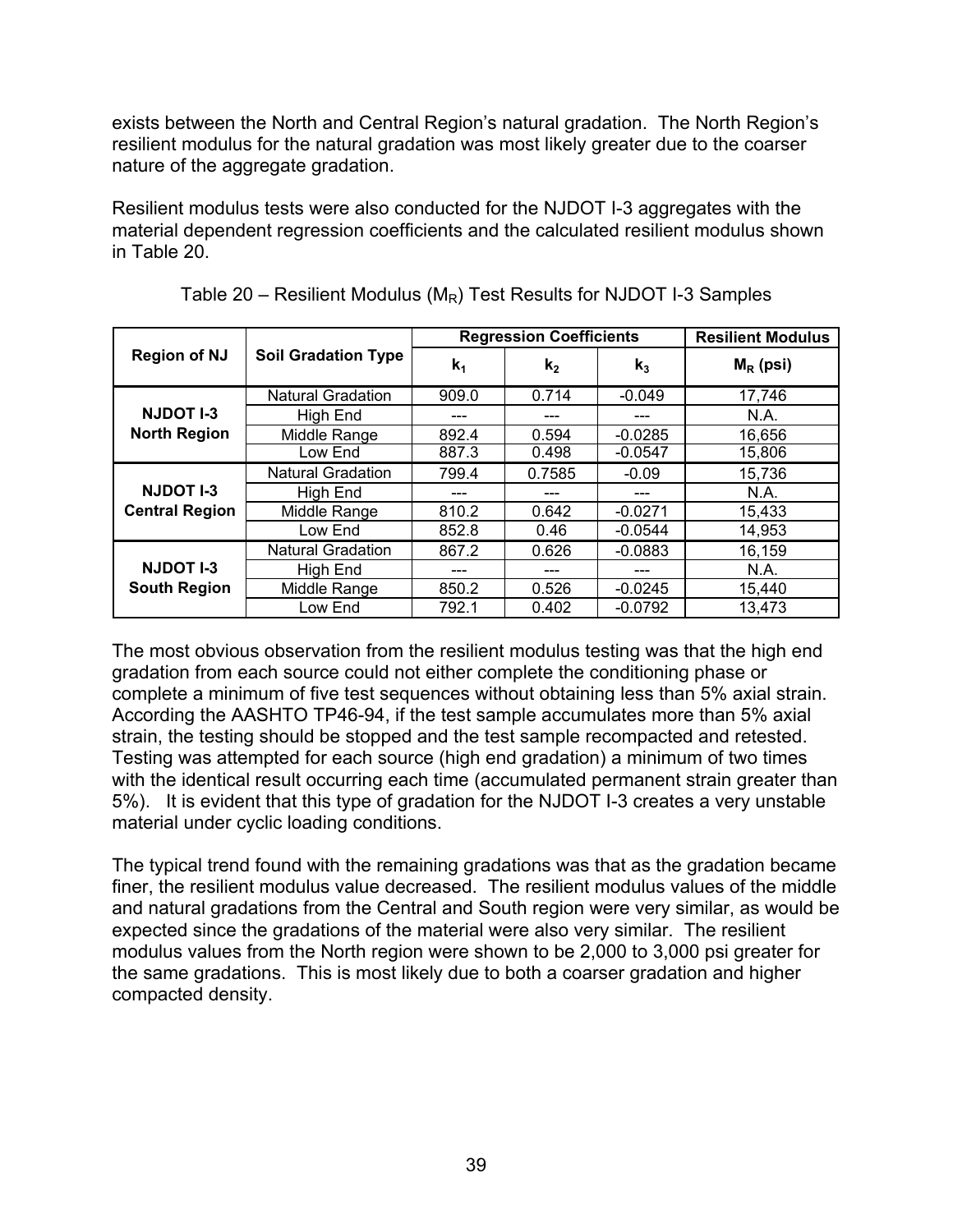### Summary of Resilient Modulus Test Results

Resilient modulus testing was conducted on NJDOT I-3, DGABC, RAP blends, and RCA blended aggregate samples. Based on the test results, the following conclusions were drawn:

- **The addition of recycled aggregates, RAP and RCA, increased the resilient modulus properties of the DGABC base aggregate material**. The 100% RCA and 100% RAP samples obtained the largest resilient modulus values for the all samples tested in study. The addition of RAP increased the resilient modulus properties of the DGABC at a greater rate than the addition of RCA. To increase the resilient modulus of the DGABC by 12,000 psi, only 25% RAP was needed as opposed to 50% RCA.
- As the gradation of the DGABC samples became finer, the resilient modulus values decreased. The Low End of the gradation range for the DGABC obtained resilient modulus values of similar magnitude to the NJDOT I-3 subbase aggregate. The resilient modulus values of the natural, high end, and middle gradations of the DGABC all obtained resilient modulus values of similar magnitude, although it is evident that no distinct trend in resilient modulus with gradation exists. This is most likely due to the complex interaction of coarse particle percent, density, and angularity on the resilient modulus properties of the DGABC. However, the natural gradation was typically found to provide the better resilient modulus properties.
- A very similar trend was found in NJDOT I-3 resilient modulus as was for the DGABC (i.e. as the gradation became finer, the resilient modulus decreased). Unfortunately, the high end gradation was found to be unstable under the cyclic loading of the resilient modulus. For each source, the high end gradation of the NJDOT I-3 accumulated greater than 5% axial strain with the first five test sequences, including the conditioning sequence. It was therefore concluded, based on the AASHTO TP46-94 testing protocol that the material could not be tested under the resilient modulus test procedure for base and subbase aggregates. For the gradations that could be tested, the Low End of the NJDOT I-3 gradation obtained the lowest resilient modulus properties. A major factor that may have influenced the low resilient modulus of the NJDOT I-3 was its compactive effort. Based on NJDOT recommendations, the NJDOT I-3 only needs to be compacted to 95% of maximum dry density based on the standard proctor compaction energy. If the compaction was increased to the modified energy, the samples would have most likely achieved larger resilient modulus values.
- Since the resilient modulus is a stress dependent property, resulting in a multitude of resilient modulus values for the same material, the recorded resilient modulus values used for comparison is simply just for the loading condition indicated in Figure 24. However, the general trend in resilient modulus for the aggregate gradations of each material source would most likely hold.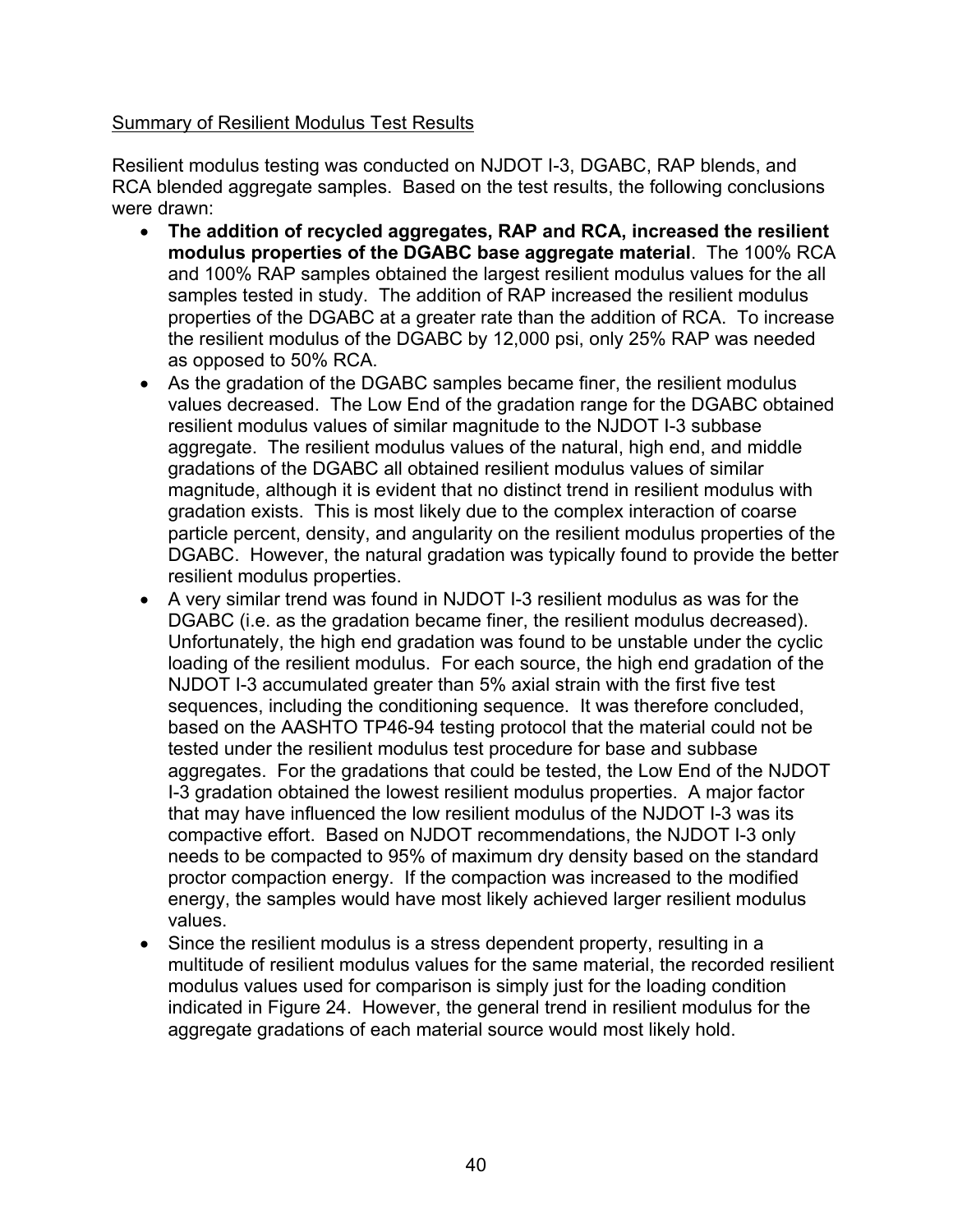### Permanent Deformation Testing

Although considerable emphasis has been placed on indexing base and subbase materials by their respective resilient modulus value, the permanent deformation characteristics are often more important since the permanent deformation of the pavement structure is a key factor in its failure (Thompson and Smith, 1990).

The testing system used for the permanent deformation testing was the MTS closed loop servo-hydraulic testing frame shown earlier. A load cell with a capacity of 15 kN was used for accurate load measurements. The system was programmed to record the peak and valley measurement (maximum and minimum) that occurred from the load cell and the vertical deformation measurement for each applied cycle.

The permanent deformation testing utilized a 45 psi haversine stress waveform to a compacted aggregate sample that had a confining pressure of 15 psi. All samples were loaded to 100,000 load cycles or until the sample failed. The level of confining and applied deviatoric stress was selected based on previous work conducted by Garg and Thompson (1998). The authors noted that materials that performed well in the laboratory under these stress conditions also performed well in the field.

In this study, a permanent strain greater than 4.2% is considered to be the pass/fail criteria. Samples that achieve permanent strains greater than 4.2% would result in the pavement structure having a 0.5 inch rut (based on the laboratory sample height equaling 12 inches). The 0.5 inch rut criteria was selected based on the Asphalt Institute's MS-1 manual's recommendation of minimizing the subgrade rutting to 0.5 inches.

### **Permanent Deformation Results – RCA and RCA Blends**

Permanent deformation testing was conducted on RCA and RCA blends which were compacted to their respective maximum dry density and optimum moisture content. The final permanent deformation, as measured after 100,000 loading cycles, is shown as Figure 26. The results clearly show that as the percentage of RCA increases, the permanent deformation after 100,000 loading cycles decrease.

The DGABC used for the blending and for the 100% DGABC sample was the natural gradation material from the Central New Jersey source.

### **Permanent Deformation Results – RAP and RAP Blends**

Permanent deformation testing was conducted on RAP and RAP blends which were compacted to their respective maximum dry density and optimum moisture content. The final permanent deformation, as measured after 100,000 loading cycles, is shown as Figure 27. In contrast to the RCA test results, as the percentage of RAP increases, the accumulated permanent deformation at 100,000 cycles also increases, with the 100% RAP sample achieving the largest permanent deformation for the RAP blends.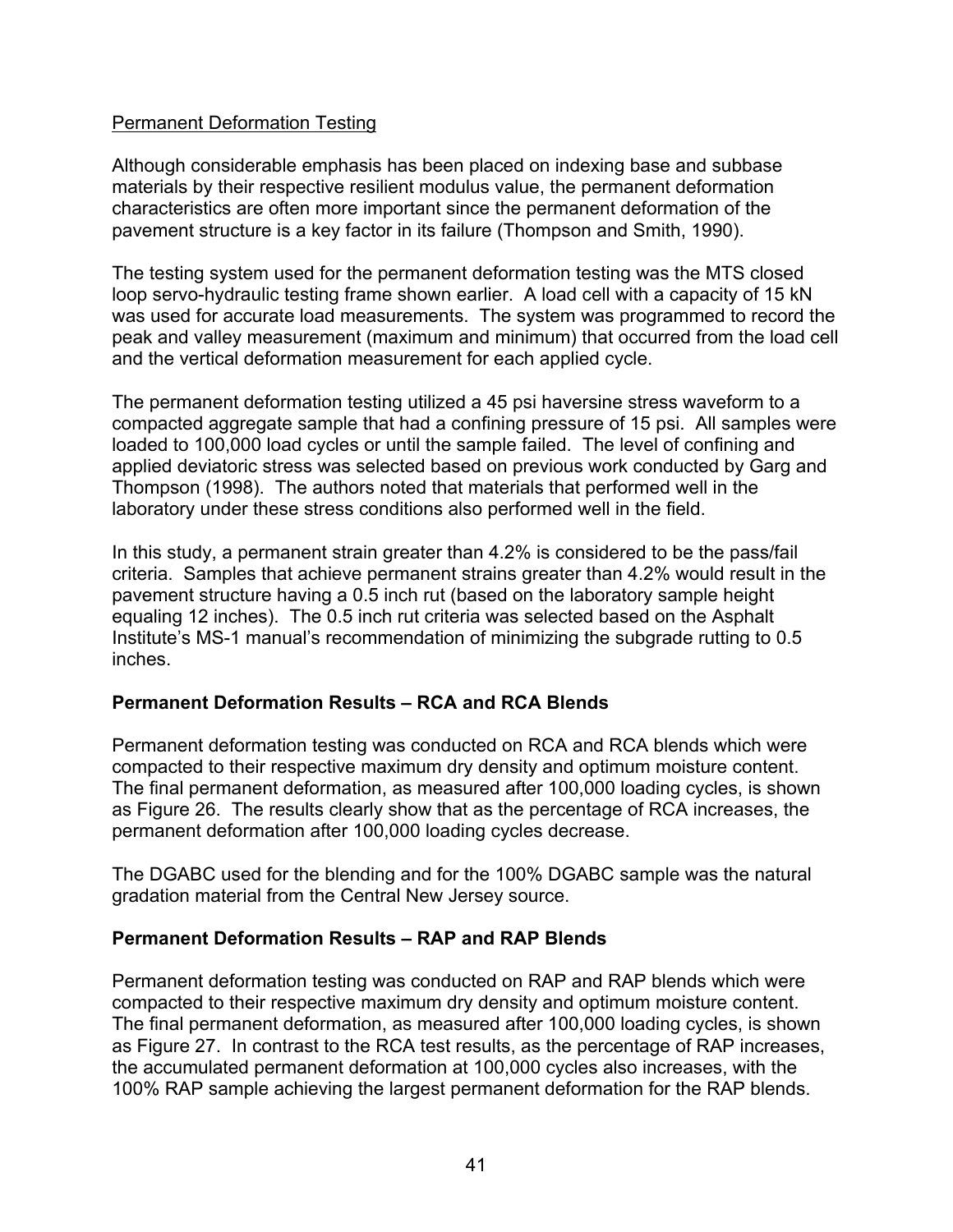

Figure 27 – Permanent Deformation Results for RAP Blended Samples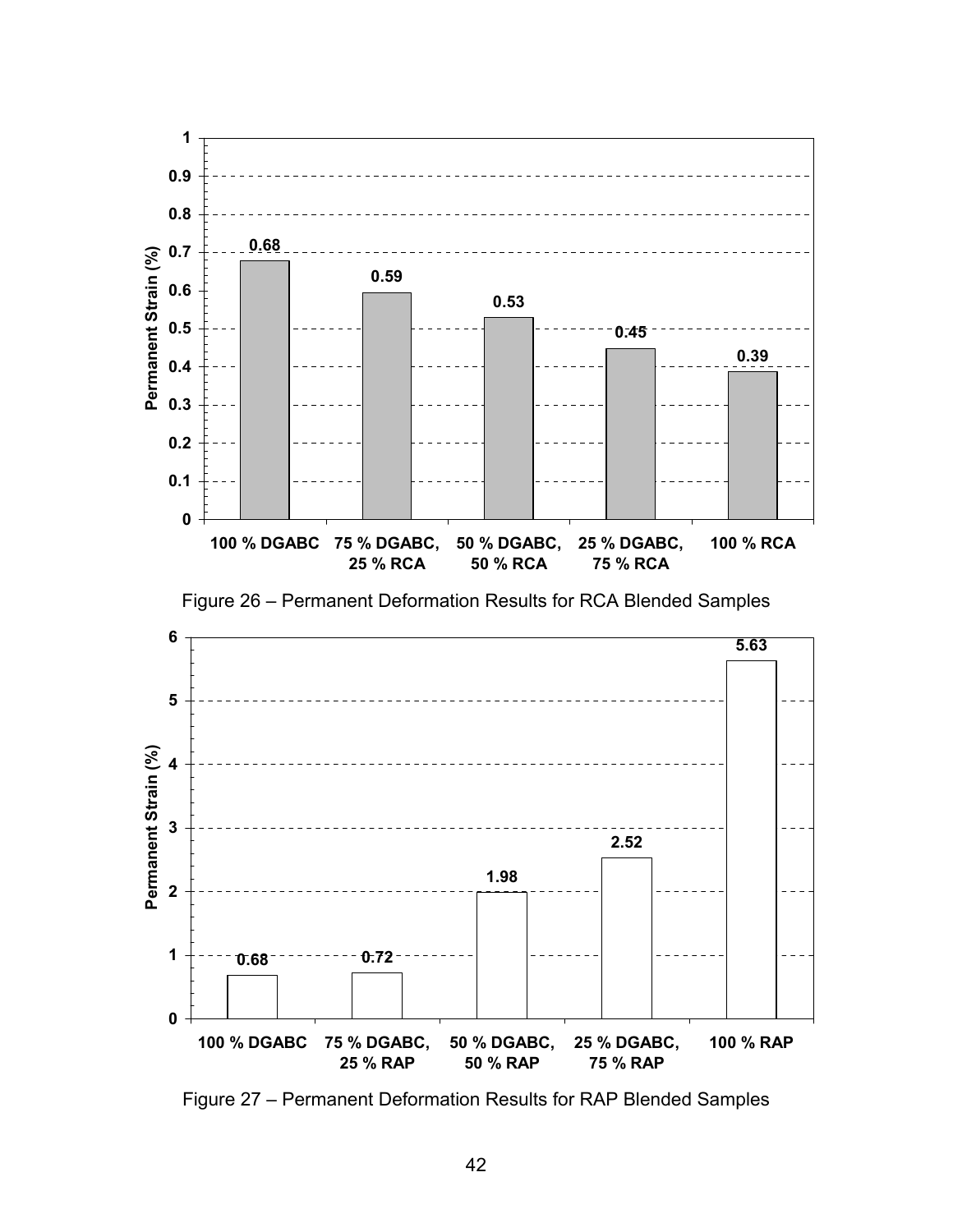# **Permanent Deformation Results – NJDOT I-3 and DGABC**

Permanent deformation testing was conducted on DGABC materials which were tested at their respective natural gradation, and also manufactured gradations that represent the high, middle, and low ends of the NJDOT specified gradation range for dense graded aggregate base course (DGABC) materials. The DGABC aggregates were sampled from two different sources (Northern New Jersey and Central New Jersey) and were compacted to their respective maximum dry densities and optimum moisture contents. The results from the permanent deformation testing are shown in Figure 28. Minimal permanent deformation is accumulated in the natural, high, and middle gradations. However, the low end gradations (the finest gradation containing 12% fines) accumulated excessive permanent deformations after 100,000 cycles.



Figure 28 – Permanent Deformation Results for DGABC Materials and Gradations

Permanent deformation testing was also conducted on NJDOT I-3 materials, which again were tested at their respective natural and manufactured gradations. The accumulated permanent deformation test results for the NJDOT I-3 are shown in Figure 29. The results show that overall, greater accumulated permanent strains would be expected in the NJDOT I-3 when compared to the DGABC. In fact, the high end gradation for the Central and South Jersey samples achieved 45% permanent strain much earlier than the 100,000 loading cycles. Figure 30a and b show what an NJDOT I-3 high end gradation sample from Central Jersey looked like before and after testing.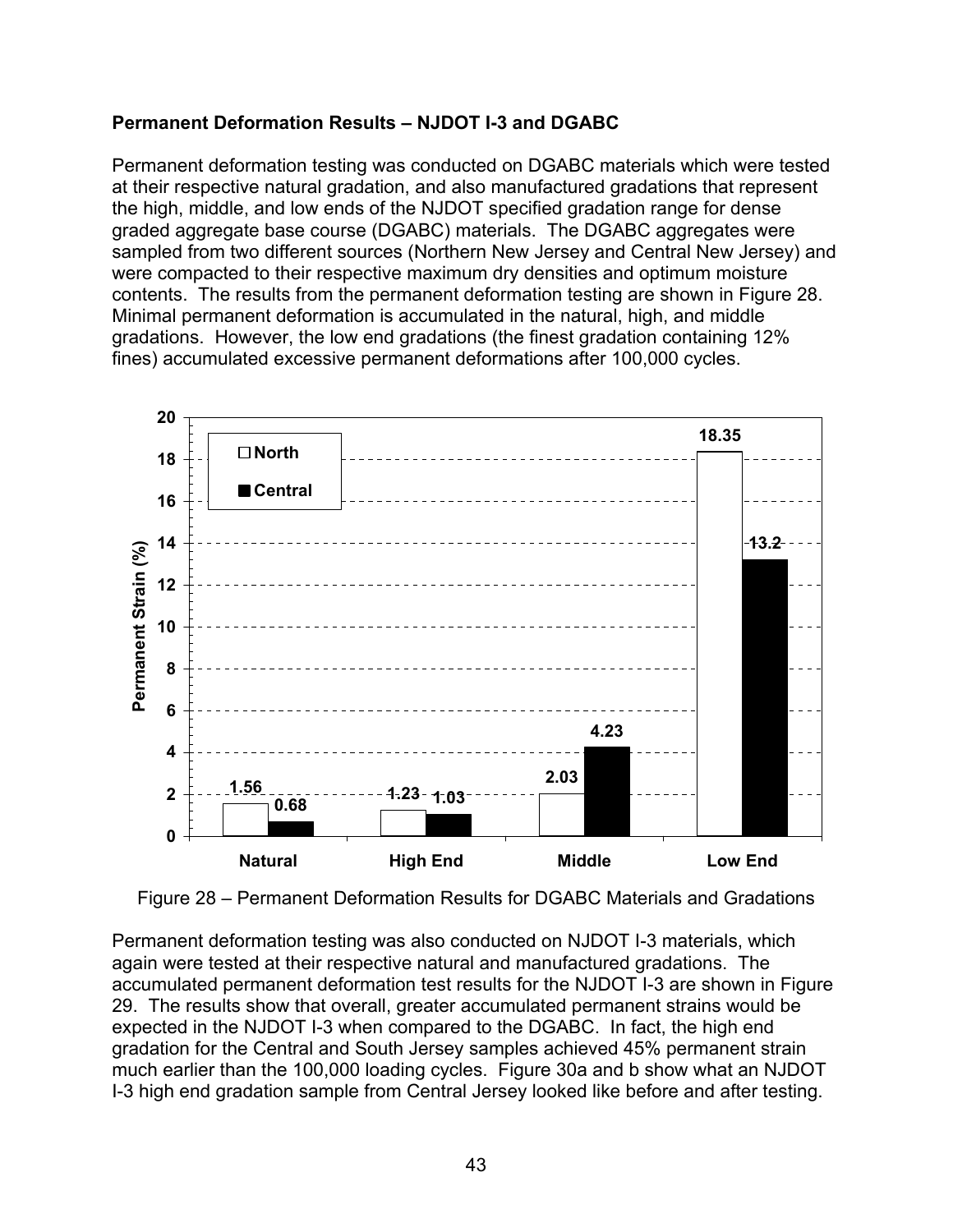

Figure 29 – Permanent Deformation Results for NJDOT I-3 Materials and Gradations



Figure 30 – (a) NJDOT I-3, Central Jersey High End Gradation Before Testing (b) NJDOT I-3, Central Jersey High End Gradation After Testing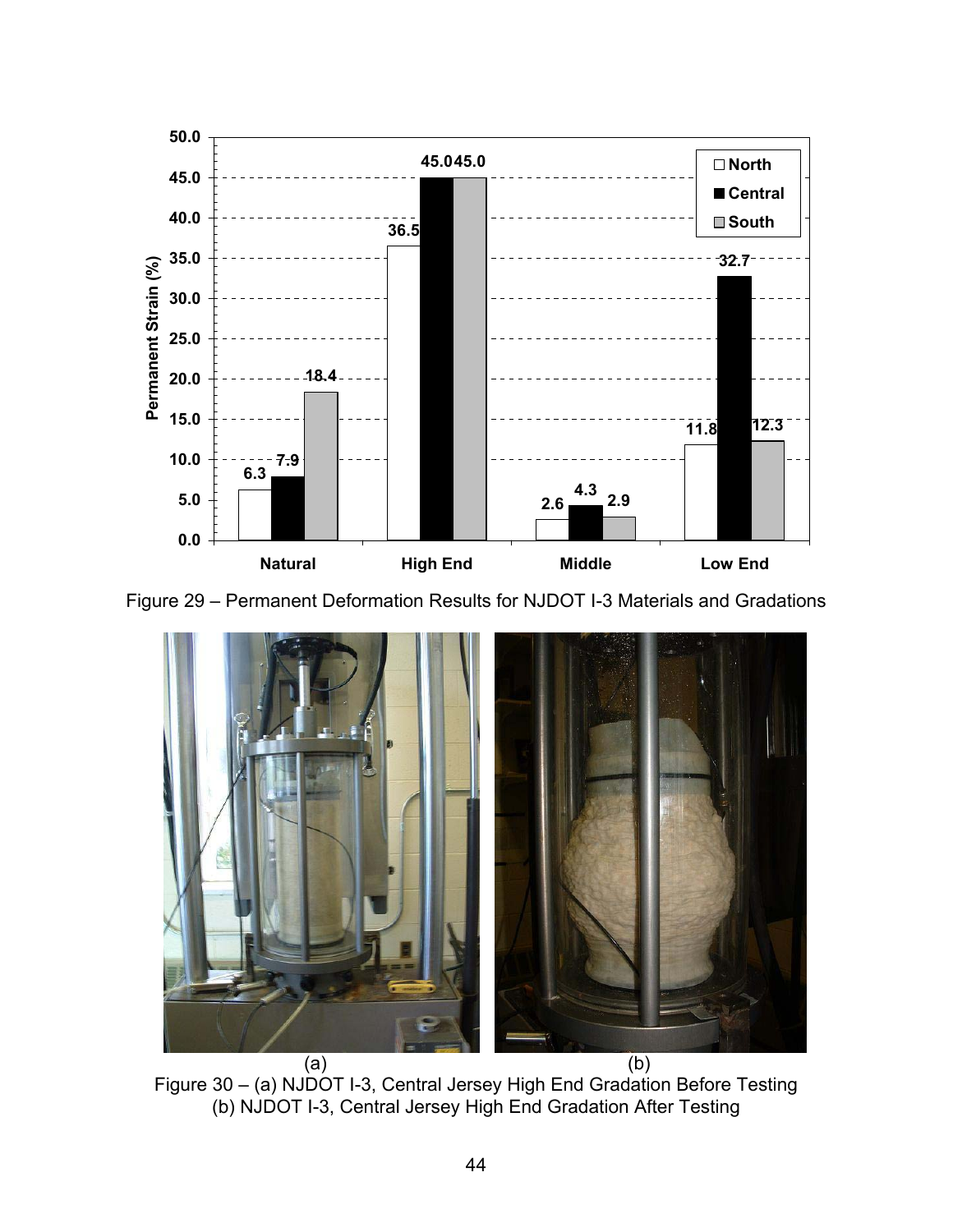# Summary of Permanent Deformation Testing

The permanent deformation properties of various aggregates and aggregate blends were determined using the cyclic triaxial test with an applied deviatoric stress of 45 psi and a confining pressure of 15 psi. Based on the test results, the following conclusions were drawn:

- **The addition of recycled concrete aggregate (RCA) to the dense graded aggregate base course (DGABC) material decreased the accumulated permanent strain after 100,000 loading cycles when compared to the 100% DGABC sample.** The 100% RCA sample obtained the lowest amount of permanent deformation for all samples tested (0.39% permanent strain).
- **The addition of recycled asphalt pavement (RAP) to DGABC increased the accumulated permanent strain after 100,000 loading cycles when compared to the 100% DGABC sample**. The 100% RAP sample obtained the largest permanent deformation for all recycled blended and natural gradation DGABC samples (5.6% permanent strain). The increase in permanent strain due to the increase in RAP content may be due to a gradual breakdown of the material or even the material becoming more susceptible to compaction from additional cyclic loading.
- The DGABC material accumulated relatively low permanent strains when the aggregate gradation did not fall below the middle of the gradation range (the natural gradation essentially followed the middle gradation). The high angularity and coarse nature of the aggregate structure provided a material resistant to deformation. However, as the general gradation of the DGABC became finer, the permanent strain values increased. The DGABC tested at the low end of the gradation band (finer aggregate and excessive fines = 12%) created an aggregate blend susceptible to permanent deformation.
- **The NJDOT I-3 material accumulated excessive to large permanent strains in all gradation types, except for the middle gradation where all three sources had samples that essentially passed the 4.2% permanent strain criteria.** The high end gradation (poorly graded, coarse) failed to such an extreme level that in two of the samples (Central and South Jersey) the test procedure had to be stopped, resulting in a sample with the appearance previously shown as Figure 30(b). This extreme failure of the high end samples was mostly likely due to the rounded aggregate structure slowly "rolling" downward from the repetitive loading. One reason for the poor performance of the NJDOT I-3 is that the material is currently specified to be compacted to a density determined by the standard proctor test, while the DGABC is placed at a density determined by the modified proctor test (an almost 5 time greater compactive effort over the standard proctor). A greater compactive effort on the NJDOT I-3 would create a more dense material that would be less prone to permanent deformation.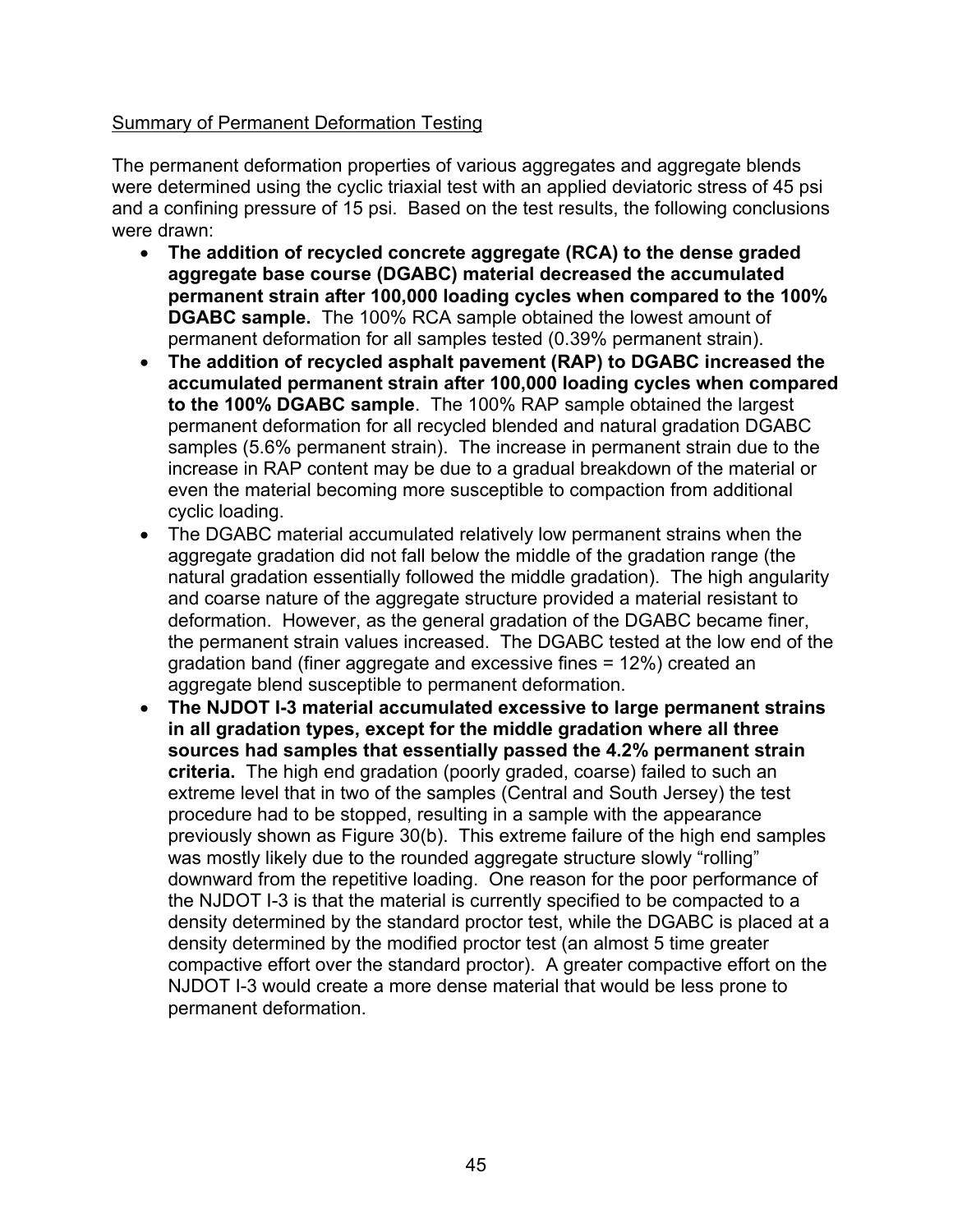# **Conclusions**

Performance testing, selected to simulate or evaluate aggregate materials from a pavement system, was conducted to evaluate the influence of aggregate gradation on NJDOT I-3 and DGABC and also evaluate the influence of the addition of recycled aggregate, recycled concrete aggregate (RCA) and recycled asphalt pavement (RAP). The main purpose of the study was to provide guidance in the potential modification of the NJDOT specifications for base and subbase aggregates used in the construction of pavements. Based on the testing conducted in the study, the following conclusions were drawn:

- The permeability of the DGABC at a natural gradation was approximately three times faster than the NJDOT I-3 at a natural gradation. NJDOT designs typically assumed the opposite. The permeability of the DGABC and NJDOT I-3 was found to be extremely dependent on the aggregate's gradation. Very fast permeabilities were achieved at the high end of the gradation range (> 250 ft/day for NJDOT I-3 and > 2,000 ft/day for DGABC) while extremely slow permeabilities were found at the Low End of the respective gradations (< 7 ft/day for NJDOT I-3 and < 2 ft/day for the DGABC). For the DGABC, three orders of magnitude in the permeability values can be expected from the extreme ends of the gradation range.
- When the recycled materials were blended with the DGABC, the permeability values decreased. RCA, blended from 25 to 75% of total weight, decreased the permeability by approximately half, while RAP blended at percentages of 25 and 50% lowered the permeability by 1/3. However, the addition of RAP at 75% lowered the permeability to almost less than 1 ft/day. 100% RCA obtained almost no permeability, while the 100% RAP had a permeability value of approximately 16 ft/day.
- The use of either falling head or constant head permeability testing of aggregate materials will provide very similar results until the permeability measured from the constant head test becomes greater than 100 ft/day. Due to the hydraulic gradient within the permeability sample is controlled in the constant head test, Darcy's law is always valid. However, no such control is provided in the falling head test. Therefore, permeability testing of DGABC aggregates is recommended to be conducted in a constant head apparatus, while permeability testing of NJDOT I-3 aggregates can take place in either constant or falling head devices, as long as the gradation of the NJDOT I-3 does not approach the high end of the gradation band.
- It was evident that a migration of fines with the flow of water occurs during the permeability test, and most likely occurs in the field. On average, a 3 to 5% loss of fines occurred, regardless of gradation (high, middle, low and natural) for DGABC samples.
- As the addition of RAP increased, the CBR values greatly decreased. Meanwhile, the addition of RCA minimally lowered the CBR values. The 100% RAP sample obtained the lowest CBR value (20) and the 100% RCA sample obtained the largest CBR value (205) of all samples tested. The effect of gradation on the CBR value was much greater in the DGABC material than the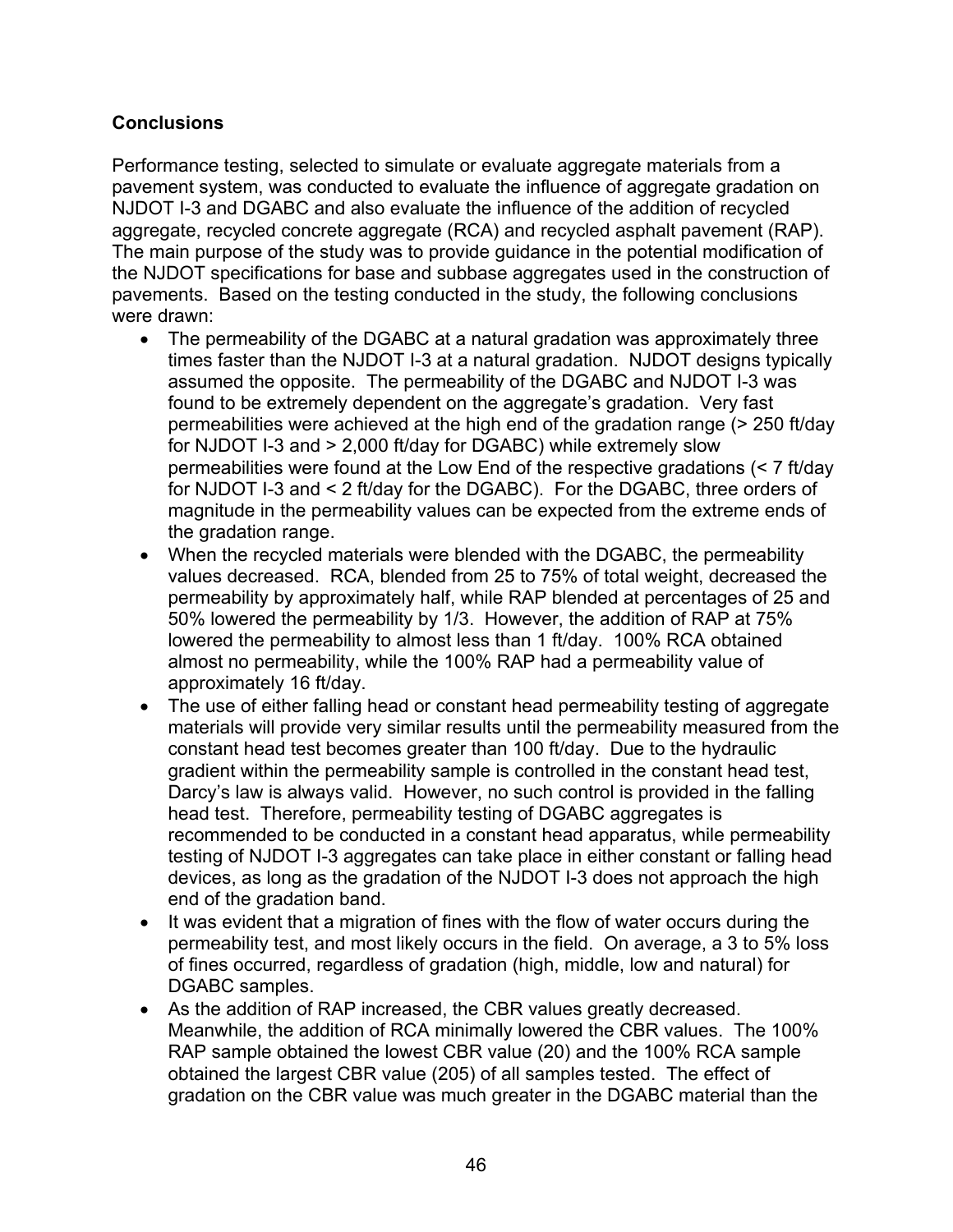NJDOT I-3. For the DGABC samples, the CBR value increased as the gradation moved from the Low End to the High End of the gradation range, with the natural gradation obtaining the largest CBR value (195). Meanwhile, a difference of CBR value equaling 15 was found throughout the gradation range of the NJDOT  $I-3$ .

- Results from the static triaxial test showed that the high end, middle, and natural gradations obtained similar shear strength properties for the DGABC and NJDOT I-3, respectively. Within these gradations, the DGABC typically obtained friction angles on the order of 50 to 54 degrees, while the NJDOT typically obtained friction angle on the order of 39 to 45 degrees. The NJDOT I-3 sampled from the North region obtained much larger friction angles than the Central and South regions due mainly to its higher degree of angularity (the North region contained a large fraction of slag material and even shell particles). For both aggregate types, the low end of the gradation band resulted in friction angles almost 15% lower than the coarser gradations.
- Static triaxial tests conducted on 100% RAP and 100% RCA samples showed that the 100% RAP samples obtained shear strength parameters similar to the NJDOT I-3, while the 100% RCA obtained shear strength parameters similar to the DGABC aggregates.
- Resilient modulus test results showed that the addition of recycled aggregates, either RAP or RCA, increased the resilient modulus properties of the DGABC base course material. A 50:50 blend of either recycled aggregate with DGABC showed to increase the resilient modulus by approximately 50% for the pavement scenario used in the comparison. Both the 100% RAP and 100% RCA obtained very similar resilient modulus properties and were also found to obtain the largest values in the study.
- The effect of aggregate gradation clearly influenced the resilient modulus properties of the NJDOT I-3 and DGABC aggregate samples, however, the values were more affected when the gradation was at the respective low end of the gradation band. The high end gradation for the NJDOT I-3 was not able to be tested due to its instability with the first 5 test sequences in the resilient modulus test procedure (AASHTO T46-94). The test specification notes that if 5% accumulated axial strain occurs, the test procedure should be stopped and the sample recompacted and again tested. Each high end gradation sample of the NJDOT I-3 was tested a minimum of two times with the same eventual outcome of excessive accumulated axial strain. The natural gradation was typically found to obtain the largest resilient modulus for both the NJDOT I-3 and DGABC samples.
- Permanent deformation testing of the recycled aggregate blends indicated that the addition of RCA to DGABC lowered the accumulated permanent strain after 100,000 loading cycles. In fact, as the percent of RCA increased, the accumulated permanent strain decreased with the 100% RCA obtaining the lowest value of all samples tested. Meanwhile, as the addition of RAP increased in the DGABC, the accumulated permanent strain after 100,000 loading cycles also increased. The 100% RAP sample obtained one of the largest accumulated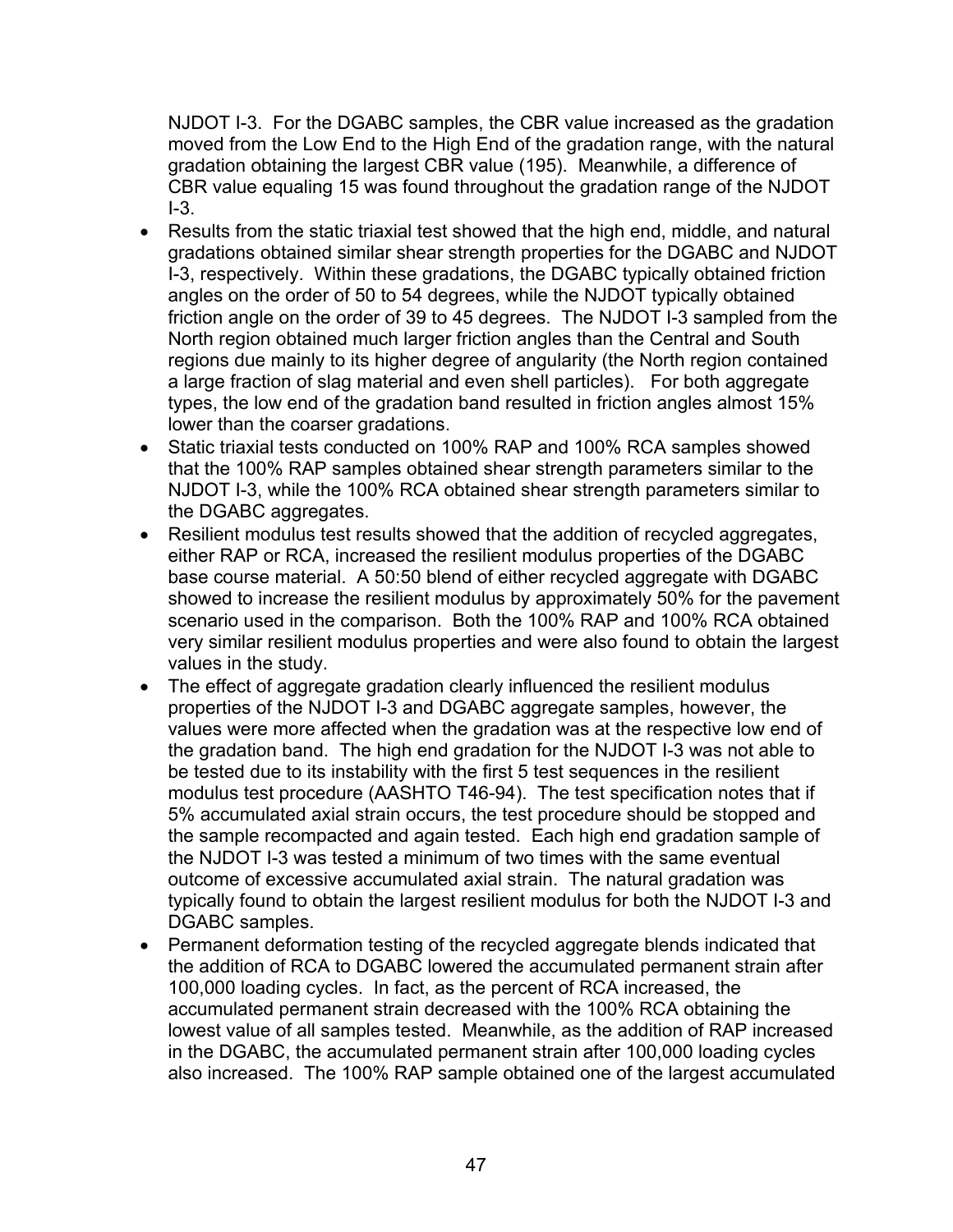permanent strains of all natural gradation materials tested in the study (on the same order of magnitude of the NJDOT I-3 samples).

• The permanent deformation testing of DGABC at varying gradations showed that minimal accumulated permanent strain is obtained at the natural, high end and middle gradation range (typically less than 2% for both North and Central source although the middle range of the Central source obtained 4.2%). The low end of the DGABC gradation band accumulated excessive permanent strain (> 13%). The NJDOT I-3 material showed to be extremely unstable at the high end of the gradation band, with samples showing extreme failure (> 30% permanent strain), and also accumulated excessive permanent strains at the low end of the gradation band (> 12% permanent strain). The middle range and natural gradation (which typically fell on the middle area of the NJDOT I-3 gradation band) accumulated the lowest permanent strains, although still somewhat excessive. However, it should be noted that due to its deeper location in the pavement system, the NJDOT I-3 material would most likely be exposed to lower applied stresses than the DGABC, and therefore perform better.

# **Recommendations**

Based on the various performance testing conducted on both virgin and recycled aggregates of various gradations, the following recommendations are offered:

# NJDOT I-3 Aggregate

The gradation specification of the NJDOT I-3 should be tightened to represent more of the middle of the gradation band. Samples at the high end of the gradation band were found to be highly unstable under cyclic loads (similar to past NJDOT problems with non-stablized open graded, NSOG, aggregates). Meanwhile, when the NJDOT I-3 was at the lower end of the gradation band, the permeability was greatly reduced, the shear strength, CBR, and resilient modulus values were the lowest, and the accumulated permanent strain was excessive.

# NJDOT DGABC

The gradation specification of the NJDOT DGABC should become coarser. Samples constructed at the low end of the gradation band were found to be highly impermeable, obtain the lowest CBR, shear strength, and resilient modulus, and also accumulate excessive permanent strain. A majority of the problems associated with the low end of the gradation specification for the DGABC can be attributed to the large amount of fines allowed (12%).

# Recycled Aggregates and Blends – RAP

The percent by total weight allowed for RAP blended with DGABC should be limited to 50%. At percentages greater than 50%, permeability and CBR values greatly reduce from the DGABC at natural gradation. An even though the resilient modulus increases